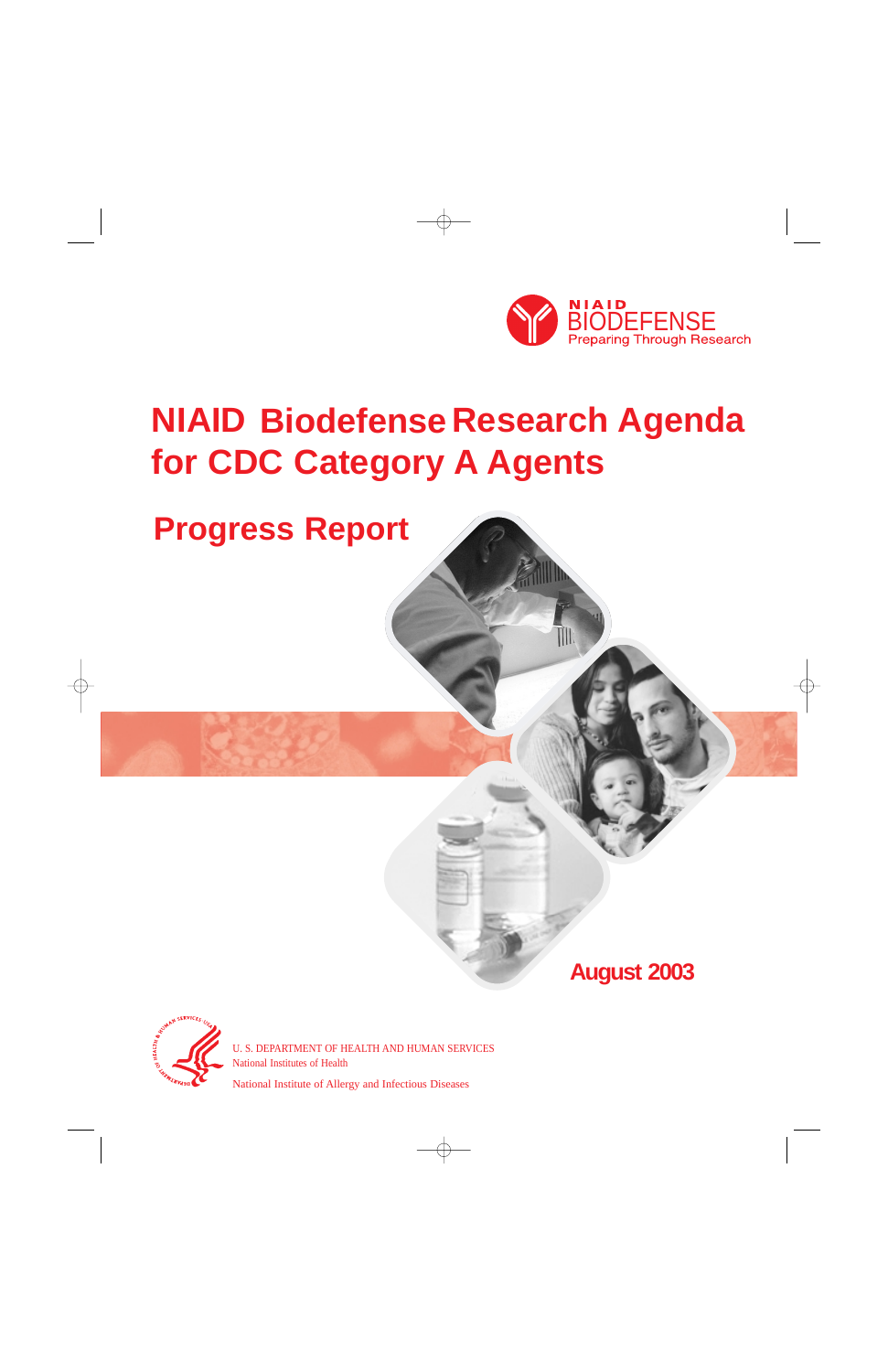## **TABLE OF CONTENTS**

- **[1 INTRODUCTION](#page-2-0)**
- **[2 PROGRESS ON GENERAL RECOMMENDATIONS](#page-3-0)**
- **[9 ANTHRAX](#page-10-0)**
- **[13 SMALLPOX](#page-14-0)**
- **[20 PLAGUE](#page-21-0)**
- **[23 BOTULISM](#page-24-0)**
- **[26 TULAREMIA](#page-27-0)**
- **[29 VIRAL HEMORRHAGIC FEVERS](#page-30-0)**
- **[34 IMMUNITY AND BIODEFENSE](#page-35-0)**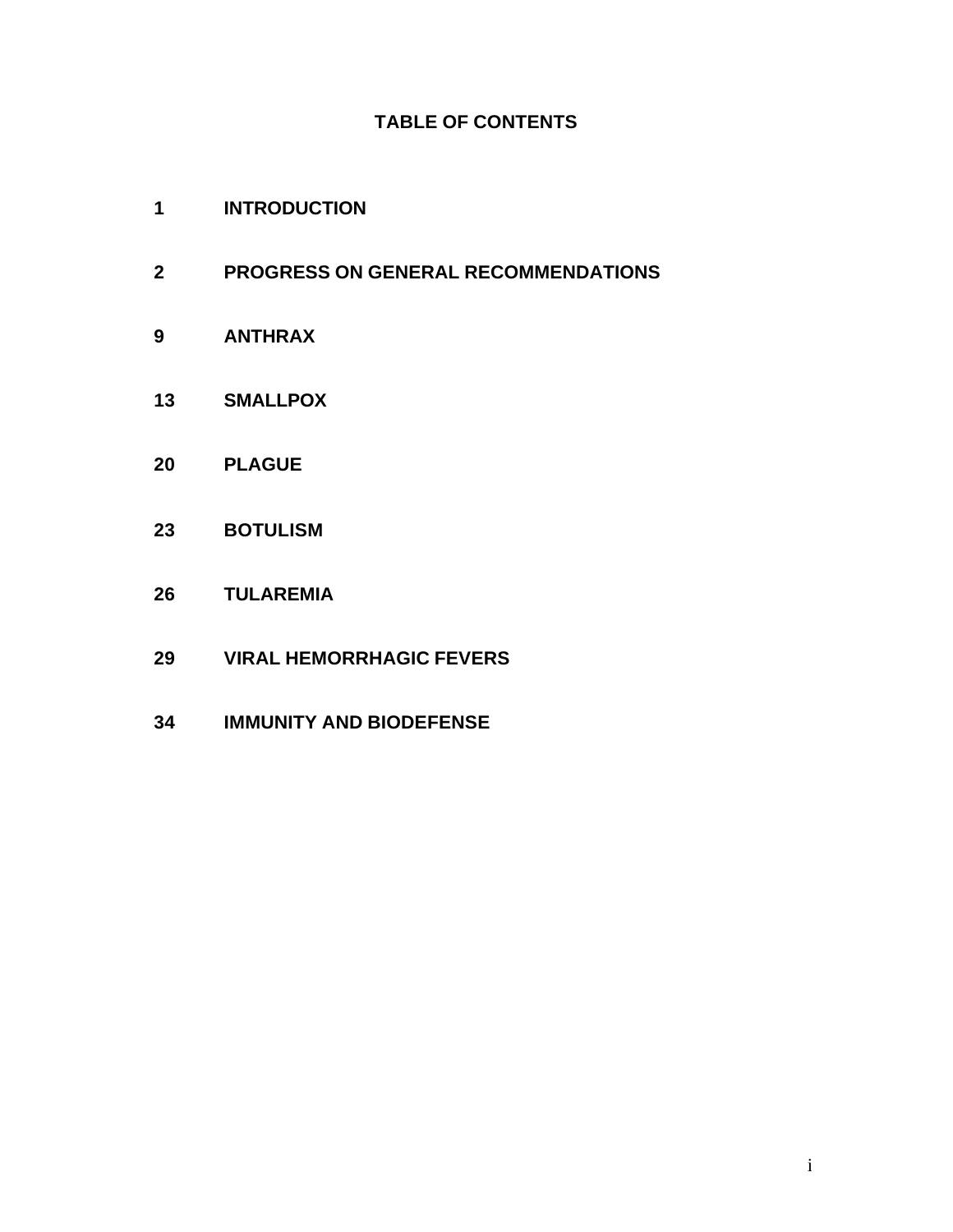#### **The National Institute of Allergy and Infectious Diseases (NIAID) Biodefense Research Agenda for CDC Category A Agents<sup>\*</sup>**

## **Progress Report**

<span id="page-2-0"></span>In February 2002, the National Institute of Allergy and Infectious Diseases convened the first Blue Ribbon Panel on Bioterrorism and Its Implications for Biomedical Research. This panel of experts was brought together by NIAID to provide objective expertise on the Institute's future counter-bioterrorism research agenda for anthrax, smallpox, botulism, plague, tularemia, and viral hemorrhagic fevers, the pathogens commonly referred to as CDC Category A agents.

As a result of this meeting and the deliberations of the panel, a research agenda was developed and widely distributed to the scientific community. This agenda described the recommendations of the panel and NIAID's priorities for research on the Category A agents of bioterrorism (agenda available at [http://www.niaid.nih.gov/biodefense/research/biotresearchagenda.pdf\).](http://www.niaid.nih.gov/biodefense/research/biotresearchagenda.pdf)

Tremendous progress has been made in the year since this report was released. A significant area of early emphasis for NIAID has been establishment of the research infrastructure necessary to support studies of biodefense pathogens, such as biosafety containment laboratories. In addition, NIAID has worked to attract the long-term interest and support of industry and academia in developing biodefense countermeasures. NIH has developed a number of grant and contract initiatives to help attract scientists to this area of research. In FY2002 and FY2003, NIAID developed more than 50 initiatives to stimulate biodefense research; approximately 75% of these are new initiatives and 25% are significant expansions of existing contracts. During this same time period, there was a 30% increase in the number of grant applications submitted and assigned to NIAID; the vast majority of these were in response to these biodefense initiatives.

In addition to increasing the breadth and depth of biodefense research, NIAID has made significant progress in meeting the specific goals and recommendations of the Blue Ribbon Panel. This progress report describes the progress that has been made toward addressing the immediate goals outlined in the research agenda. The first section of this report reviews progress on meeting the general recommendations made by the panel that apply to all areas of NIAID biodefense research. Research goals specific to each of the Category A pathogens are covered in individual chapters. Finally, the progress made thus far on immunology as it relates to biodefense is described in a separate chapter.

 $\overline{\phantom{a}}$ \* The Centers for Disease Control and Prevention (CDC) Category A Agents of Bioterrorism include anthrax, smallpox, plague, botulism, tularemia, and viral hemorrhagic fevers. (http://www.bt.cdc.gov/Agent/Agentlist.asp#categoryadiseases)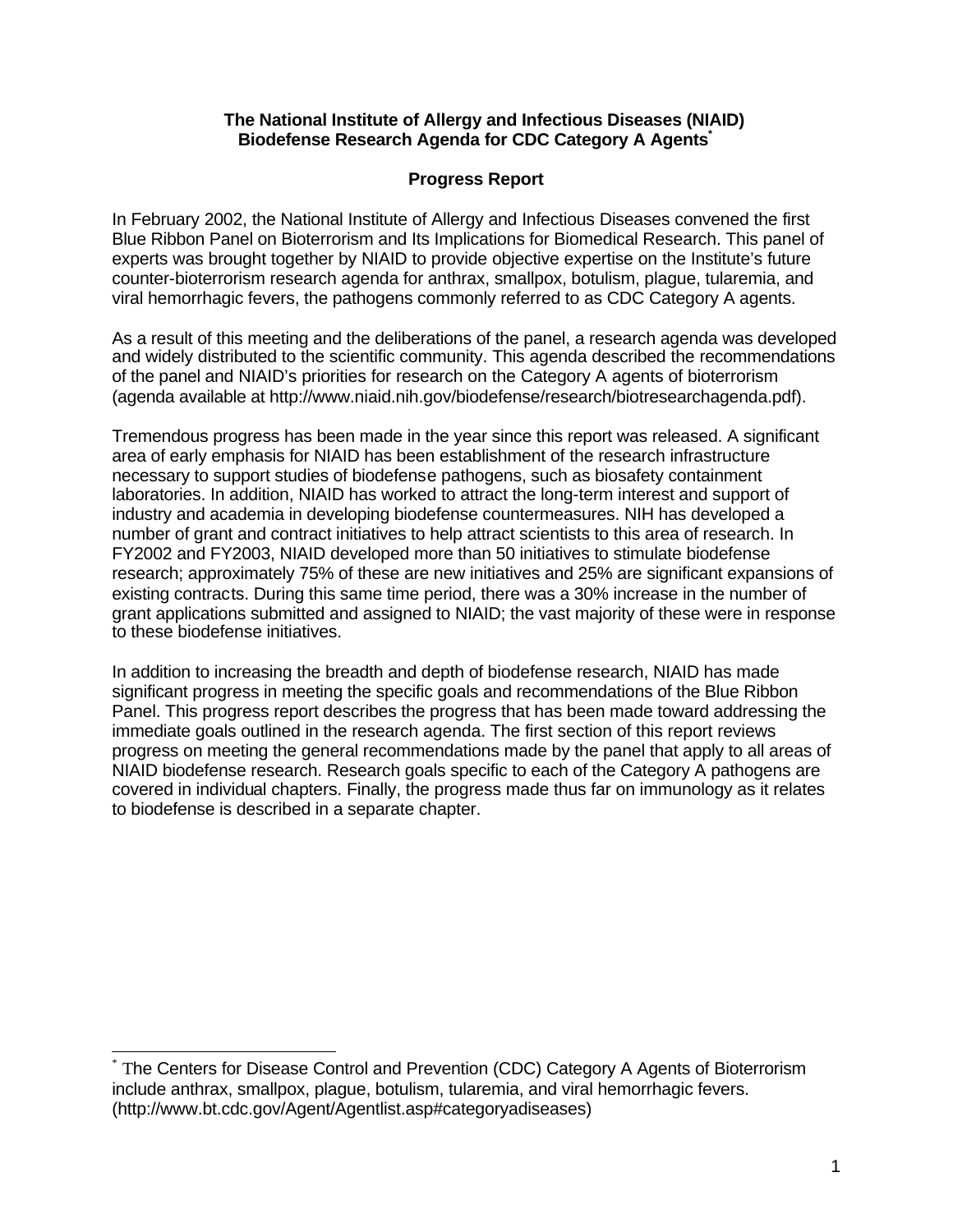## <span id="page-3-0"></span>**Progress on General Recommendations of the Blue Ribbon Panel**

Recommendation: Develop Regional Centers of Excellence for Bioterrorism and Emerging Infectious Diseases Research.

In August 2002, NIAID announced an initiative to support large, multidisciplinary regional centers that are expected to provide the scientific information and translational research capacity needed to make the next generation of therapeutics, vaccines and diagnostics against Category A-C priority pathogens. NIAID expects to award 7-8 centers in late FY2003. A planning grant component was included in this initiative, and NIAID expects to award 2-3 planning grants in late FY2003.

Recommendation: Expand the capacity to conduct phase I, II, and III evaluations of candidate vaccines and treatments for agents of bioterrorism.

- NIAID has expanded the Vaccine Treatment and Evaluation Units (VTEUs) by approximately 60%. In the past year, eight clinical trials of various smallpox vaccines have been completed or are underway at VTEU sites (see Table 1 on the last page of this document). Additional clinical trials for recombinant protective antigen (rPA) vaccines are currently being planned for conduct by the VTEUs.
- Clinical trials are being conducted through NIAID's Vaccine Research Center (VRC). A clinical protocol has been approved that will allow DIR scientists to evaluate and treat persons with suspected exposure to, or infection with, anthrax, and to follow these individuals over time to assess potential complications of anthrax. DIR scientists have also developed attenuated viruses representing all four dengue subtypes for use as candidate vaccines. Phase I clinical testing of a live virus dengue 4 vaccine is nearing completion.
- NIAID has initiated two new programs, the Food and Waterborne Diseases Integrated Research Network and the Respiratory Pathogens Research Network. These programs expand the Institute's capacity to conduct clinical research studies of food and waterborne enteric pathogens and bacterial and respiratory pathogens, respectively.
- NIAID has expanded the Collaborative Antiviral Study Group (CASG) by approximately 20%. In the past year, a clinical protocol has been developed for the treatment of smallpox with cidofovir in the event of an outbreak or release. A phase I clinical study in normal volunteers is planned by the CASG in FY2004 to assess initial safety, tolerability and pharmacokinetics of a new oral derivative of cidofovir, a promising therapeutic for poxvirus infections.
- In order to support increased clinical research activities, NIAID has expanded contracts for regulatory support, assay development, immunology quality assurance and quality control, and clinical trial management.

Recommendation: Expand nonhuman primate capability to evaluate new therapeutic and vaccine products.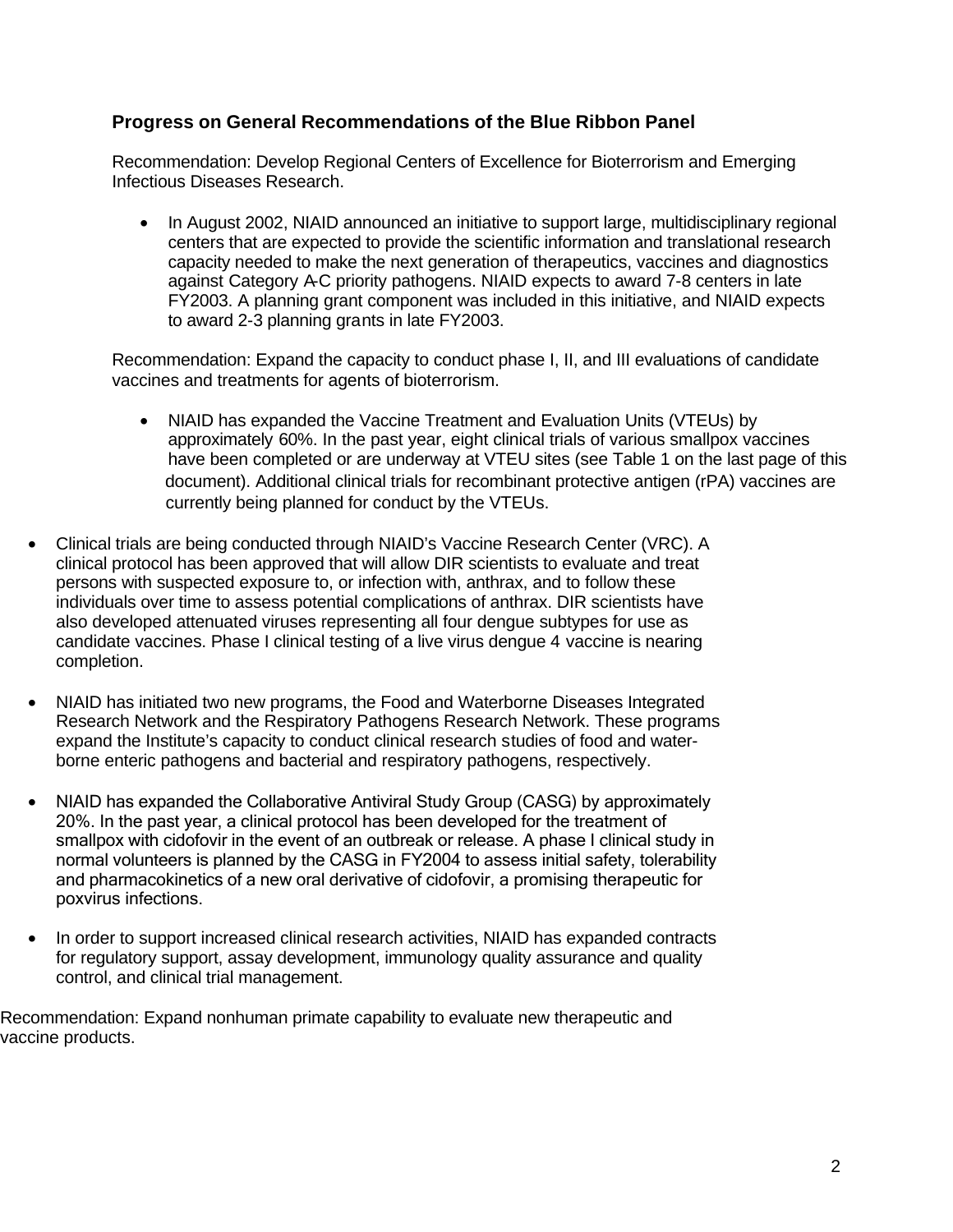- *In vitro* and Animal Models for Emerging Infectious Diseases and Biodefense, a new initiative, will provide a range of resources for preclinical testing of new therapies and vaccines including nonhuman primate models. Awards are anticipated in late FY2003.
- NIAID has expanded the capacity to evaluate products for biodefense in nonhuman primates by expanding appropriate animal holding containment facilities as part of a cooperative research program with the U.S. Army Medical Research Institute of Infectious Diseases (USAMRIID).
- The NIAID intramural program has expanded a research support contract to provide additional nonhuman primates and animal BSL-3 facilities for biodefense research and studies of emerging and re-emerging diseases. Intramural BSL-3 capacity will expand in January of 2004 upon opening of the new Lab at Twinbrook in Rockville, Maryland.

Recommendation: Attract new scientific disciplines to counter-bioterrorism research, and expand the research training of a new cohort of investigators.

- The Rapid Response Grant Program on Bioterrorism-Related Research was developed to support exploratory, innovative research targeted at the design and development of specific diagnostics, therapies, and prevention strategies for Category A biological diseases. This program encouraged investigators from a diversity of disciplines to become involved in biodefense research. Sixty-nine grants were awarded in FY2002 in response to this initiative.
- NIAID recently made available new and expanded programs for supporting the training and career development of young scientists in biodefense research. Approximately 30% of the training grant applications received in FY2003 were specifically focused on training in biodefense.
- NIAID has expanded intramural biodefense investigations, which has provided new opportunities in NIAID laboratories for postdoctoral research in select agent biology and pathogenesis, and in development of vaccines, diagnostics, and therapeutics for biodefense.
- NIAID staff regularly present the institute's biodefense research agenda at scientific meetings and workshops to raise awareness of, and interest in, available funding opportunities. A biodefense website provides information on ongoing and new funding opportunities to the scientific community. In addition, NIAID co-sponsored a meeting with the American Society for Microbiology in March 2003, Future Directions for Biodefense Research: Development of Countermeasures, at which new biodefense research and training programs were discussed.

Recommendation: Expand extramural and intramural research and clinical infrastructure, including construction and renovation of BSL-3/4 laboratories.

NIAID is supporting two initiatives for the development of extramural biocontainment laboratories. The National Biocontainment Laboratories (NBLs) and Regional Biocontainment Laboratories (RBLs) will provide funding for the design, building, and certification of comprehensive state-of-the-art BSL-3 and -4 laboratories. The NBLs will include BSL-4 capability, non-human primate capacity, and facilities and resources for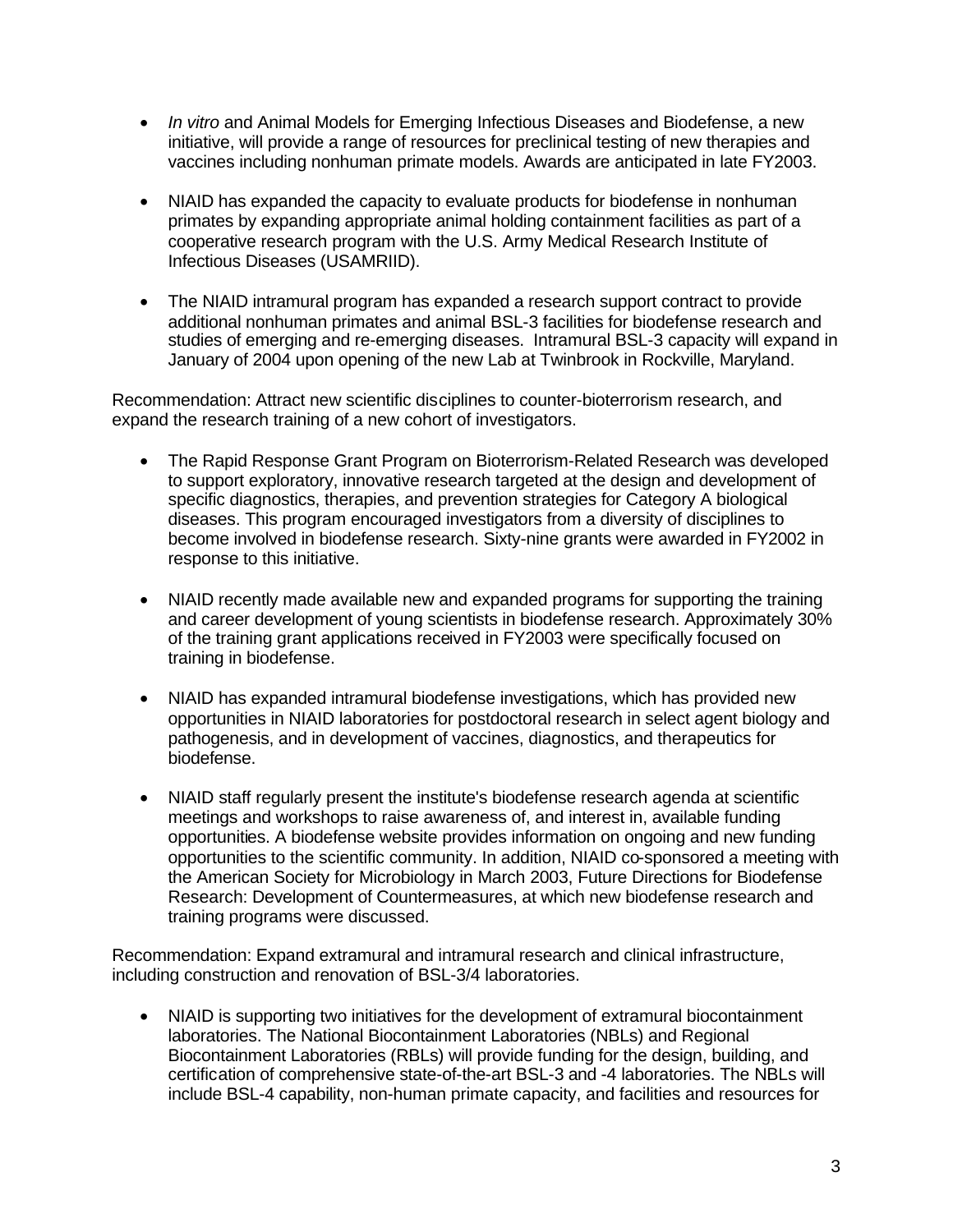small scale phase I clinical trials. The RBLs will provide BSL-3 and BSL-2 facilities. These laboratories will serve as a national resource for preclinical and clinical research on biodefense agents and emerging infectious diseases. In the event of a bioterrorism emergency, these facilities will also serve as a resource to assist national, state, and local public health efforts. NIAID plans to fund 1-2 NBLs and 5-8 RBLs in FY2003.

- NIAID is providing support to current grantees for renovation/upgrade of their laboratories in order to ensure that appropriate containment facilities are available.
- Laboratories in Hamilton, Montana. • NIAID has begun planning and preconstruction activities for three new integrated research facilities (IRF) that will expand NIAID's clinical, laboratory and animal biocontainment capacity. These include a BSL-2/3 IRF on the NIH campus, a BSL-2/3/4 IRF at Ft. Detrick in Frederick, Maryland, and a BSL-2/3/4 IRF at the Rocky Mountain

Recommendation: Expand the availability of animal models for preclinical research.

- The new initiative, *In Vitro* and Animal Models for Emerging Infectious Diseases and Biodefense, will provide a range of animal models for preclinical testing of new therapies and vaccines. Awards are anticipated in late FY2003.
- Under a coordinated network of contracts, NIAID supports the development of animal models and screening of compounds for activity against orthopoxviruses (murine models of vaccinia, cowpox, and ectromelia) and respiratory viruses (murine models of influenza A and B).
- Existing resources that support animal model development for emerging viral infections were expanded to include several viral hemorrhagic fevers and encephalitides. The new models are:
	- o Bunyavirus: Punta Toro virus in mice
	- o Arenavirus: Pichinde virus in hamsters
	- o Flavivirus: Banzi virus in mice
	- o Togavirus: Semliki Forest virus in mice

Recommendation: Develop rapid, inexpensive, and broad-based clinical diagnostics approaches using genomics and proteomics.

- NIAID has developed two initiatives that specifically support the use of genomic as well as non-genomic technologies for the development of the next generation of medical diagnostics to detect an infection and/or infectious agents: Biodefense Partnerships, and the Cooperative Research for the Development of Vaccines, Adjuvants, Therapeutics, Immunotherapeutics, and Diagnostics for Biodefense Program. Under these initiatives, 75 grant applications focused on the use of genomic/proteomic technologies for the development of medical diagnostics have been submitted. Awards are to be made before the end of FY2003.
- The FY2002 initiative, the Rapid Response Grant Program on Bioterrorism-Related Research, encouraged the development of medical diagnostics for biodefense agents.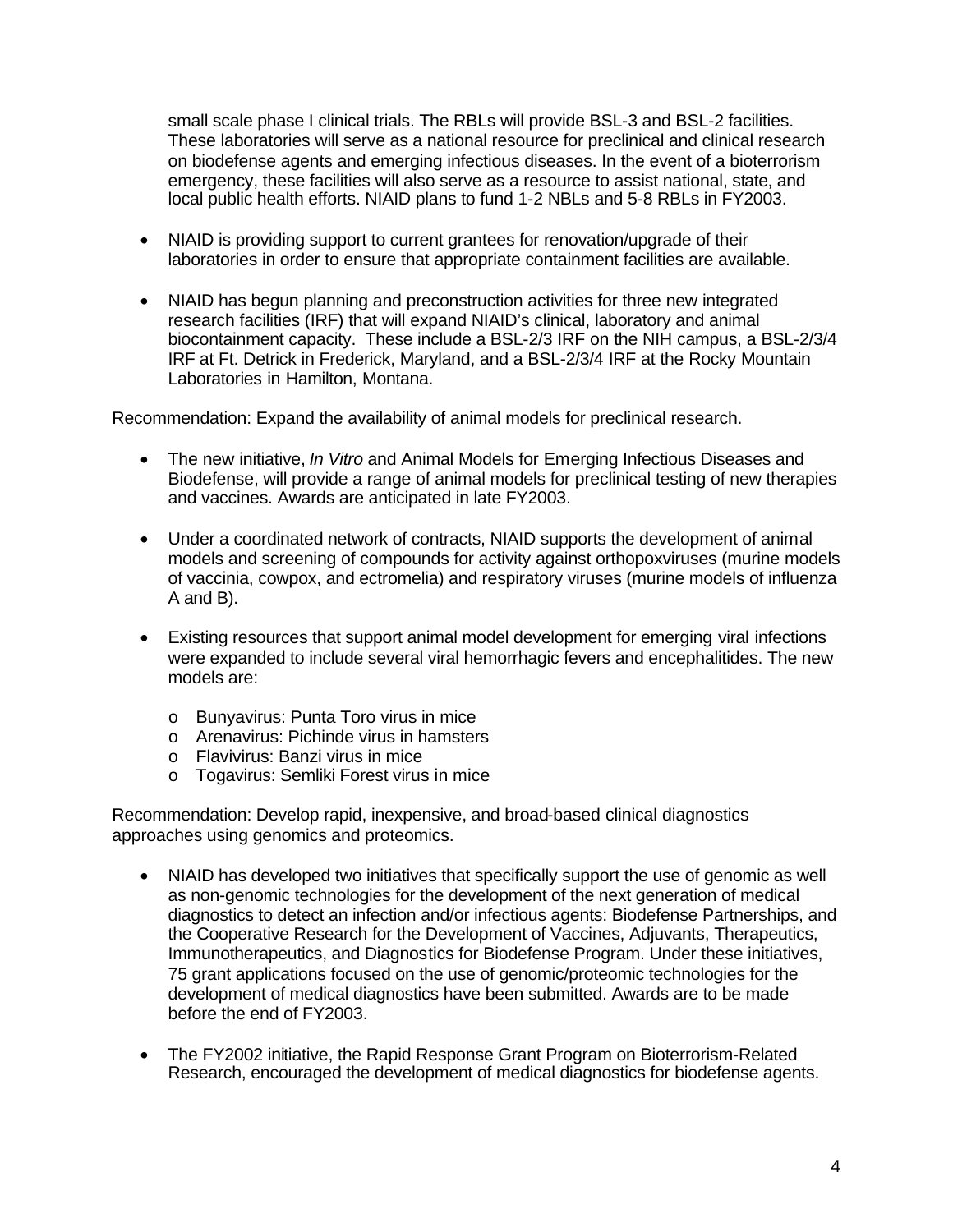Under this initiative, 10 applications related to the development of diagnostics were awarded.

- In FY2002, NIAID specifically encouraged the receipt of biodefense applications under the Small Business Innovative Research (SBIR) program using a special announcement (the Small Business Biodefense Program). Of the awards made, over 25% were related to the development of diagnostics. The SBIR program is ongoing, and applications related to diagnostics continue to be submitted.
- A new initiative, Identifying Targets for Therapeutic Interventions Using Proteomic Technologies, will support the development of innovative proteomic technologies and their application to understanding the pathogen and host cell proteome for the discovery and identification of novel targets for therapeutics, vaccines, and diagnostics. Awards are planned for FY2004.
- NIAID scientists have developed gene microarrays for several pathogens. These microarrays have led to the discovery of novel bacterial toxins, pathogen defense mechanisms, and potential targets for vaccines and therapeutics.

Recommendation: Encourage structural genomics and proteomics for the targeted development of drugs, vaccines, and diagnostics.

- NIAID has made a significant investment in the genome sequencing of microorganisms considered agents of bioterrorism. As a result of a coordinated federal effort with the Department of Energy (DoE), CDC, the United States Department of Agriculture (USDA), and the National Science Foundation (NSF), and international partners including the Sanger Center, genome sequencing projects are ongoing for at least one strain of every virus or protozoan on the list of Category A-C priority pathogens. To date, there is a completed or near completed genome sequence for every bacteria on the list, including *Bacillus anthracis, Clostridium botulinum, Yersinia pestis,* and *Francisella tularensis*. In addition, the coordinated federal effort has expanded the sequencing and annotation of variola major viruses. These sequences will be used for identifying potential microbial genetic signatures and targets for the development of drugs and vaccines against these agents.
- The NIAID-supported Pathogen Functional Genomics Resource Center (PFGRC) was expanded to provide the research community with the needed resources and reagents to conduct both basic and applied research on microorganisms responsible for emerging and re-emerging infectious diseases, including those considered agents of bioterrorism. Such resources will help researchers to identify targets and proteins for use in new diagnostics. (The Institute for Genomic Research [TIGR], Rockville, Maryland)
- The Poxvirus Bioinformatics Resource Center provides sequencing and functional comparisons of orthopox genes; designs and maintains of a relational database to store, display, annotate and query genome sequences, structural information, phenotypic data and bibliographic information; and serves as a repository of well-documented viral strains. This information is important for the development of drugs and vaccines. For example, sequence analyses of the variola DNA polymerase showed that this enzyme is highly conserved among all poxviruses. Thus, an antiviral drug that targets this enzyme and is effective in animal models infected with various poxviruses may also work against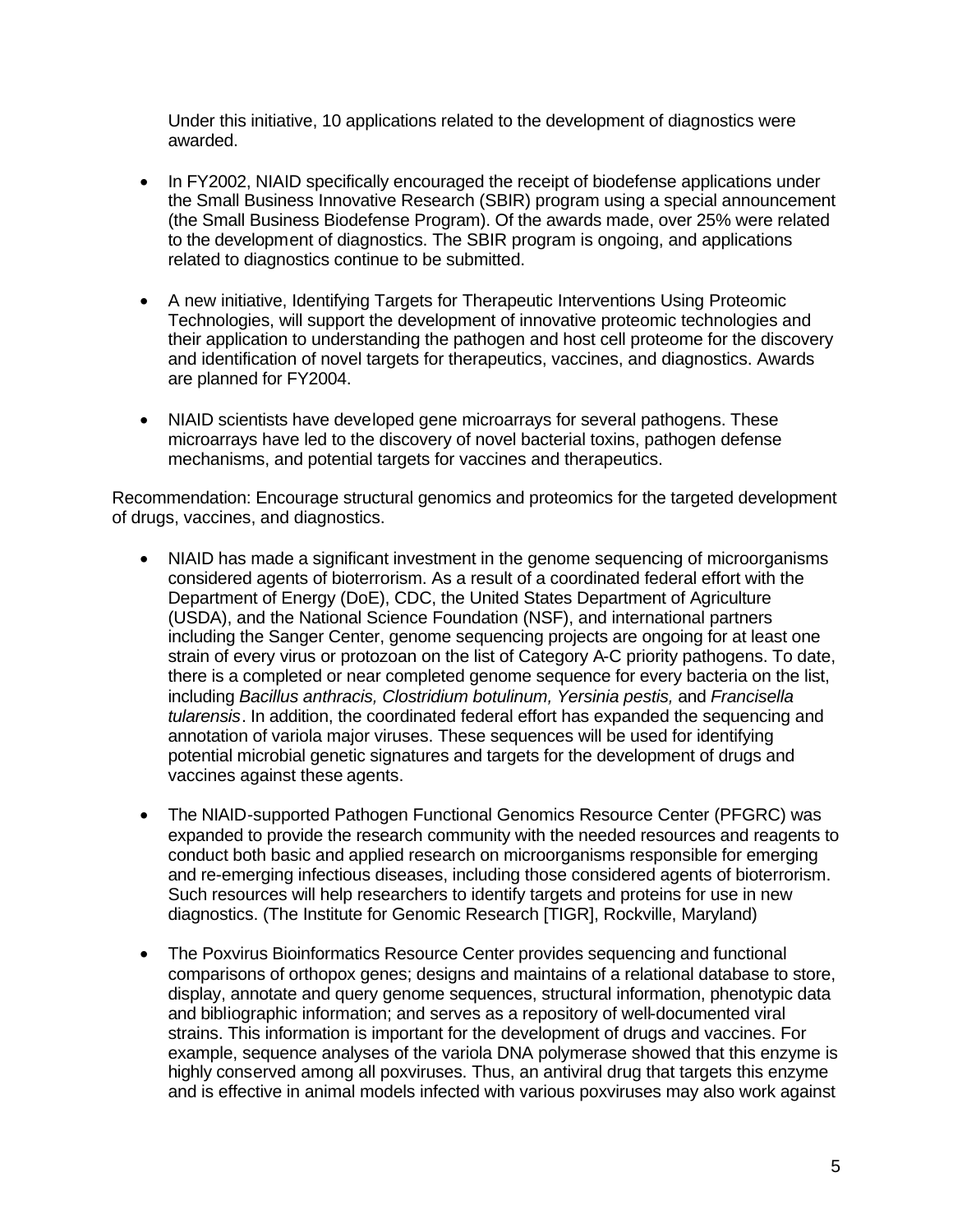variola. The center is a collaborative effort led by St. Louis University and the University of Alabama at Birmingham and supported by two federal agencies, the Defense Advanced Research Projects Agency (DARPA) and NIH; collaborators include the CDC, American Type Culture Collection, USAMRIID, the Medical College of Wisconsin, and the University of Victoria.

In FY2003, NIAID initiated support for large, multi-disciplinary efforts focused on the proteomics of more than one microorganism. Under this program, NIAID is currently funding a Biodefense Proteomics Collaboratory, a multi-disciplinary team of scientists from both academia and the biotechnology industry who are using high-throughput proteomic technologies to identify protein targets from arenaviruses and Lassa virus. (University of Texas Medical Branch, Galveston)

Recommendation: Encourage industry participation to ensure the availability of rapid, sensitive, and licensed diagnostics to hospital clinical laboratories.

• NIAID has created several novel mechanisms to encourage research and development of diagnostics by the private sector. These initiatives include Biodefense Partnerships; the Cooperative Research for the Development of Vaccines, Adjuvants, Therapeutics, Immunotherapeutics, and Diagnostics for Biodefense Program; and the Small Business Biodefense Program.

Recommendation: Expand partnership opportunities with other agencies and governments.

- NIAID has established a cooperative program with USAMRIID to conduct mutuallyagreed upon research projects related to biodefense. Ongoing projects under this agreement include the development of vaccines for viral hemorrhagic fevers using Ebola virus as a model and an evaluation of the efficacy of antibiotic treatment in a model of pneumonic plague in African green monkeys and an evaluation of MVA vaccine protection in a monkeypox challenge model. An evaluation of a recombinant plague vaccine candidate (F1-V) in a nonhuman primate parenteral challenge model is planned.
- NIAID and CDC, along with other DHHS agencies, participate regularly in several interagency working groups of technical experts to discuss and develop countermeasures for the Category A agents.
- NIAID is participating in the FBI-sponsored Scientific Working Group on Microbial Genetics and Forensics. Other participants include federal agency officials and scientists with expertise in genomics, bioinformatics, microbiology, and infectious diseases. The working group's mission is to define criteria and coordinate the development and validation of microbial forensic methods that will support criminal investigations.
- NIAID and the Department of Defense (DoD) are collaborating in development of overseas field sites for the testing of new therapeutics, vaccines, and diagnostics against Category A-C priority pathogens in endemic areas.
- The Regional Centers of Excellence (RCEs) for Biodefense and Emerging Infectious Diseases Research that will be established in late FY2003 will encourage cooperation with state and federal agencies as well as partnerships with the private sector. The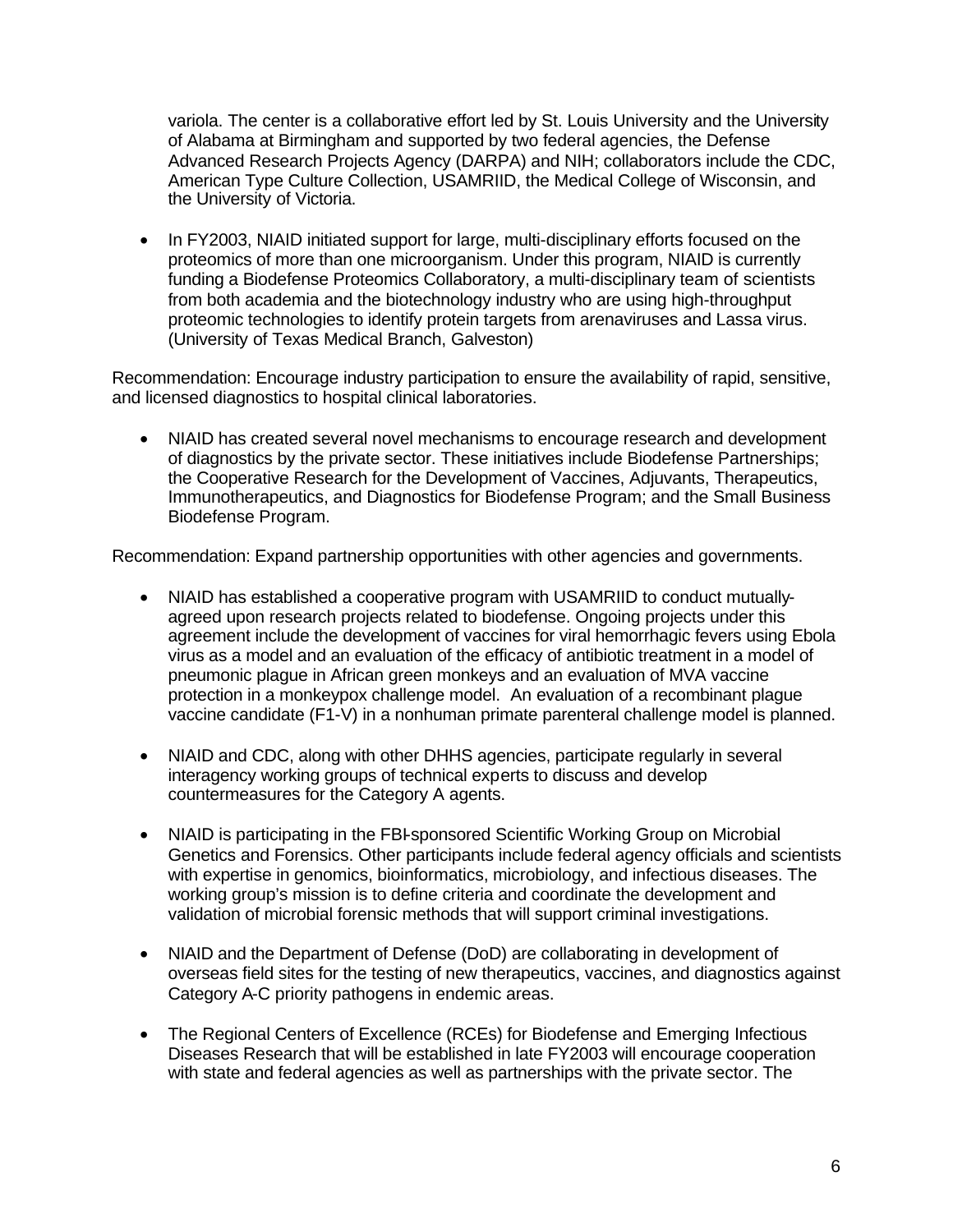RCEs, together with the NBL/RBLs, could be used to augment CDC and state and local health department efforts for homeland defense.

- NIAID is collaborating with CDC for development of immunogenicity assays to be used for evaluation of a second-generation anthrax vaccine based on recombinant protective antigen (rPA).
- NIAID staff participate in an Interagency Working Group that coordinates science and technology efforts by federal agencies on biodefense diagnostics. The working group is a subcommittee of an Office of Science and Technology Policy/Homeland Security Council (HSC)-led interagency working group.
- NIAID continues to coordinate genomic and post-genomic initiatives, including those related to biodefense, with other federal agencies through both participation in the Microbe Project, a federal interagency working group that coordinates microbial genomic activities, and through contact with key scientists at specific agencies such as the Central Intelligence Agency (CIA), the Federal Bureau of Investigation (FBI), the Food and Drug Administration (FDA), CDC, DoD, DoE, NSF, and USDA.

Recommendation: Develop a centralized repository for reagents and clinical specimens for agents of bioterrorism.

- NIAID plans to support the acquisition, authentication, storage, and distribution to the scientific community of state-of the-art research and reference reagents related to biodefense starting in late FY2003. Included will be the capability to validate, expand, and produce biological agents including cell lines, clones, proteins, monoclonal and polyclonal antibodies, and diagnostic tools.
- An existing NIAID-supported reference reagent repository has been expanded to specifically include reagents needed to develop and test improved vaccines, diagnostics, and therapeutics for anthrax. Under this expansion, the repository is now preparing and distributing the protective antigen, lethal factor, and edema factor proteins of anthrax.

Recommendation: Develop procedures and cGMP facilities capable of producing monoclonal antibodies, vaccines, and other immunotherapies for phase I and II clinical studies.

- • NIAID plans to support an Antibody Production Facility starting in late FY2003**.** This facility will ensure that sufficient quantities of mouse, humanized, and/or fully human monoclonal antibodies against diseases caused by agents of bioterrorism can be produced for preclinical and clinical evaluations.
- In September 2002, NIAID awarded two contracts to develop, manufacture, and characterize a cGMP pilot lot of a *Bacillus anthracis* rPA vaccine for evaluation in a phase I clinical study (Avecia Ltd. of Manchester, UK, and VaxGen Inc. of Brisbane, California).
- In February 2003, NIAID awarded two contracts to develop, manufacture and characterize a cGMP pilot lot of a modified vaccinia Ankara (MVA) vaccine for evaluation in a phase I clinical study (Bavarian Nordic A/S of Copenhagen, Denmark, and Acambis Inc. of Cambridge, Massachusetts).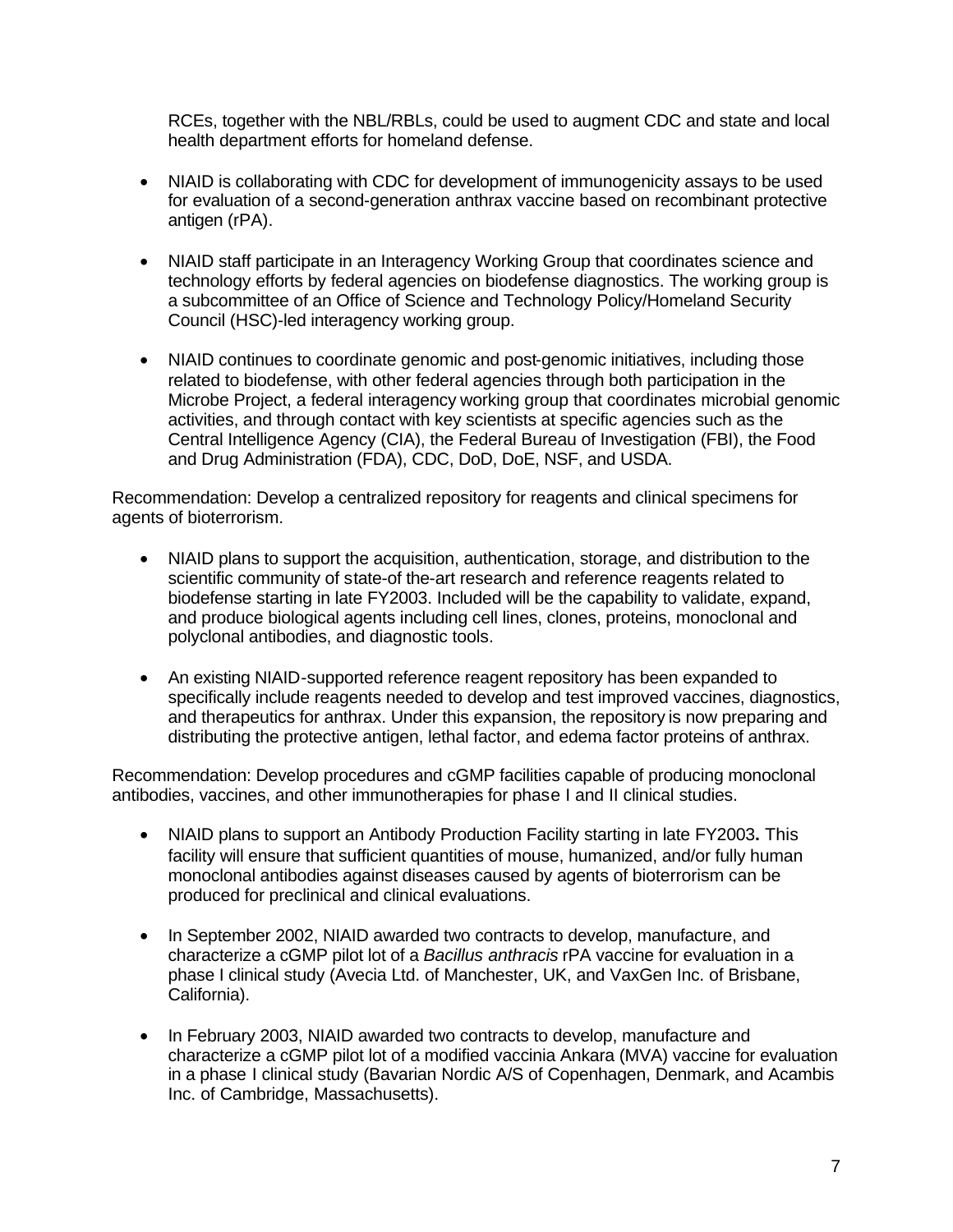Initiatives to support the intermediate-scale advanced development of rPA and MVA vaccines are planned for late FY2003 and early FY2004, respectively. These initiatives may include: production and release of cGMP-consistency lots; formulation, vialing, and labeling of vaccine; development of animal models in at least two species to support the FDA animal rule; process, assay and facility validation; and clinical evaluation in initial phase II trials.

Recommendation: Enhance adjuvant discovery and rational design of *Toll* system mediators.

• Under a new initiative, Innate Immune Receptors and Adjuvant Discovery, natural and synthetic ligands will be screened for their ability to stimulate innate immune receptors. This research is expected to establish a pipeline of new adjuvant leads. Awards are anticipated for late FY2003.

Recommendation: Identify and characterize innate and adaptive immune responses that occur after exposure to agents of bioterrorism and enhance basic research on mucosal immunology.

- Under the Biodefense and Emerging Infectious Diseases Research Opportunities initiative, NIAID is encouraging research on protective mechanisms against infection with the CDC Category A-C priority pathogens. One recently awarded grant is focused on the development of technology for probing innate immunology. It is hoped that a knowledge base of innate immune system activity will be developed to aid in identification of genetic changes and proteins that are triggered by encounters between innate immune cells and infectious pathogens. (Scripps Research Institute, La Jolla, California).
- NIAID recently initiated a new program, Cooperative Centers for Translational Research on Human Immunology and Biodefense, which will support an interactive network of investigators studying various aspects of immunity to biodefense pathogens and the development of new technologies to facilitate clinical immunology research.

Recommendation: Establish MHC-peptide and B-cell epitope databases that may be used to further define immune responses, including the identification of relevant immune polymorphisms, and maximize such responses.

- Under the Immune Epitope Database and Analysis Program, announced in FY2002, a publicly accessible immune epitope database will be designed, developed and maintained for the research community. An award is anticipated in FY2004.
- The Large Scale Antibody and T Cell Epitope Discovery Program, announced in FY2002, will promote the development of novel or high-throughput screening methods for antibody and/or T cell epitope identification. This should facilitate the design and development of improved immunotherapeutics and vaccines, and the prediction of host responses to antigens *in vivo*.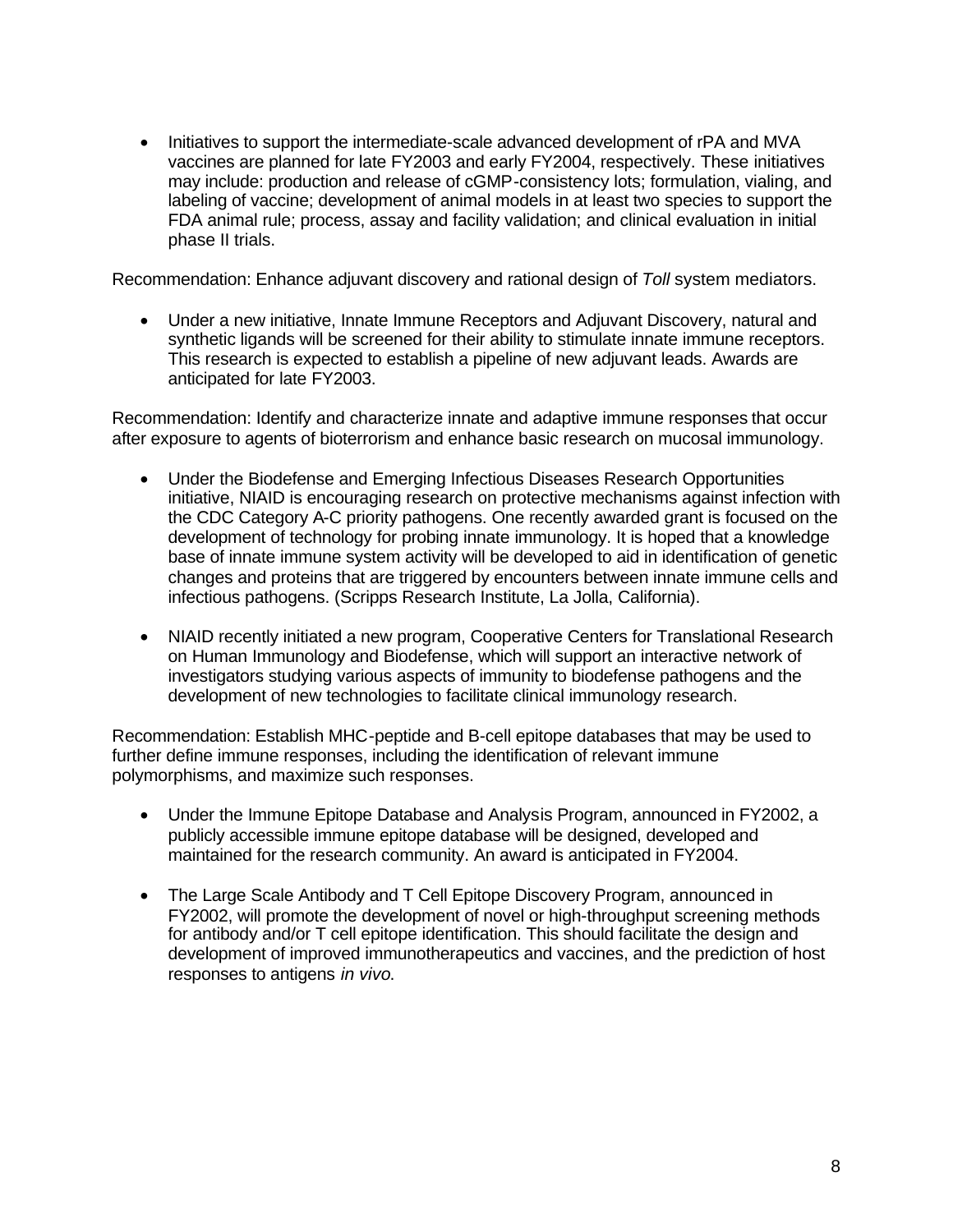## <span id="page-10-0"></span>**ANTHRAX**

*Bacillus anthracis*, the agent that causes anthrax, has several characteristics that make it a formidable bioterrorist threat. These characteristics include its stability in spore form, its ease of culture and production, its ability to be aerosolized, the seriousness of the disease it causes, and the lack of sufficient vaccine for widespread use.

Human anthrax has three major clinical forms: cutaneous, inhalational, and gastrointestinal. If left untreated, all three forms can result in septicemia and death. Early antibiotic treatment of cutaneous and gastrointestinal anthrax is usually curative; however, even with antibiotic therapy, inhalational anthrax is a potentially fatal disease. Although case-fatality estimates for inhalational anthrax are based on incomplete information, the historical rate is considered to be high (about 75%) for naturally occurring or accidental infections, even with appropriate antibiotics and all other available supportive care. However, the survival rate after the recent intentional exposure to anthrax in the United States was 60% for the first 10 cases.

## **Scientific Progress**

In the year since publication of the NIAID Biodefense Research Agenda for Category A Agents in February 2002, significant progress has been made in understanding the basic mechanisms by which *B. anthracis* causes disease, and in developing countermeasures against anthrax. Examples include:

**Key features in the pathogenesis of anthrax identified; research may yield an antitoxin.**  The anthrax bacterium causes illness and death by releasing toxins that kill cells and damage organs. Few people survive when the microbe spreads throughout the body, as is the case in the severe, inhalational form of the disease. This is because the toxin remains active in the bloodstream for several days, even if antibiotics kill the bacteria that are producing it. In one study, researchers elucidated how toxin binds to and enters healthy cells, and how it disrupts a cell's internal communications network. They identified key structures on the toxin molecule that could lead to the development of non-toxic analogs (decoys) to block the lethal effects of toxins, thereby resulting in a new approach for treating the infection. (Pannifer AD et al., Crystal structure of the anthrax lethal factor, *Nature* 2001;414;229-233)

Through genetic analysis, other scientists identified a protein on the surface of mammalian cells, the anthrax toxin receptor (ATR), and identified the specific region on ATR to which the toxin attaches. With this information they were able to produce a soluble version of this as well as another receptor with the toxin-binding domain. When these soluble receptors are mixed with mammalian cells in the presence of anthrax toxin, they act as decoys to absorb anthrax toxin before it can attach to target cells to produce its lethal effects. (Bradley KA et al., Identification of the cellular receptor for anthrax toxin, *Nature* 2001;414:225-229)

Both of these studies suggest that developing compounds to block the lethal effects of anthrax toxin, by one or both of the mechanisms described, will be of great value for treating anthrax.

#### **Molecular mechanisms by which anthrax evades immune systems uncovered.**

DIR and NIAID supported scientists have discovered one strategy that anthrax uses to avoid the host's immune reaction. In this research, the investigators determined that the critical virulence factor, anthrax lethal toxin, targets the MAP kinase intracellular signalling pathway in dendritic cells, an important class of antigen presenting cell in lymph tissues. This blocks the stimulation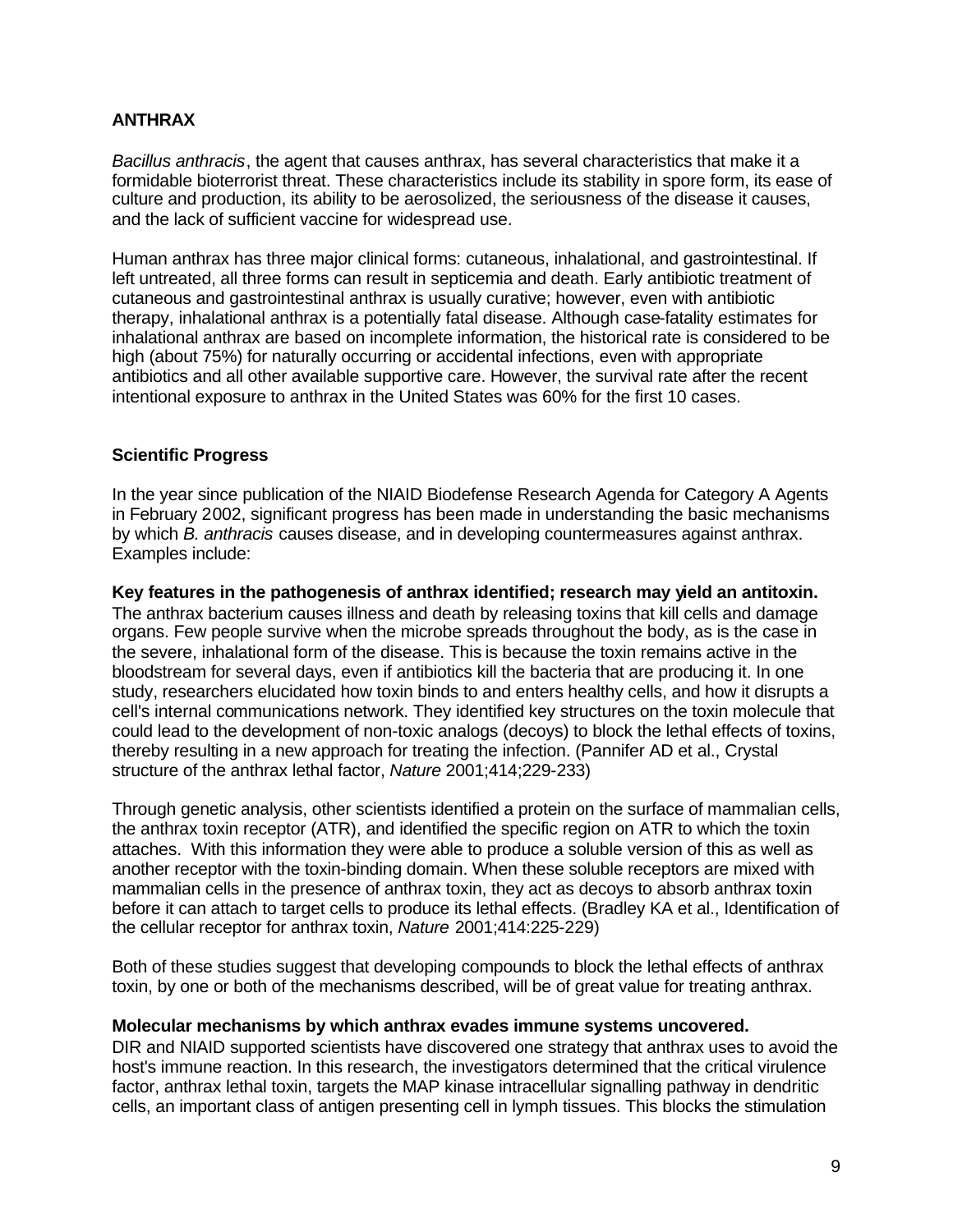of antigen-specific T cells and both T- and B-cell immunity are reduced. These data suggest a role for LT in suppressing host immunity during *B. anthracis* infections. Agrawal, A et.al., Impairment of dendritic cells and adaptive immunity by anthrax lethal toxin. *Nature* 2003; 424: 329–334; doi:10.1038/nature01794)

**Researchers unravel anthrax genomes.** *B. anthracis* is the microorganism that causes anthrax and is responsible for the illness and deaths associated with the deliberate exposure of civilian populations in the United States to this agent. Comparing the genome sequences of two strains of *B. anthracis* (the Ames strain and a clinical isolate from a patient in Florida exposed to anthrax), investigators identified four novel DNA sequence differences at the single nucleotide level not seen before using other molecular genotyping methods. These differences in sequence were used as genetic markers to screen a set of *B. anthracis* isolates. Analysis of the data revealed that the Florida isolate was likely to have been derived from the Ames strain. This study provides strong evidence to support the use of genome-based analysis in finding genetic variation at the single nucleotide level (SNP) for forensic strain identification. (Read TD et al., Comparative genome sequencing for discovery of novel polymorphisms in *Bacillus anthracis*, *Science* 2002;296:2028-2033)

Most recently, the complete genetic blueprint of *B. anthracis* has been solved. Investigators found a number of genes encoding proteins that *B. anthracis* may use to enter host cells and therefore may be important targets for vaccines and drugs. Using comparative genomics, investigators compared an Ames isolate with two closely related Bacillus bacteria and found remarkably little difference, highlighting the similarity of *B. anthracis* to related pathogens not associated with anthrax. Additional comparisons revealed similarities between genes of *B. anthracis* and pathogens that infect insects, suggesting that a recent ancestor of *B. anthracis*  also may have infected insects. Information obtained from these efforts will help researchers to better understand the disease-causing capabilities of *B. anthracis* and to design new vaccines and treatments. (Read TD et al., The genome sequence of *Bacillus anthracis* Ames and comparison to closely related bacteria, *Nature* 2003:423:82-86)

## **Programmatic Progress in Addressing Immediate Goals**

Goal: Establish capacity for the development and production of pilot lots of candidate anthrax vaccines.

• In September 2002, NIAID awarded two contracts for the development and testing of next-generation anthrax vaccines based on recombinant protective antigen (rPA), including production of pilot lots (Avecia Ltd. of Manchester, UK, and VaxGen Inc. of Brisbane, California).

Goal: Conduct phase I and II trials with rPA anthrax vaccine candidates and alternative adjuvant formulations.

• An initiative to support the intermediate-scale advanced development of an rPA vaccine has been released. This initiative includes: production and release of cGMP consistency lots; formulation, vialing and labeling of vaccine; development of animal models in at least two species to support the Food and Drug Administration (FDA) animal rule; process, assay and facility validation; and clinical evaluation in initial phase II trials.

Goal: Expand clinical capability to accelerate phase I and II testing of candidate vaccines.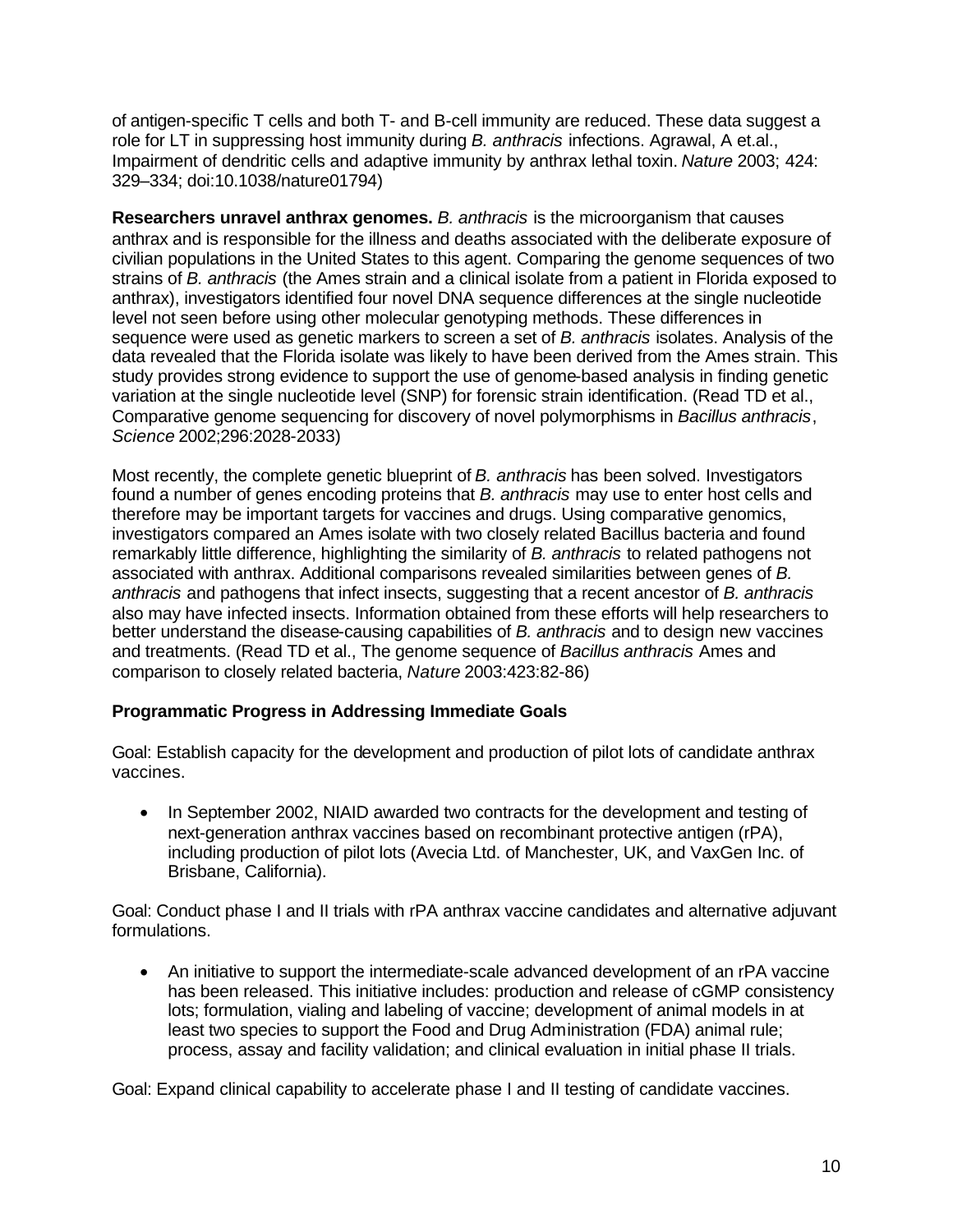- Under the contracts for pilot lot production and evaluation, and intermediate-scale manufacturing and evaluation of rPA vaccine, multiple phase I and II clinical trials will be conducted.
- NIAID has expanded the Vaccine Treatment and Evaluation Units (VTEUs) by approximately 60%. A phase I trial of an rPA candidate vaccine is planned for late FY2003.
- In order to support increased clinical research activities, NIAID has expanded contracts for regulatory support, assay development, immunology quality assurance and quality control, and clinical trial management.

Goal: Screen existing FDA-approved antimicrobials and immunomodulators for efficacy against anthrax.

- Under the *In Vitro* and Animal Models for Emerging Infectious Diseases and Biodefense contracts, planned for award at the end of FY2003, NIAID will screen existing FDAapproved antimicrobials and immunomodulators for efficacy against inhalational anthrax. Five licensed antibiotics have been selected for study, with ciprofloxacin as a control. Studies will commence in FY2004.
- Under the *In Vitro* and Animal Models for Emerging Infectious Diseases and Biodefense contracts, and a cooperative agreement with the U.S. Army Medical Research Institute of Infectious Diseases (USAMRIID), NIAID will pursue studies to determine whether the course of antibiotic therapy can be decreased by vaccinating subjects with the rPA vaccine candidates currently under development. Studies are planned for early FY2004.
- Approximately 31 grants have been funded through both the Biodefense Partnerships and Small Business Innovative Research (SBIR) programs supporting work in this area.

Goal: Conduct comparative genomic sequencing of selected Bacillus strains to detect subtle differences in the pathogenesis and virulence associated with antigens or other factors.

- The Pathogen Functional Genomics Resource Center (PFGRC) completed the genome sequencing of 14 different species, strains, clinical isolates, and nearest neighbors of *B. anthracis*. In addition, comparative genomic analysis has been conducted and genetic variations and relatedness within and between species identified. Sequencing projects have been completed for the *Bacillus anthracis* strains, Kruger B and Western North America strain, and a related species, *B. cereus*. In addition, new genomic software tools have been developed to enhance comparative genomic analyses. (Also see the Scientific Progress section.) (The Institute for Genomic Research [TIGR])
- Rigorous protocols and standard operating procedures for high quality comparative genomic analysis for bacterial genomes have been developed by PFGRC. As a result, there will be standard tools for detecting genetic variation among different strains and clinical isolates, providing potential microbial genetic signatures for diagnosis.

Goal: Establish a centralized immunology laboratory to develop and validate tests required for the licensure of anthrax vaccines.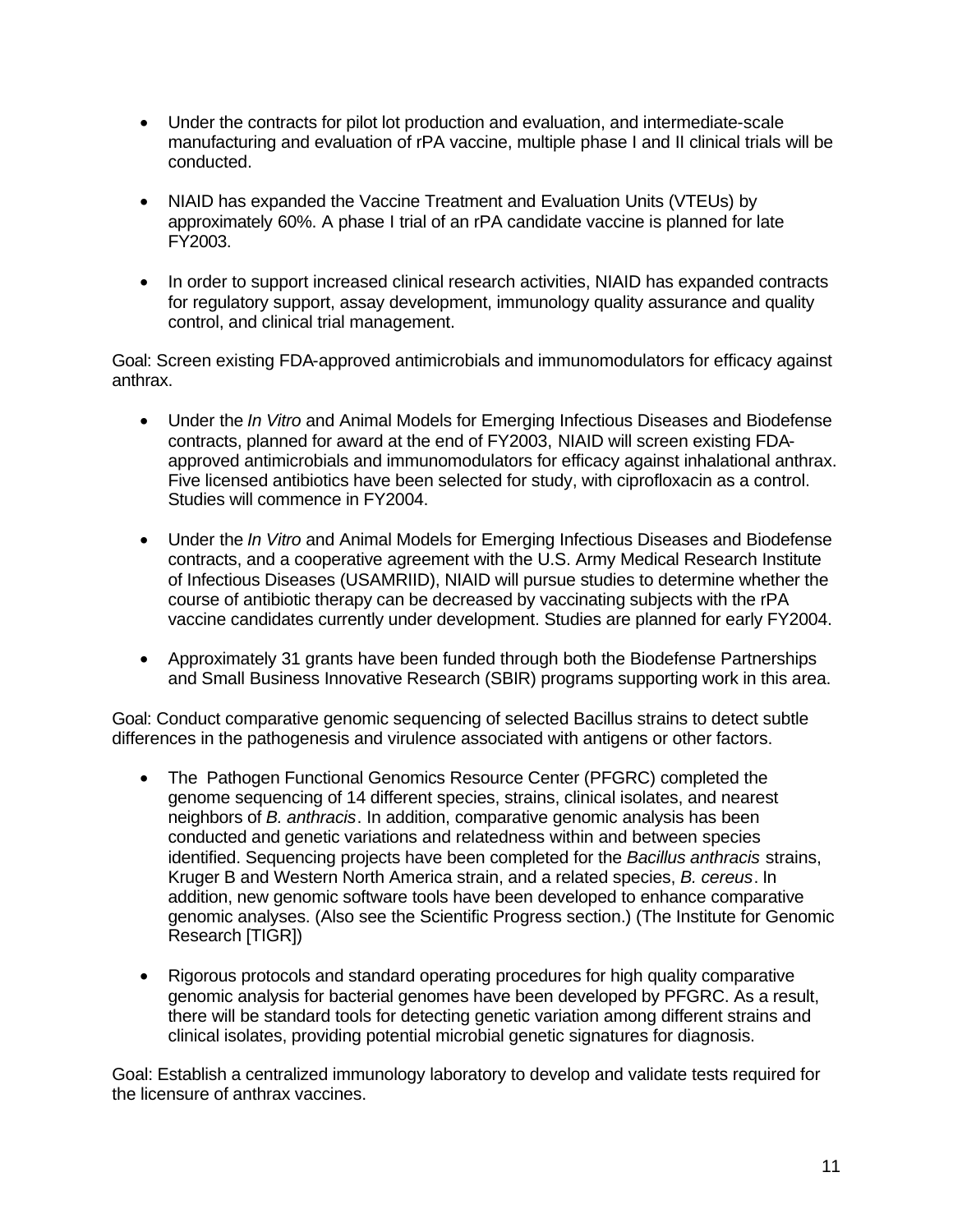- NIAID is collaborating with the Centers for Disease Control and Prevention (CDC) for the development of immunogenicity assays to be used for evaluation of a second-generation anthrax vaccine based on rPA. CDC is establishing standard reagents and validating a number of critical serologic assays that will be used to evaluate samples from small animals, non-human primates, and humans.
- In April 2002, NIAID co-sponsored a workshop entitled Anthrax Vaccines that focused on anthrax vaccine history, histology of infection, animal models, human immune responses, assay validation, and approaches to establishing surrogate markers of immunity for licensing an anthrax vaccine. Co-sponsors included FDA, the Joint Vaccine Acquisition Program (JVAP), and the Department of Defense (DoD).

Goal: Develop and evaluate *in vivo* transmission and spore germination models.

• Under the new *In Vitro* and Animal Models for Emerging Infectious Diseases and Biodefense contracts, small animal models for anthrax will be developed and validated. Included in this activity will be safety, toxicology, and pharmaceutical testing in small and large animals, including the capability for conducting challenge studies.

Goal: Identify and characterize new virulence and pathogenicity factors

NIAID is now funding more than 50 individual research projects on the identification of virulence factors to better understand the pathogenesis of *B. anthracis*. This includes research on the interactions between B. anthracis and macrophages; spore surface antigens and how spores survive and germinate within host cells; the characterization of anthrax toxins and how they produce their lethal effects; plasmids and their association with virulence and the production of toxins; as well as the genetic basis for all of these processes. Proteomics is being applied to identify suitable vaccine candidates and virulence factors that can be exploited for use in rapid and sensitive diagnostic procedures.

Goal: Identify targets within innate and adaptive pathways that can be used to modulate infection.

• Under a new initiative, Identifying Targets for Therapeutic Interventions Using Proteomic Technologies, NIAID will support the enhancement and/or development of innovative proteomic technologies and their application to better understand pathogen proteomes, including anthrax, and host cell proteomes, with the goal of developing targets for therapeutic development, including immunotherapies. Awards are planned for FY2004.

Goal: Identify and characterize innate and adaptive immune responses that occur after initial exposure to anthrax, including responses associated with spore germination.

• NIAID recently awarded grants to develop a knowledge base of innate immune system activity. As one example, researchers at Scripps Research Institute in La Jolla, California, will identify genetic changes and proteins that are triggered by encounters between innate immune cells and infectious pathogens and will study anthrax toxin interactions with innate immune receptors.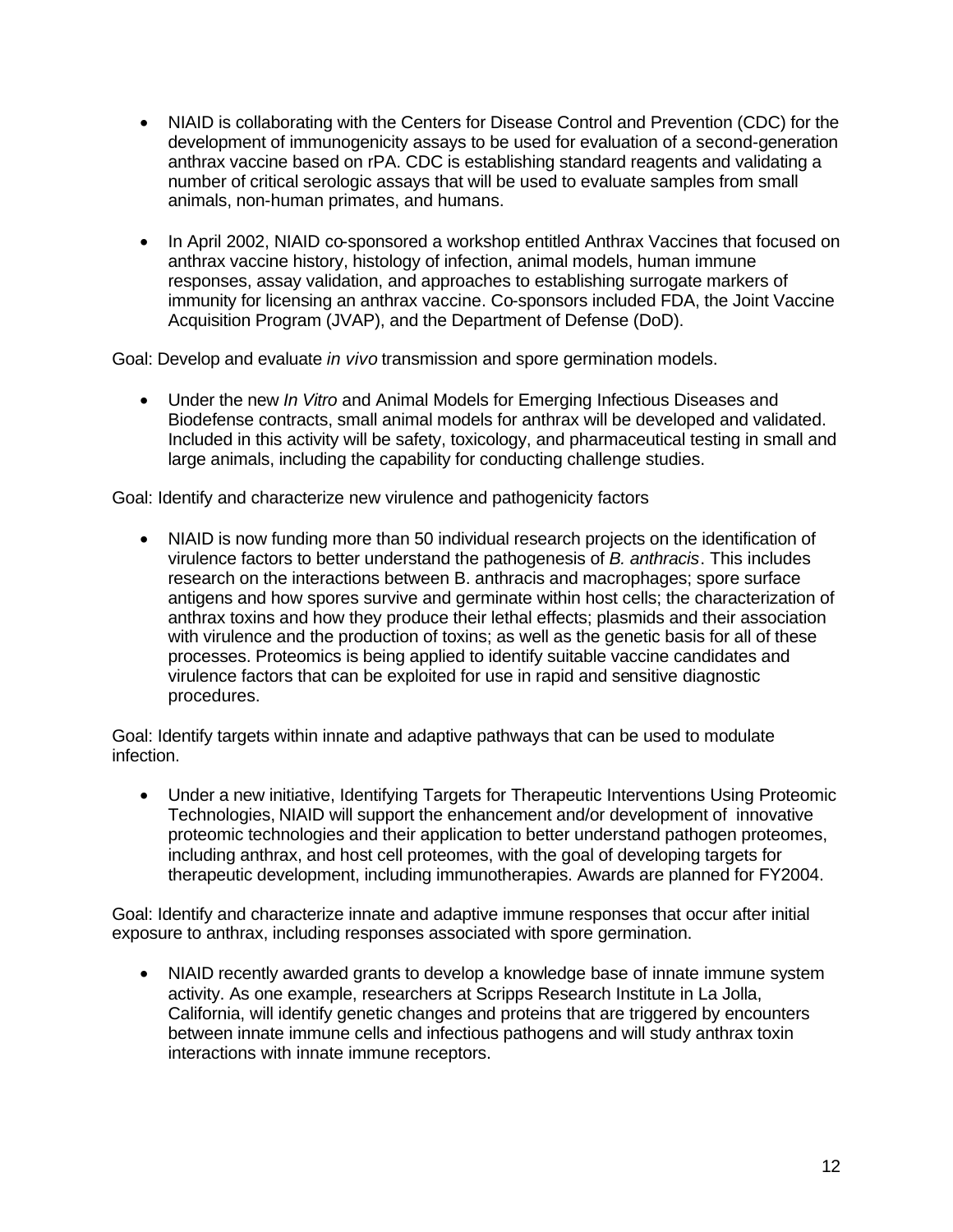## <span id="page-14-0"></span>**SMALLPOX**

Smallpox, which is caused by the viru*s* variola major, is considered one of the most dangerous potential biological weapons because it is easily transmitted from person to person, no effective therapy exists, and few people carry full immunity to the virus. Although a worldwide immunization program eradicated smallpox disease in 1977, small quantities of smallpox virus still exist in two secure facilities in the United States and Russia. However, it is likely that unrecognized stores of smallpox virus exist elsewhere in the world.

The symptoms of smallpox infection appear approximately 12 days (the range is from 7 to 17 days) after exposure. Initial symptoms include high fever, fatigue, headache, and backache. A characteristic rash, which is most prominent on the face, arms, and legs, follows in 2 to 3 days. The rash starts with flat red lesions (a maculopapular rash) that evolve into vesicles. Unlike chickenpox, the lesions associated with smallpox evolve at the same rate. Smallpox lesions become filled with pus and begin to crust early in the second week after exposure. Scabs develop, separate, and fall off after approximately 3 weeks. Individuals are generally infectious to others from the time immediately before the eruption of the maculopapular rash until the time scabs are shed. Smallpox spreads directly from person to person, primarily by aerosolized saliva droplets expelled from an infected person. Contaminated clothing or bed linens also can spread the virus. The mortality of smallpox infection is approximately 30%, and patients who recover frequently have disfiguring scars.

On December 13, 2002, President George W. Bush announced a plan to protect Americans against the threat of a smallpox bioterrorist attack. Under the plan, the Department of Health and Human Services (DHHS) is working with state and local governments to form volunteer "Smallpox Response Teams" who can provide critical services in the event of attack. To ensure that these teams can mobilize immediately in an emergency, health care workers and other critical personnel are being asked to volunteer to receive the smallpox vaccine. In addition, the Department of Defense has vaccinated certain military and civilian personnel who are or may be deployed in high-threat areas.

#### **Scientific Progress**

In the year since publication of the NIAID Biodefense Research Agenda for Category A Agents in February 2002, significant progress has been made in understanding the variola virus and how it causes disease, and in developing countermeasures against its intentional release. Key advances include:

**Understanding of poxvirus pathogenesis has improved.** Vaccinia virus, the immunizing agent used to help eradicate smallpox, encodes over 20 genes that regulate the immune response to the virus in the infected host. There has substantial progress in understanding these genes' pathogenic effects and mechanisms. Researchers determined that deletion of the vaccinia gene E3L, which is part of the interferon gamma evasion system in poxviruses, attenuates the virus to such an extent that it appears to be non-pathogenic in severe combined immunodeficiency (SCID) mice. This suggests that E3L-deleted viruses may be the basis for safer vaccines if modified vaccinia Ankara (MVA) proves to be not as efficacious as hoped. (Xiang Y et al., Deletion of vaccinia gene E3L makes virus apparently nonpathogenic in SCID mice, *J Virol* 2002;76:5251-5259)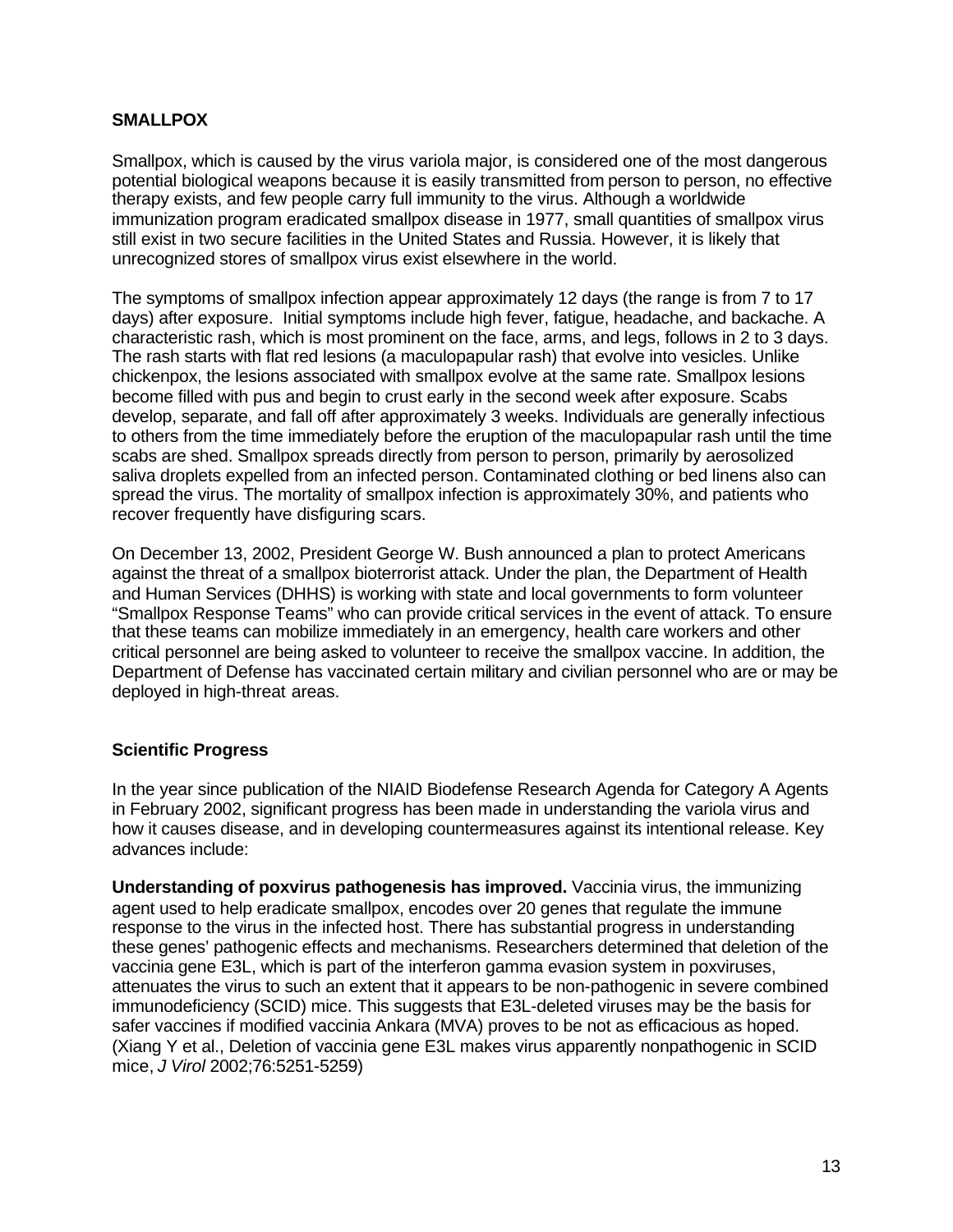In addition, researchers found that the domain of the E3L protein that binds to Z-DNA is important for pathogenesis; that is, Z-DNA binding per se is important for pathogenesis. This result has two important implications. Because variola virus contains a protein with a similar Z-DNA binding motif, Z-DNA binding could be a useful target for new anti-smallpox drugs. These results also may provide an opportunity to gain some insight into the role of Z-DNA in normal cells, which is currently not well understood (Kim Y-G et al., A role for Z-DNA binding in vaccinia virus pathogenesis, *Proc Nat Acad Sci USA*, in press).

Researchers have also made strides in understanding how these viruses' pathogenic potential can be altered either to decrease or increase virulence. Australian scientists showed that introducing the murine IL-4 gene into ectromelia (mousepox) virus increased the virus's pathogenicity to the extent that standard vaccines were no longer protective. Although publication of these results generated concern within the scientific community, they provide both an impetus and an opportunity to develop countermeasures against such engineered viruses. (Jackson RJ et al., Expression of mouse interleukin-4 by a recombinant ectromelia virus suppresses cytolytic lymphocyte responses and overcomes genetic resistance to mousepox, *J Virol* 2001;75:1205-1210; Buller M, personal communication)

Lastly, researchers better defined the mechanisms by which poxvirus virions are formed in and released from infected cells. Greater understanding of this process should lead to the identification of new targets for antiviral therapy and to a clearer picture of how the virus spreads from cell to cell in the infected host. Advances in this area include:

- Identification of a novel redox system encoded by virus that is responsible for forming disulfide bonds in virion proteins (Senkevich TG et al., Complete pathway for protein disulfide bond formation encoded by poxviruses, *Proc Nat Acad Sci USA* 2002;99:6667 6672)
- Identification of a virion-associated protease (Byrd CM et al., The vaccinia virus I7L gene product is the core protein proteinase, *J Virol* 2002;76:8973-8976)
- An understanding of the pathway by which virion membranes are formed (Szajner P et al., Vaccinia virus G7L protein Interacts with the A30L protein and is required for association of viral membranes with dense viroplasm to form immature virions, *J Virol*  2003;77:3418-3429)

**Immune response to the vaccinia virus has been further characterized.** Although the previously licensed smallpox vaccine was given to hundreds of millions of people in the past, routine vaccination was halted before the research tools needed to characterize the immune response to vaccinia became available. This lack of understanding of the details of the immune response to vaccination has hampered the development of new vaccines. Progress in this area is now beginning to emerge. Since most U.S. citizens over 30 years of age have been vaccinated against smallpox, the extent of their immunity is unclear. A small but significant study of such people showed that the duration of cell-mediated immunity in previously vaccinated individuals might be greater than previously thought. Vaccinia-specific CD8<sup>+</sup> lymphocyte response in people vaccinated from 6 to 35 years previously averaged greater than one-half that of recently vaccinated individuals (4% of CD8<sup>+</sup> lymphocytes responded to vaccinia vs. 6.5% in the recently vaccinated). This study suggests that previous smallpox vaccination, even if it occurred many years ago, may provide at least some protection. (Frey SE et al., Responses to smallpox vaccine, *NEJM* 2002;347:689-690)

In other findings, researchers in Germany have identified a vaccinia T-cell epitope that is conserved in variola. Vaccinated mice and humans both had specific T-cell responses to this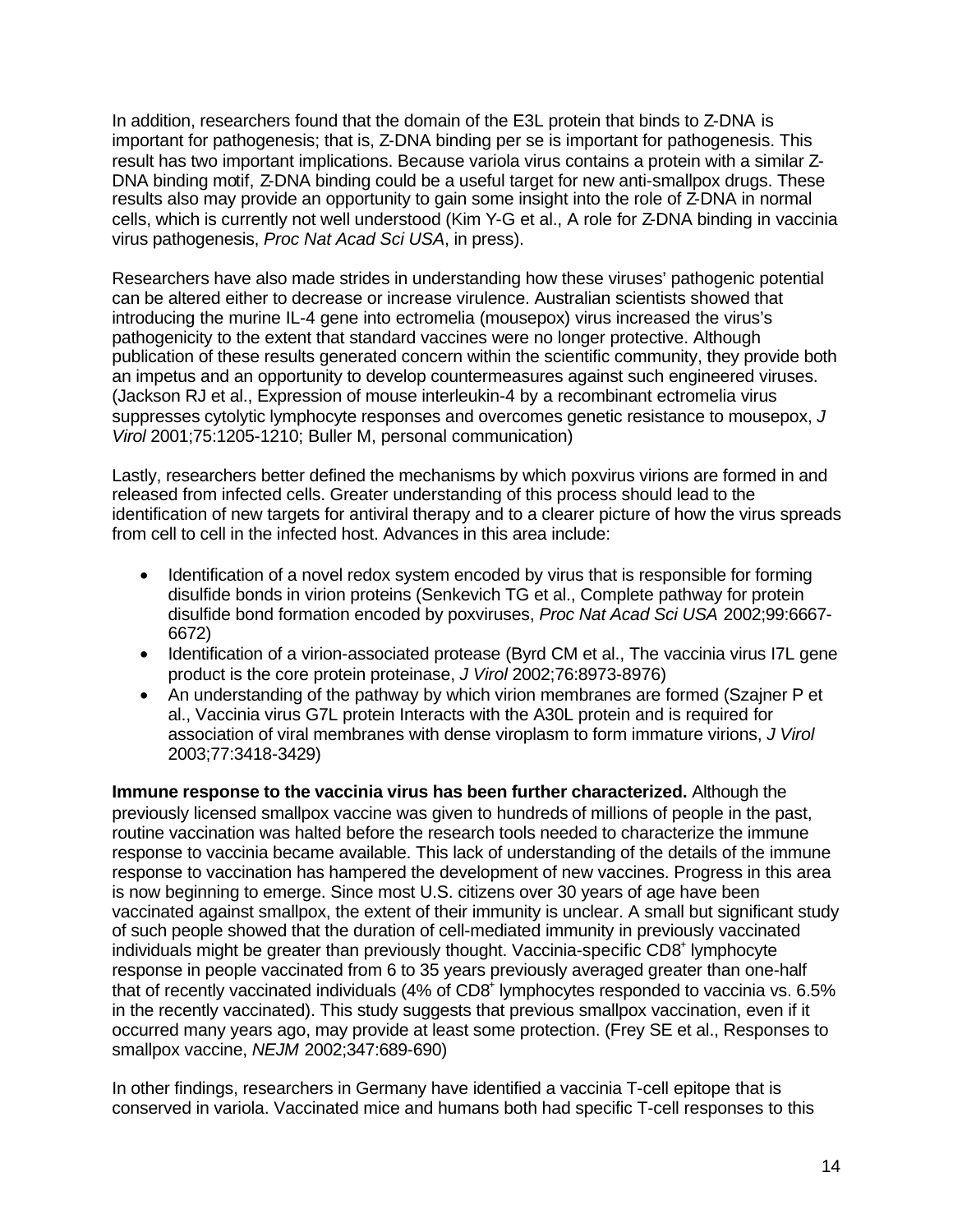epitope, and in vaccinated mice, CD8<sup>+</sup> responses specific to this epitope correlate with protection against lethal intranasal challenge with vaccinia. MVA-vaccinated mice have the same level of CD8<sup>+</sup> responses to this epitope as DryVax-vaccinated mice. (Drexler I et al., Identification of vaccinia virus epitope-specific HLA-A\*0201-restricted T cells and comparative analysis of smallpox vaccines, *Proc Nat Acad Sci USA* 2003;100:217-222)

Finally, NIAID-funded investigators identified two additional CD8<sup>+</sup> T cell epitopes that are both highly conserved in vaccinia and variola. T cells recognizing these epitopes represented a relatively large percentage of all vaccinia-reactive cells, and were still detected as long as three years after immunization (Terajima M et al., Quantitation of CD8<sup>+</sup> T cell responses to newly identified HLA-A\*0201-restricted T cell epitopes conserved among vaccinia and variola (smallpox) viruses, *J Exp Med* 2003;197:927-932)

#### **Existing supply of smallpox vaccine can be expanded to protect more Americans.**

Although smallpox was eradicated worldwide through a successful immunization program, and authorized samples of the virus are contained in only two laboratories in Russia and the United States, unauthorized sources of the virus are believed to exist, increasing the likelihood that smallpox could be intentionally released. The supply of smallpox vaccine available may be insufficient to adequately vaccinate all U.S. residents with the recommended dose. Thus, it is important to determine whether the current supply of the vaccine could be diluted to quickly increase the available number of doses and still provide effective protection.

An NIH-supported clinical study indicates that the existing U.S. smallpox vaccine supply—15.4 million doses—could successfully be diluted at least five times and retain its potency, effectively expanding the number of individuals it could protect. The study compared the effectiveness of full-strength smallpox vaccine to that of fivefold- and tenfold-diluted vaccine in 680 adults age 18 to 32 with no history of smallpox vaccination. More than 97% of all participants in the study responded with a vaccine "take," a blister-like sore at the injection site that serves as an indirect measure of the vaccine's conferred immunity. Most importantly, the investigators found no significant difference in the take rate of the three doses. (Frey SE et al., Clinical responses to undiluted and diluted smallpox vaccine, *NEJM* 2002;346:1265-1274)

**Pill form of cidofovir developed for treatment of smallpox**. The public faces a potential health threat from bioterrorist use of dangerous pathogens. The most feared agent in a biological terrorist attack is smallpox virus. Cidofovir has been identified as a potential treatment for smallpox and vaccine complications. This drug is of particular interest as a potential therapy for smallpox because it has already been approved for treatment of cytomegalovirus infection. In its current form cidofovir must be given by intravenously, a complicated approach to treating a large civilian population in an emergency situation. Development of a cidofovir pill would provide a more practical solution. Hostetler and colleagues developed a chemical process by which some lipids, or fats, are attached to the drug so it can be more easily taken up into cells following oral administration. Once in the cells, the lipid can be removed so that pure cidofovir is available. The researchers demonstrated that the modified drugs can significantly reduce the growth of virus in tissue culture. These drugs are currently being tested in animals. (Kern ER, Enhanced inhibition of orthopox virus replication in vitro by alkoxylalkyl esters of cidofovir and cyclic cidofovir, *Antimicrob Agents Chemother* 2002;46:991-995)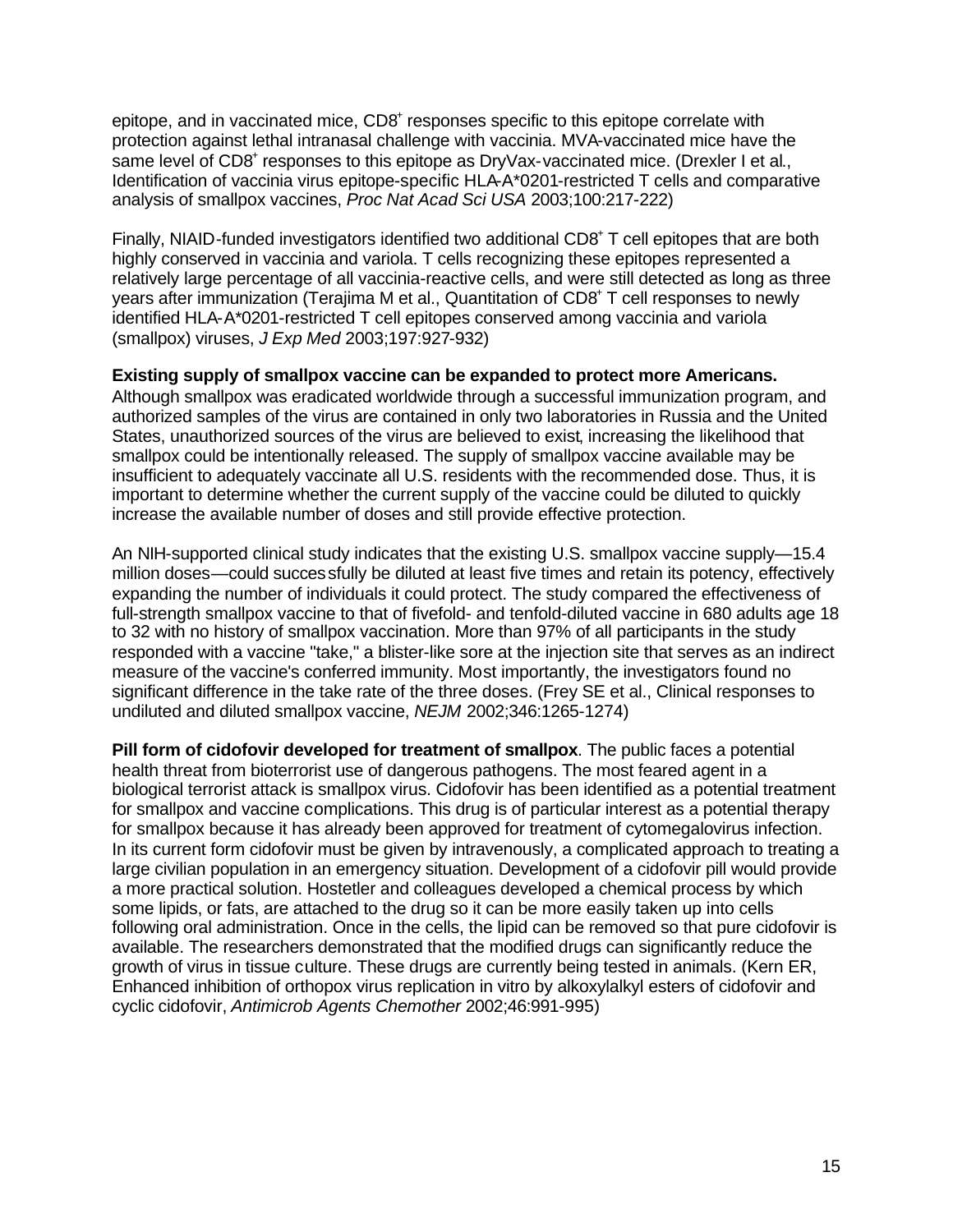## **Programmatic Progress in Addressing Immediate Goals**

Goal: Expand the existing supply of live and attenuated vaccines, with particular emphasis on vaccines with reduced reactogenicity.

- NIAID is conducting clinical trials to test safety and efficacy of Aventis Pasteur Smallpox Vaccine (APSV) and modified vaccinia Ankara (MVA) vaccine. These trials will help ensure a sufficient supply of usable and effective smallpox vaccine.
- New research initiatives encourage applications for the development of new smallpox vaccines: Biodefense Partnerships; the Cooperative Research for the Development of Vaccines, Adjuvants, Therapeutics, Immunotherapeutics, and Diagnostics for Biodefense Program; and the Small Business Biodefense Program.

Goal: Conduct phase I and II trials with new candidate smallpox vaccines, with particular emphasis on the cell culture vaccines currently under development.

- NIAID awarded contracts to two companies to develop, manufacture and conduct safety trials of MVA vaccine candidates (Bavarian Nordic A/S of Copenhagen, Denmark, and Acambis Inc. of Cambridge, Massachusetts).
- An initiative to support the intermediate-scale advanced development of MVA vaccine is planned for early FY2004. This initiative may include: production and release of consistency lots; formulation, vialing and labeling of vaccine; development of animal models in at least two species to support the FDA animal rule; process, assay, and facility validation; and clinical evaluation in initial phase II trials.

Goal: Initiate and expand clinical trials of existing smallpox vaccines.

• NIAID conducted eight clinical trials in healthy naïve and non-naïve adults evaluating DryVax and APSV vaccines.

Goal: Determine the correlates of immunity for smallpox vaccines through the detailed evaluation of immune responses to DryVax.

NIAID is conducting and supporting studies to determine the correlates of immunity in samples collected from volunteers who have been administered DryVax and other vaccine candidates. This work has included the development of high-throughput virus neutralization assays, which have been optimized and are presently being validated. ELISA assays have also been developed and validated to determine general immune responses to vaccinia virus. Lastly, ELISPOT and internal cytokine staining assays to measure cellular responses to vaccines are under development.

Goal: Develop a centralized immunology laboratory to validate assays required for the licensure of smallpox vaccines.

• Through a contract expansion, NIAID is supporting the quality and validity of assays being done on clinical specimens collected through human clinical trials. Included as part of the laboratory support are the following activities: assessing a clinical site's ability to reliably perform immunological assays (proficiency testing); supporting comparative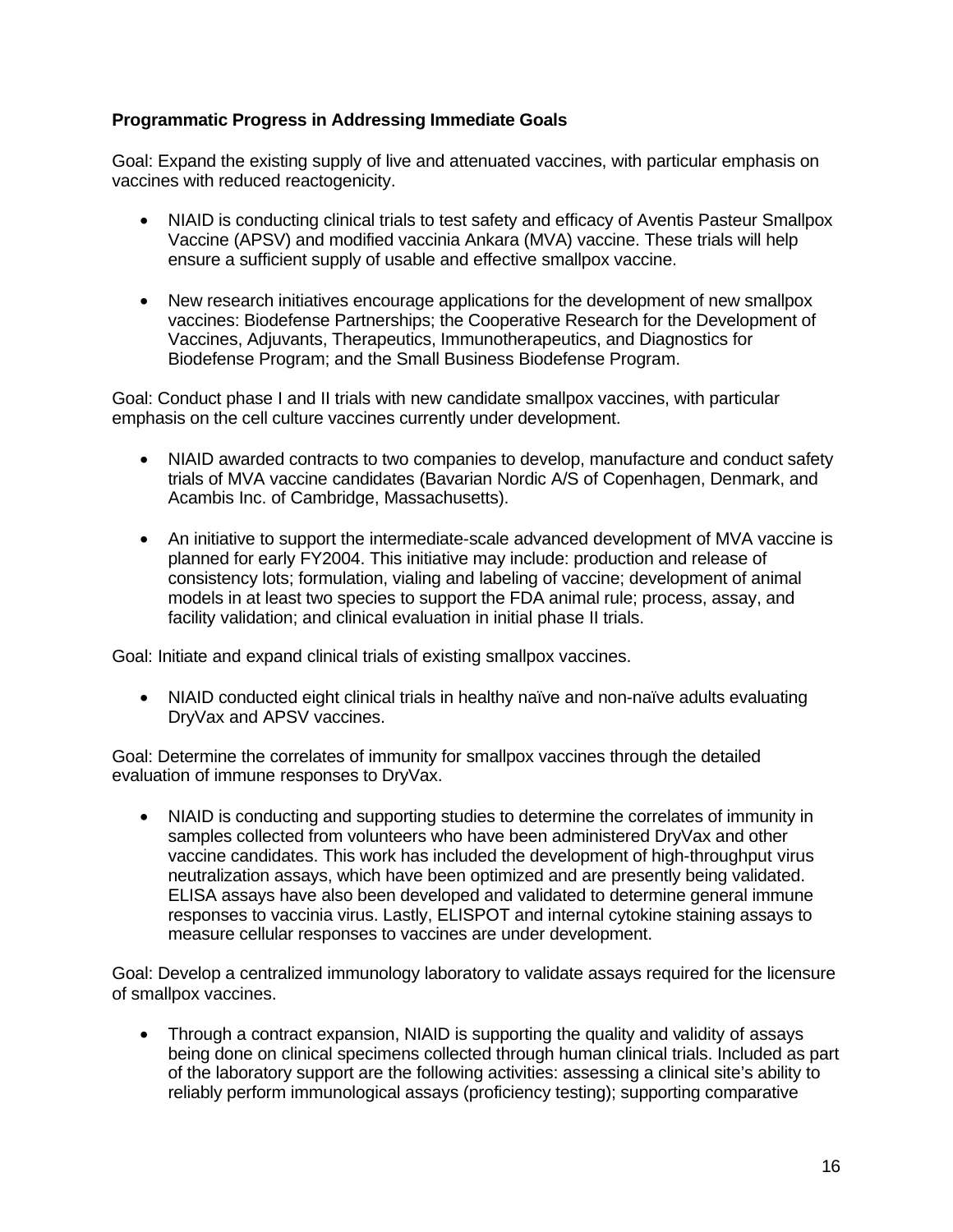evaluations of cytometric instruments, methods and reagents; facilitating the development, standardization, and assay characterization of immunological assays for implementation in multi-center investigations; acquiring, characterizing, storing, documenting, and disbursing quality-control materials and reagents; disseminating quality-assessment technical and scientific data; and maintaining a computerized system that supports the Quality Assessment Program.

Goal: Fully characterize activity of cidofovir against poxviruses and ensure that an adequate supply of the drug is available to treat complications from vaccination.

- In FY2002, NIAID developed a treatment IND to support the use of cidofovir as a backup to vaccinia immunoglobulin for the treatment of vaccination complications. If necessary, the protocol will be implemented by the Collaborative Antiviral Study Group (CASG) in people 13 and older. Additional protocols are being developed for children and people with renal impairment.
- A clinical protocol to assess activity of cidofovir as a treatment for complications related to smallpox vaccine has been developed and implemented in the Vaccine Treatment and Evaluation Units (VTEUs).
- A clinical protocol to assess activity of cidofovir against smallpox has been developed by the CASG and is ready for nationwide implementation.

Goal: Develop animal models for studying smallpox pathogenesis.

- Existing resources that support animal-model development for emerging viral infections including smallpox, were expanded.
- USAMRIID and CDC researchers have developed two models for studying smallpox in cynomolgus monkeys. After infection with monkeypox virus, these animals die of a disease that is very similar to human smallpox, but which progresses over a shorter period of time. Both models will likely be used in evaluation of new vaccines and therapies.

Goal: Expand *in vitro* and *in vivo* screening capability for oral antivirals, immunotherapies, and replacements for VIG.

- NIAID has expanded its in vitro and in vivo antiviral screening contracts. To date, over 650 compounds including most of the licensed antivirals have been evaluated for antipoxvirus activities in cell culture and those with activity in animal models. So far cidofovir and its orally active derivatives appear to be the best candidates for treatment of both smallpox disease and vaccine complications.
- NIAID has fostered development of compounds with a mechanism of action different from cidofovir's via rational drug design and high-throughput screens. New targets for screens include viral DNA polymerase and processivity factor; topoisomerase; viral core protein protease; S-adenosylhomocysteine hydrogenase; inosine monophosphate dehydrogenase; E3L Z-DNA binding protein; mRNA capping enzyme; H1 phosphatase; and F10 kinase.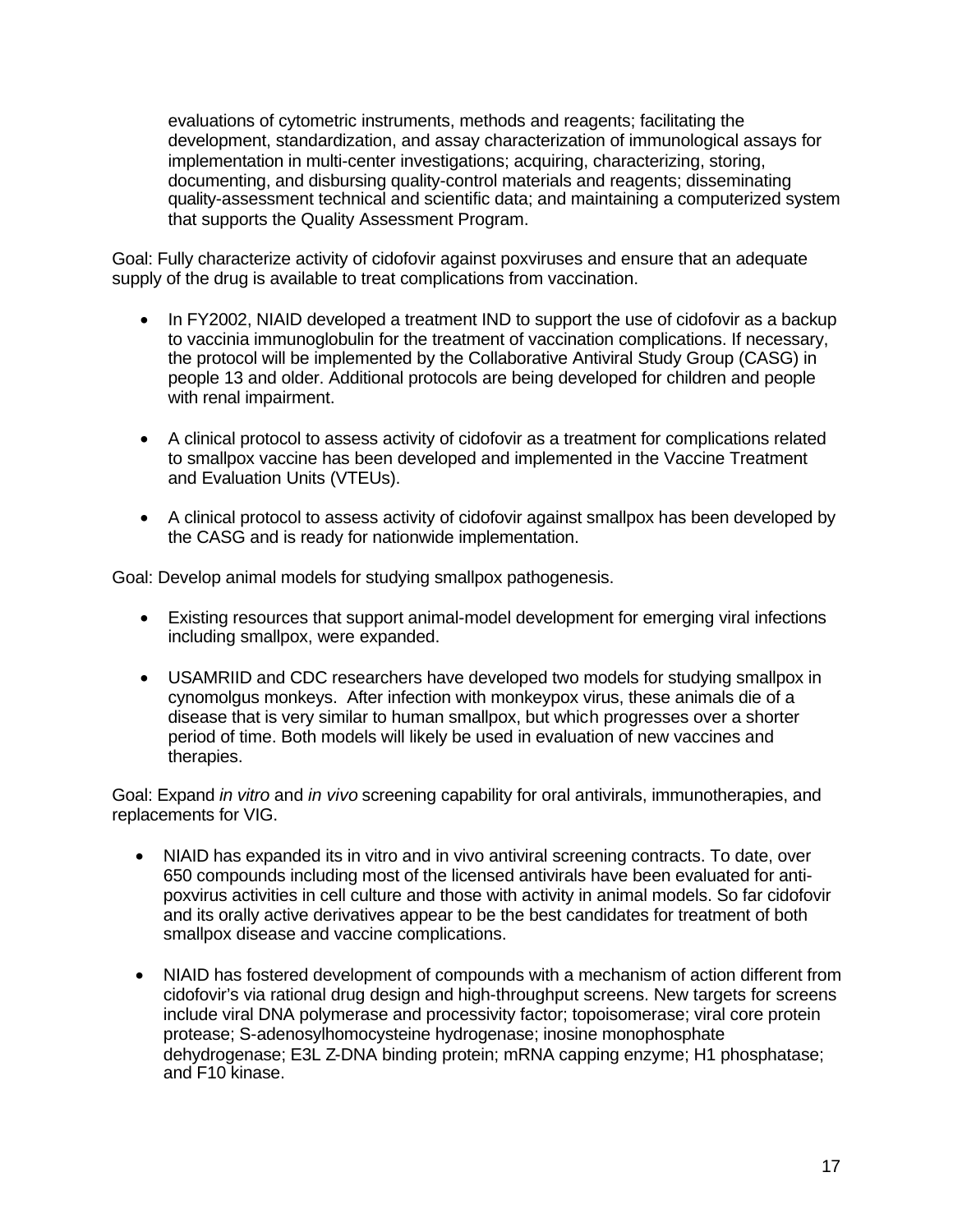- NIAID Division of Intramural Research (DIR) scientists have initiated studies to develop a monoclonal antibody-based product for treatment of smallpox vaccine side effects and for prophylaxis or treatment of variola infection. Their approach involves the generation of monoclonal antibodies tailored to specific neutralizing epitopes of vaccinia; these could be used singly or in combination to formulate an immune globulin with increased potency, consistency, and specificity that is amenable to simple and scalable production methods.
- NIAID supported researchers have developed a new approach to antibody therapy for smallpox. This approach involves production of monoclonal antibodies directed against a virus-encoded pathogenesis factor rather than against of one of the viral gene products that is required for replication. The specific target of this new therapeutic approach is variola virus-encoded growth factor, which is released from infected cells and stimulates cells that express the Epidermal Growth Factor Receptor. Studies in mice have shown that anti-growth factor antibody greatly increases the protective effect of a conventional neutralizing monoclonal antibody when the two types of antibodies are combined.
- A phase I clinical study to assess initial safety, tolerability, and pharmacokinetics of a new oral derivative of cidofovir in normal volunteers is planned by CASG in FY2004.

Goal: Validate current diagnostics for orthopoxvirus infections and other vesicular rashes (e.g., chickenpox).

- Bioinformatics tools are being used to develop forensic assays that may be capable of determining whether variola virus has been genetically modified. Multiple probes that align with different portions of the viral genome are being developed. Comparative sequencing has also paved the way for the development of rapid DNA-based diagnostic tests to differentiate between smallpox and other diseases with which it might initially be confused. Further, in collaboration with Affymetrix, microarray/chip approaches to sequencing viral genomes are being set up to rapidly examine viral genomes.
- NIAID is working with USAMRIID and CDC to develop real-time PCR assays to detect and distinguish between smallpox and other orthopox viruses.

Goal: Conduct comparative genomic sequencing of additional poxvirus strains to detect potential differences in pathogenesis and virulence.

- The Poxvirus Bioinformatics Resource Center provides sequencing and functional comparisons of orthopox genes; designs and maintains a relational database to store, display, annotate and query genome sequences, structural information, phenotypic data and bibliographic information; and serves as a repository of well-documented viral strains. The center is a collaborative effort led by two academic centers (St. Louis University and the University of Alabama at Birmingham) supported by two federal agencies (Defense Advanced Research Projects Agency and NIH). Collaborators include the CDC, American Type Culture Collection, USAMRIID, the Medical College of Wisconsin, and the University of Victoria.
- Eight distinct isolates of variola virus and three strains of vaccinia virus have been sequenced. In addition, NIAID has supported the sequencing of other important poxviruses. These include ectromelia (mousepox), rabbitpox, camelpox, and monkeypox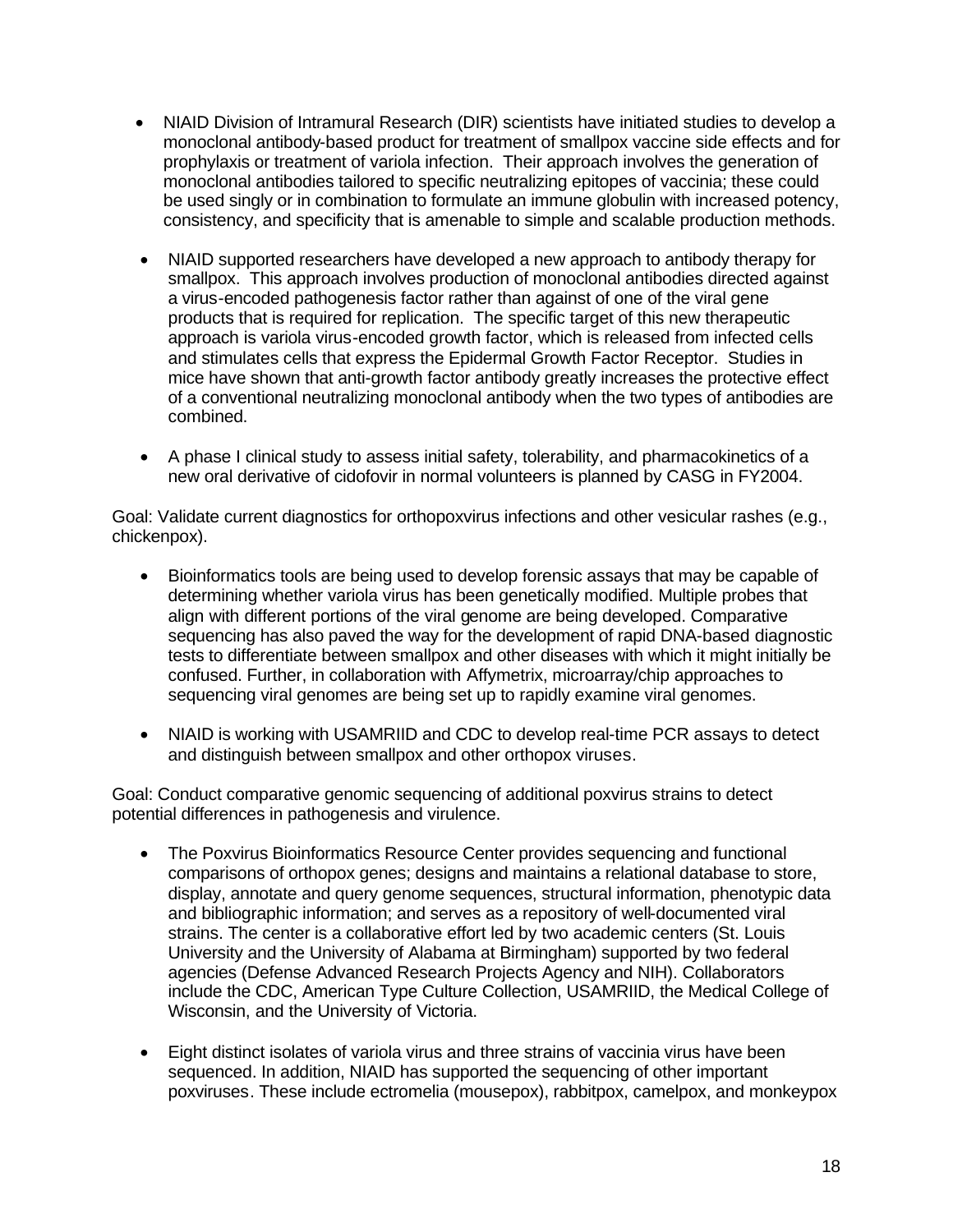viruses. The monkeypox virus sequence is of particular significance because monkeypox is known to infect humans and cause a disease that appears to be a mild form of smallpox. The availability of these sequences should provide a better understanding of poxvirus pathogenesis and differences between different isolates and strains.

- • By mining the completely sequenced variola genome, NIAID-supported scientists have identified five genes whose protein products may be good targets for neutralizing antibodies that could stop smallpox infection. Approximately 10 promising antibodies to one smallpox protein are currently being tested.
- DIR scientists have cloned the entire vaccinia virus genome in a bacterial artificial chromosome, enabling the modification or deletion of vaccinia genes or the addition of foreign DNA via methods developed for bacterial systems. This advance will promote the development of genetically engineered and recombinant vaccinia viruses for use as vaccines and vectors.

Goal: Identify and characterize host factors and viral proteins that are involved in the production and maintenance of the two forms of infectious orthopoxviruses: intracellular mature virus (IMV) and extracellular enveloped virus (EEV).

- NIAID scientists, along with scientists from Spain and England, have begun to tease apart the mechanism by which intracellular orthopoxvirus virions are transported to the cell surface and are released into the extracellular environment. These investigators have shown that two viral proteins, A33R and A36R, first interact with each other and then with the cellular microtubule system. The interaction with the microtubule system results in the movement of virions to the cell surface. Since release of poxvirus virions from infected cells is an important step in the spread of virus throughout the body of an infected animal or human, this new data will inform the design of new vaccines and therapies.
- NIAID-supported scientists have shown that one of the first steps in the formation of new orthopox virions in infected cells is insertion of the viral protein A14 into cellular membranes. This membrane-bound protein then helps to recruit additional components into the developing virion structure. The function of A14 was shown to be regulated by certain modifications, including the addition of a phosphate group to the protein by another viral protein, F10 kinase. The kinase, as well as another viral protein identified by these researchers that removes phosphate additions from proteins, represent important new targets for development of anti-poxvirus drugs.
- NIAID scientists have discovered and characterized a novel poxvirus-encoded enzyme system that harnesses cellular energy carrier molecules to alter the structure of virion proteins while they are assembled into new virions. This newly discovered enzyme system also represents a potentially very important new target for antiviral drug development.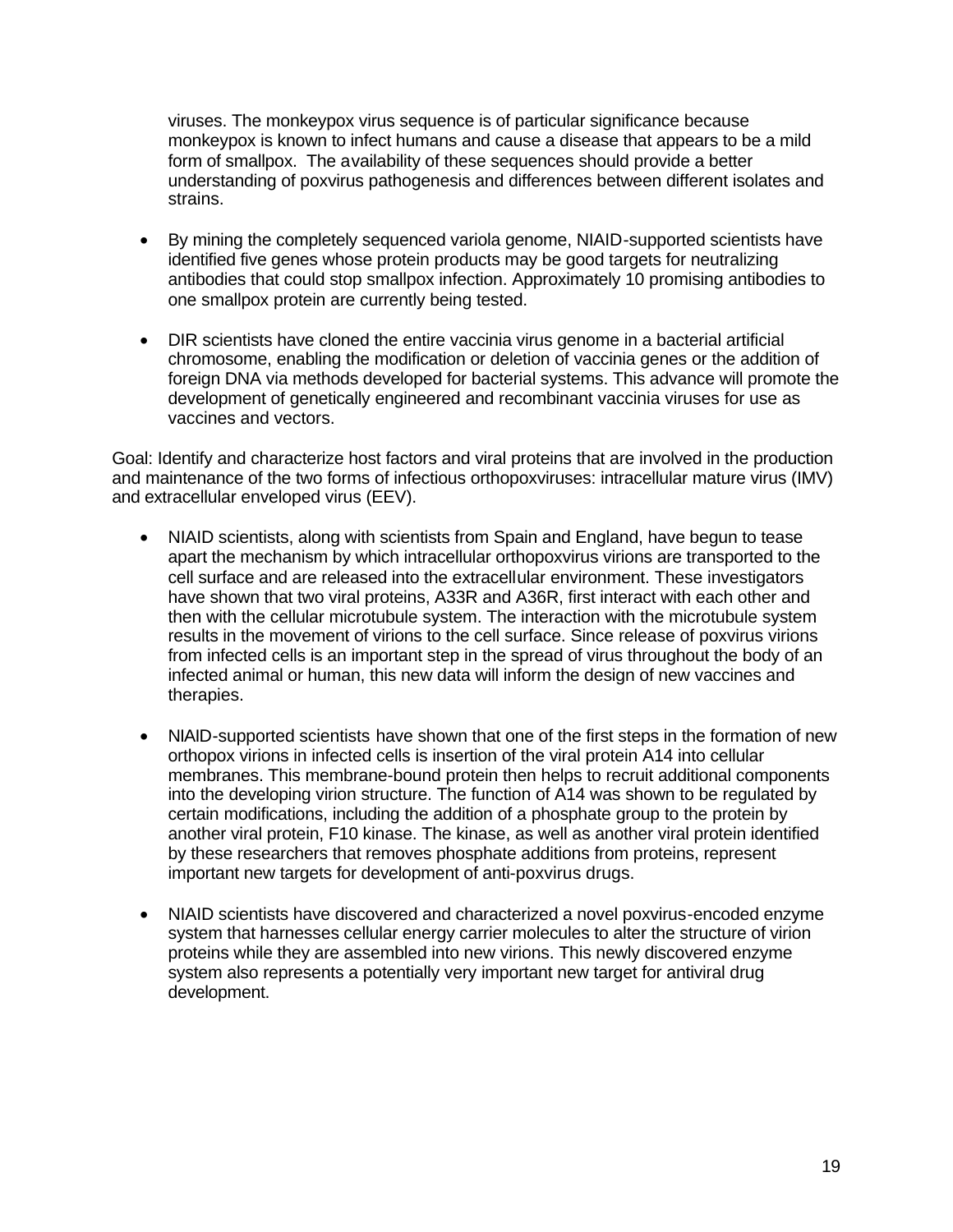## <span id="page-21-0"></span>**PLAGUE**

Plague is caused by the bacterium *Yersinia pestis.* Its potential for use as a biological weapon is based on methods that were developed to produce and aerosolize large amounts of bacteria and on its transmissibility from person to person in certain of its forms. An additional factor is the wide distribution of samples of the bacteria to research laboratories throughout the world. Infection by inhalation of even small numbers of virulent aerosolized *Y. pestis* bacilli can lead to pneumonic plague, a highly lethal form of plague that can be spread from person to person. Natural epidemics of plague have been primarily bubonic plague, which is transmitted by fleas from infected rodents.

Symptoms of pneumonic plague, including fever and cough, resemble those of other respiratory illnesses such as pneumonia. Symptoms appear within 1 to 6 days after exposure and lead rapidly to death. If untreated, pneumonic plague has a mortality rate that approaches 100%. Early, aggressive antibiotic treatment can be effective against plague, but there is no plague vaccine, licensed or investigational, available in the US.

#### **Scientific Progress**

In the year since publication of the NIAID Biodefense Research Agenda for Category A Agents in February 2002, significant progress has been made in understanding *Y. pestis* and how it causes disease, and in developing countermeasures. Key advances made in basic research on this pathogen include:

**Genome sequence for the organism that causes bubonic and pneumonic plague has been completed.** NIAID-supported investigators have completed the genome sequence of the KIM strain of *Yersinia pestis*, which was associated with the second pandemic of plague, including the Black Death. The publicly accessible genome sequence will provide a valuable research resource to the scientific community for identifying new targets for vaccines, drugs, and diagnostics for this deadly pathogen, considered an agent of bioterrorism. (Deng W et al., Genome sequence of *Yersinia pestis* KIM, *J Bacteriology* 2002;184:4601-4611)

**Single gene change led to deadly plague organism.** The plague organism, Y. pestis is highly infectious for humans and considered to be a bioterrorism threat. A relatively benign ancestor of *Y. pestis* picked up a gene called PLD from an unrelated organism only about 1,500-20,000 years ago. NIAID scientists discovered that this gene is required for the plague bacillus to survive in the midguts of fleas. Acquisition of the PLD gene thus explains how *Y. pestis* evolved from a form that caused only a mild intestinal illness, acquired through ingestion, to become a much more deadly pathogen transmitted by fleas . This work illustrates how microbes continually re-invent themselves to emerge as novel or more virulent agents of human disease. (Hinnebusch BJ et al., Role of Yersinia murine toxin in survival of *Yersinia pestis* in the midgut of the flea vector, *Science* 2002;296:733-735)

**Genes in the yersiniabactin iron transport system have been identified.** Nine genes and their respective products have been identified in the yersiniabactin (Ybt) iron transport system, a virulence determinant for *Y. pestis*. A more complete analysis of these genes and their products or interactions may advance the development of novel therapeutic approaches for the treatment of plague. (Perry RD et al., Iron and heme acquisition storage systems in *Yersinia pestis*, *Recent Res Dev Microbiol* 2001;5:13-27)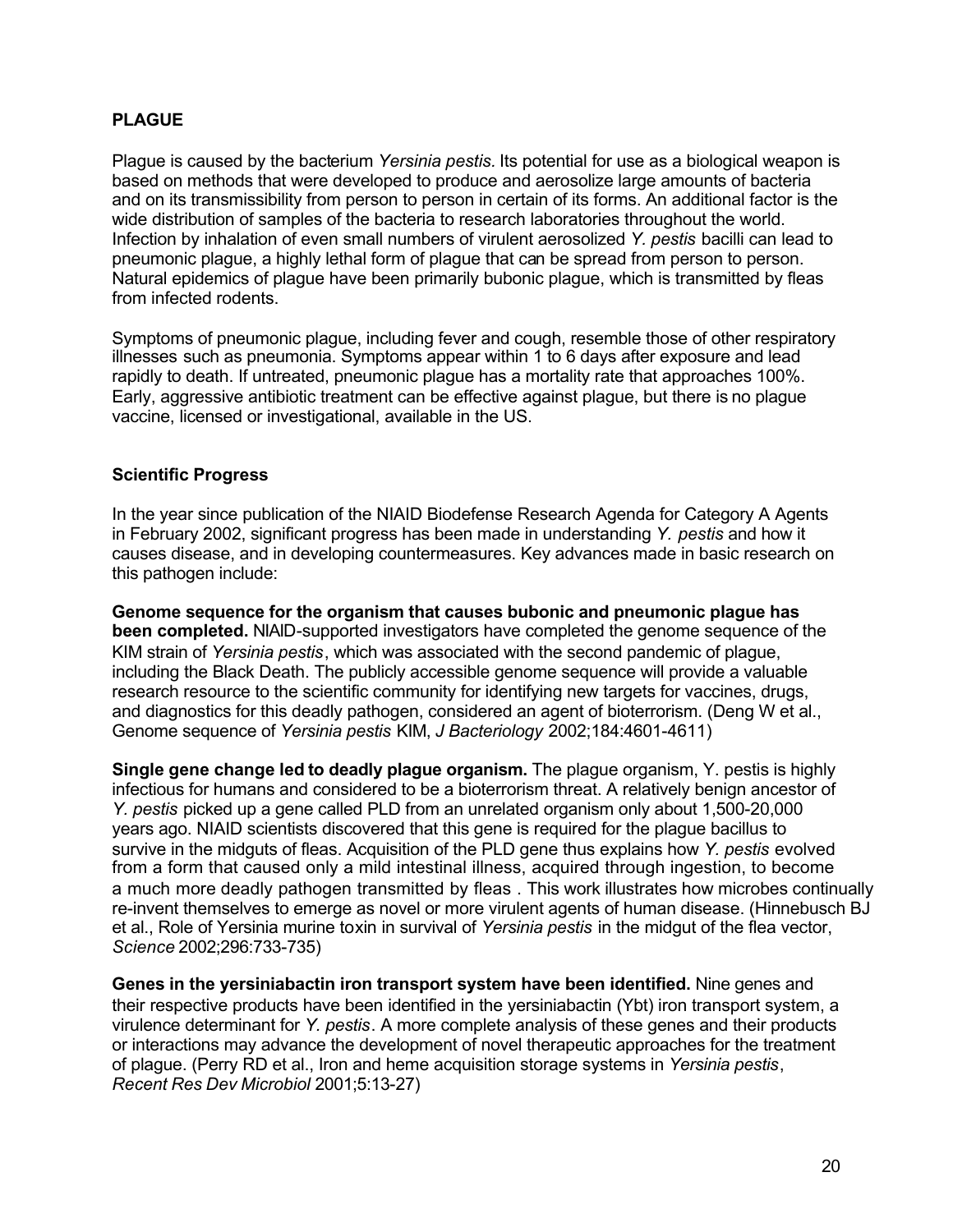## **Programmatic Progress in Addressing Immediate Goals**

Goal: Accelerate the search for candidate *Y. pestis* vaccines.

- New NIAID programs that encourage applications for the development of plague vaccines include: Biodefense Partnerships; the Cooperative Research for the Development of Vaccines, Adjuvants, Therapeutics, Immunotherapeutics, and Diagnostics for Biodefense Program; and the Small Business Biodefense Program.
- NIAID has established a cooperative program with U.S. Army Medical Research Institute of Infectious Diseases (USAMRIID) to conduct mutually-agreed upon research projects related to biodefense. Evaluation of a recombinant plague vaccine candidate (F1-V) in a nonhuman primate parenteral challenge model is planned as part of the program. . NIAID scientists are nearing completion of an evaluation of this vaccine in their rodent model of plague.
- Contracts to support the advanced development stages of one or more candidate plague vaccines are planned for FY2004. These candidate vaccines are based on two antigens (F1 and V) of *Y. pestis* that appear to play a major role in mediating protective immunity.

Goal: Establish capacity for the development, refinement, production, and testing of pilot lots of candidate *Y. pestis* vaccines.

• During the past few years, USAMRIID investigators have conducted pre-clinical safety and efficacy studies on an F1-V fusion protein vaccine, while scientists in the United Kingdom have been conducting similar studies on an F1+V combined subunit vaccine. Plans for development of these products include: comparative studies to assess immunogenicity in various nonhuman primate animal models, as well as in phase I human trials; development and evaluation of surrogate markers of protective immunity generated after immunization; optimization of the immunization regimen to enhance the degree and duration of protective immunity for these and other promising vaccine candidates; validation of assays used for the assessment of protective immunity; and optimization and scale-up production of cGMP product.

Goal: Encourage exploration of new targets leading to the development of *Y. pestis*-specific chemotherapeutics and/or entities with novel modes of action (e.g., Ybt, TTSS, LcrV).

- Several new NIAID grant programs encourage the identification of new targets for the development of therapeutics for Category A agents including *Y. pestis*. These include the Cooperative Research for the Development of Vaccines, Adjuvants, Therapeutics, Immunotherapeutics, and Diagnostics for Biodefense Program; the Small Business Biodefense Program; and Biodefense and Emerging Infectious Diseases Research Opportunities.
- • NIAID scientists completed pilot testing of the susceptibility of *Yersinia pestis* to a novel class of antimicrobial compounds being developed by researchers at Duke University. These compounds target bacterial enzymes required for the biosynthesis of lipopolysaccharide, the major component of the outer membrane of Gram-negative bacteria.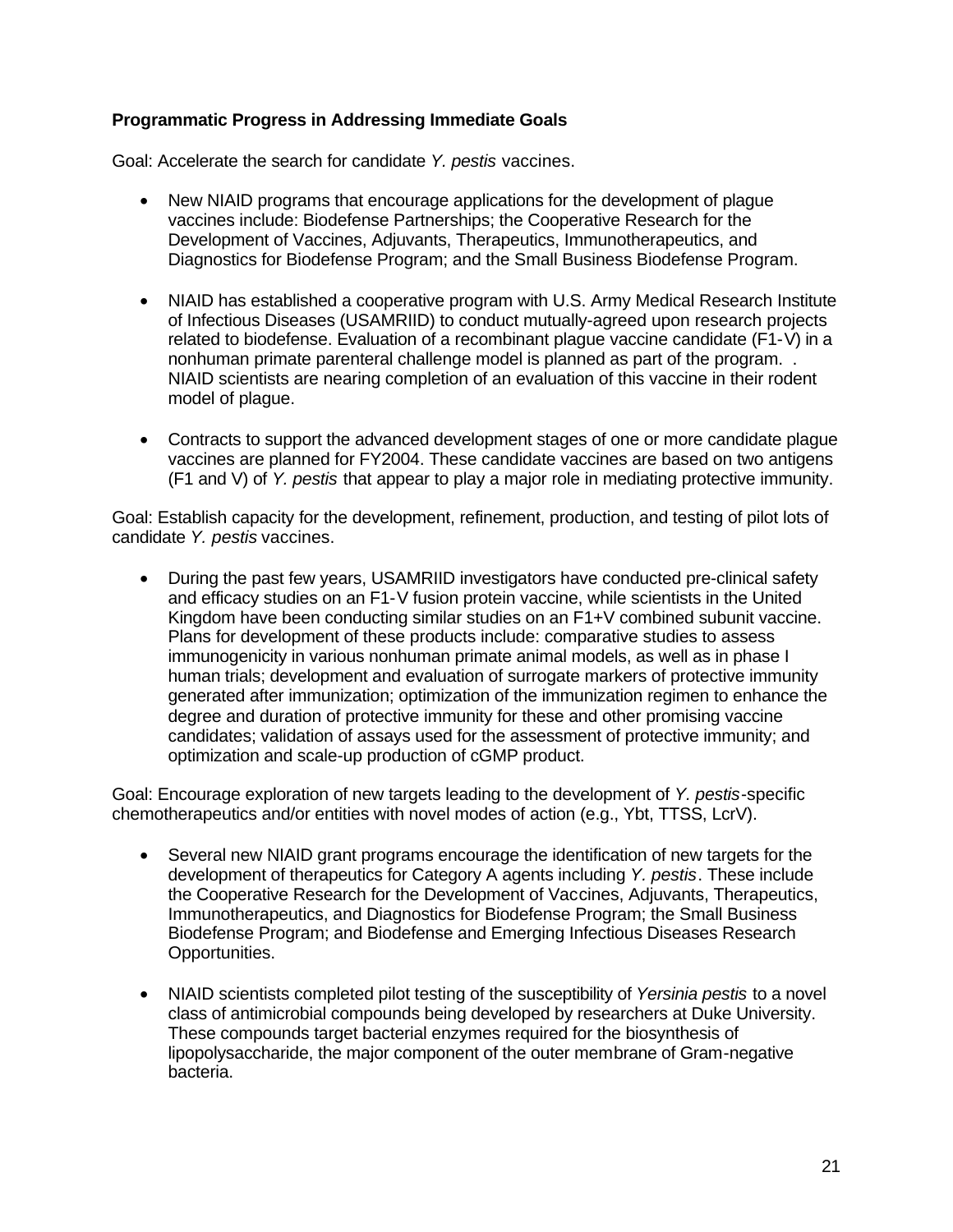Goal: Screen existing FDA-approved antimicrobials and immunomodulators for efficacy against *Y. pestis*.

In collaboration with USAMRIID and FDA, NIAID is supporting the testing of licensed antibiotics for efficacy against pneumonic plague. Five currently licensed drugs gentamycin, doxycycline, ciprofloxacin, levofloxacin, and ceftriaxone—are being tested for efficacy in African green monkeys exposed to aerosolized *Y. pestis*. Studies are currently under way to determine the pharmacokinetics and toxicity of the drugs in this animal model.

Goal: Develop rapid, inexpensive, and broad-based clinical diagnostic approaches for plague.

- Several new NIAID grant programs encourage the development of diagnostics for the Category A agents including plague. These include: Biodefense Partnerships; the Small Business Biodefense Program; and the Cooperative Research for the Development of Vaccines, Adjuvants, Therapeutics, Immunotherapeutics, and Diagnostics for Biodefense Program.
- The Bioinformatics Resource Centers for Biodefense and Emerging Infectious Diseases will provide the research community with access to databases of genomic information. This information is important for the identification of putative targets for new diagnostics. Awards are planned for FY2004.

Goal: Develop standards for validation and comparison of potential plague diagnostics.

- In collaboration with USAMRIID, NIAID is supporting the development and standardization of pneumonic- and bubonic-plague animal models, and the development, standardization, and transfer of these research resources to a central repository.
- NIAID plans to support the acquisition, authentication, storage and distribution to the scientific community of state-of the-art research and reference reagents related to biodefense starting in late FY2003. Included will be the capability to validate, expand, and produce biological reagents including cell lines, clones, proteins, monoclonal and polyclonal antibodies, and diagnostic tools. Plague reagents will be included in this repository.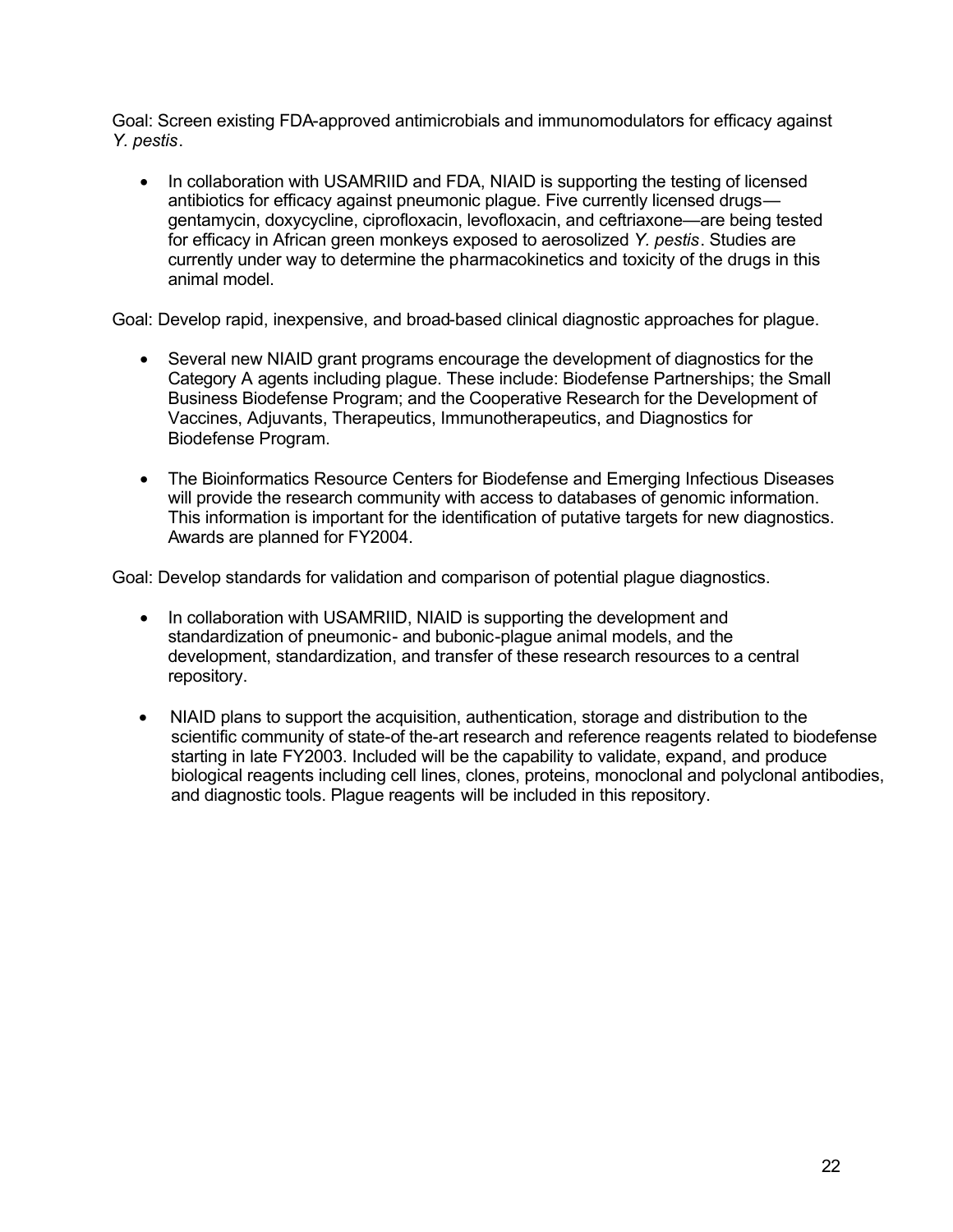## <span id="page-24-0"></span>**BOTULISM**

Botulinum toxin, which is produced by the spore-forming anaerobic bacterium *Clostridium botulinum*, is a highly toxic substance that presents a major threat from intentional exposure. The toxin is highly lethal, and easy to produce and release into the environment. Botulinum toxin is absorbed across mucosal surfaces and irreversibly binds to peripheral cholinergic nerve synapses. Seven antigenic types (A-G) of the toxin exist. All seven toxins cause similar clinical presentation and disease; botulinum toxins A, B, and E are responsible for the vast majority of foodborne botulism cases in the United States.

Exposure to the toxin induces symptoms that include muscle paralysis; difficulty in speaking, swallowing, or seeing; and, in severe cases, the need for mechanical respiration. People exposed to the toxin require immediate and intensive supportive care and treatment. The onset and severity of symptoms depend on the rate and amount of toxin absorbed into circulation. With foodborne exposure, incubation varies from 2 hours to 8 days but is generally limited to 72 hours. Symptoms subside when new motor axon twigs re-enervate paralyzed muscles, a process that can take weeks or months in adults.

#### **Scientific Progress**

In the year since publication of the NIAID Biodefense Research Agenda for Category A Agents in February 2002, significant progress has been made in understanding *C. botulinum*  neurotoxins and how they cause disease, and in developing medical countermeasures to protect exposed individuals. Key advances made in basic research on the organism and the neurotoxin include:

**Sequencing of the** *C. botulinum* **Hall strain A bacterium genome has been completed.** The genome was determined to be approximately 3.9 megabase pairs in size, with a G+C content of approximately 28.2%. There is also a plasmid of 16,344 base pairs. Genomic information is critical to the development of effective countermeasures against *C. botulinum* neurotoxins. (The Wellcome Trust Sanger Institute, available at www.sanger.ac.uk/Projects/C\_botulinum)

**Research provides a better understanding of botulinum toxin entry into cells.**  Researchers have determined the role of gangliosides as receptors for neurotoxin entry. In addition, the mechanism used by the botulinum neurotoxin heavy chain to chaperone or carry the light chain across the endosomal membrane into the cytosol has also been further delineated. With this information researchers can develop drugs to block or disrupt toxin entry.

(Koriazova LK and Montal M, Translocation of botulinum neurotoxin light chain protease through the heavy chain channel, *Nature Structural Biology* 2002;10:13-18)

**Animals are protected after immunization with A and F toxins.** Animals immunized intranasally were completely protected from intraperitoneal challenge with active *C. botulinum*  neurotoxin A. (Park J-B and Simpson LL, Inhalational poisoning by botulinum toxin and inhalational vaccination with its heavy-chain component, *Infect Immun* 2003;71:1147-1154)

In other work, animals immunized with the heavy chain of botulinum neurotoxin expressed in *Salmonella enterica serovar Typhimurium* were partially protected from intraperitoneal challenge of active *C. botulinum* type F toxin. (Foynes S et al., Vaccination against type F botulinum toxin using attenuated Salmonella enterica var Typhimurium strains expressing the BoNT/F  $H_c$ fragment, *Vaccine* 2003;21:1052-1059)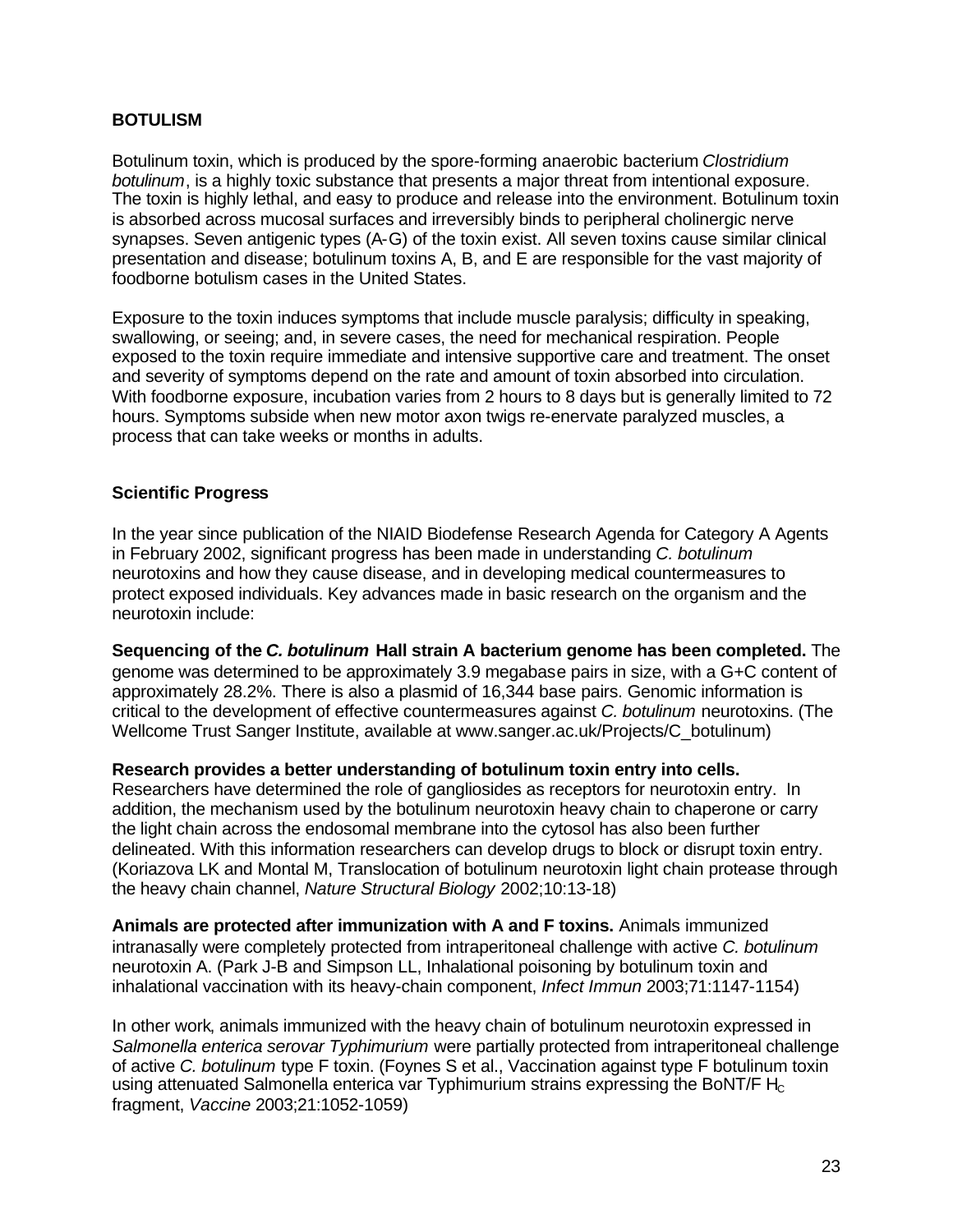Researchers have developed new methods for the expression and purification of recombinant catalytically active, non-toxic endopeptidase derivatives of *C. botulinum* neurotoxin type A. The recombinant protein was immunogenic in animals and induced neurotoxin neutralizing antibodies and thus could be used as an alternative to toxoid for producing antitoxin in animals. (Chaddock JA et al., Expression and purification of catalytically active, non-toxic endopeptidase derivatives of *Clostridium botulinum* toxin type A. *Protein Purification & Expression* 2002;25: 219-228)

These results provide important information regarding host response following immunization with vaccines against botulinum toxins.

## **Programmatic Progress in Addressing Immediate Goals**

Goal: Process, produce, and conduct phase I and II trials with the heptavalent equine antitoxin.

- In order to expand the existing supply of antitoxin, CDC initiated the processing of frozen equine plasma to produce additional doses of heptavalent and pentavalent antitoxin. NIAID will determine the pharmacokinetics of botulinum toxins and antitoxins in several animal models including rats, guinea pigs, and non-human primates through its Food and Waterborne Diseases Integrated Research Network, which is planned for award in FY2003. This data will be helpful for the development of equine-based antitoxins and will serve as a basis for next-generation antitoxins.
- NIAID staff participated in an interagency working group to guide the formulation decisions for new equine antitoxin product.

Goal: Scale up production and phase I testing of three human monoclonal antibodies to toxin A.

- A combination of three monoclonal antibodies, which neutralize botulinum neurotoxin serotype A with a potency 90 times greater than human hyperimmune globulin, has been identified. If necessary, these antibodies could be produced by the new Antibody Production Facility, planned for award in late FY2003. (Nowakowski A et al, Potent neutralization of botulinum neurotoxin by recombinant oligoclonal antibody, *Proc Nat Acad Sci USA* 2002;99:11346-11350)
- NIAID will produce fully human monoclonal antibodies to toxin A in sufficient quantities to support safety and pharmacokinetic tests in phase I human trials. This work will be done through the new Antibody Production facility, funding for which will be awarded in FY2003.
- NIAID will support the research and development required for new therapeutic interventions within the framework of the Food and Waterborne Diseases Integrated Research Network, which is planned for award in FY2003.

Goal: Develop and test human monoclonal antibodies to toxins B, C, D, E, F, and G.

• NIAID is planning to support several grants to identify and validate therapeutic monoclonal antibodies that neutralize neurotoxin serotypes B-G in FY2003.

Goal: Produce and conduct phase I and II trials of recombinant vaccine for serotypes A and B.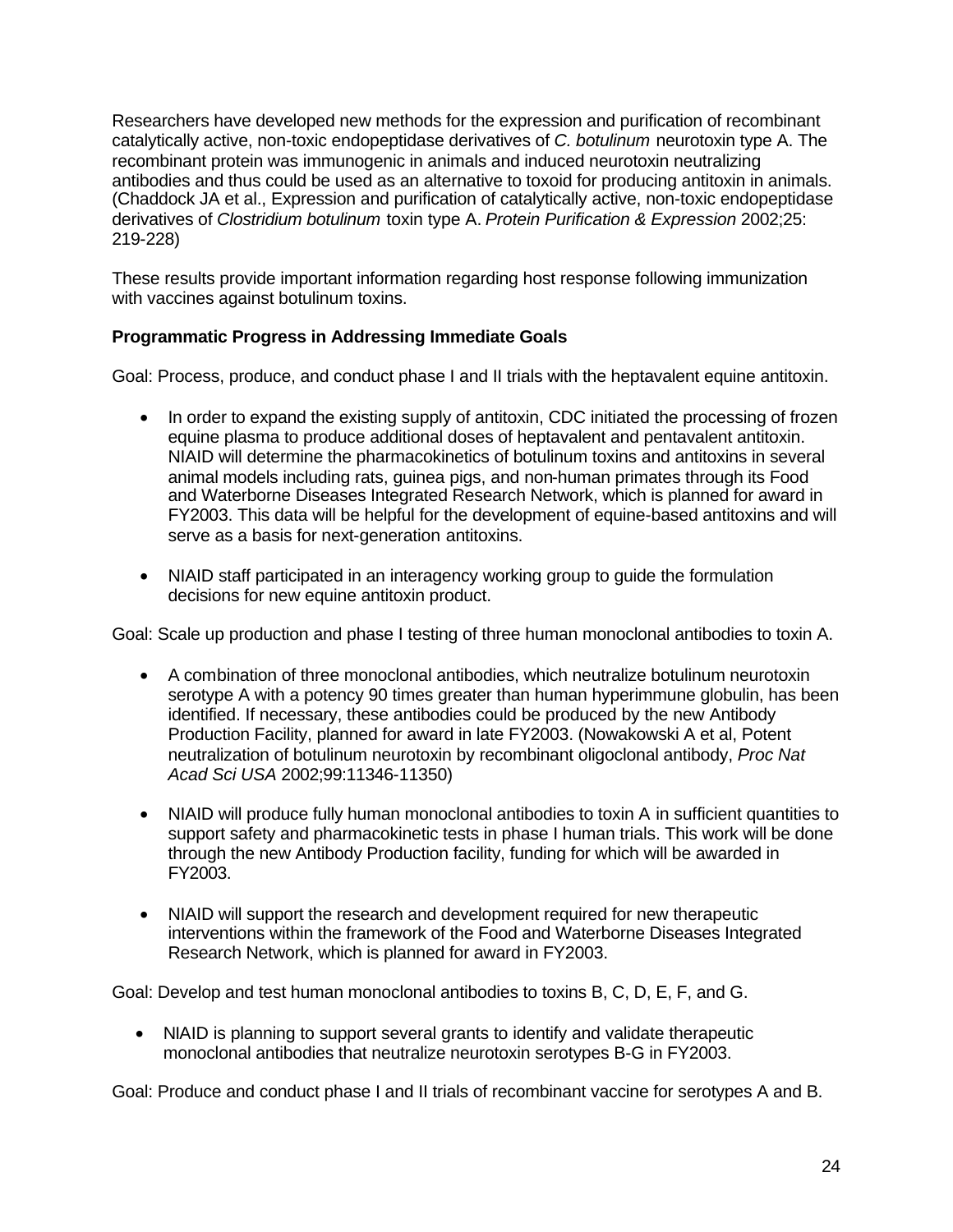• A recombinant vaccine to protect against serotypes A and B of botulinum neurotoxin is being developed by the Department of Defense (DoD).

Goal: Develop recombinant vaccines against neurotoxins A, B, C, D, E, F, and G.

- Several new NIAID initiatives encourage the development of vaccines for the Category A agents including botulinum neurotoxin. These include: Biodefense Partnerships; the Small Business Biodefense Program; and the Cooperative Research for the Development of Vaccines, Adjuvants, Therapeutics, Immunotherapeutics, and Diagnostics for Biodefense Program.
- NIAID plans to support several new grants for the development of recombinant vaccines against botulism in FY2003.
- In November 2002, NIAID convened a Botulinum Toxin Expert Panel to formulate specific goals regarding the development of second-generation therapies, vaccines, and diagnostics for biodefense. Discussions included the challenges posed by the rapid development of countermeasures, including vaccines, for *C. botulinum* toxins. (http://www.niaid.nih.gov/dmid/pdf/bot\_toxins.pdf)

Goal: Develop rapid and inexpensive diagnostics for botulism toxins and their genes for use in multiple settings.

- • An *in vitro* assay has been developed for botulinum toxin detection that utilizes embryonic spinal cord neurons. This assay has the same sensitivity as the standard mouse bioassay.
- Several new NIAID grant programs encourage the development of diagnostics for biodefense agents, including botulism. These include: Biodefense Partnerships; the Small Business Biodefense Program; and the Cooperative Research for the Development of Vaccines, Adjuvants, Therapeutics, Immunotherapeutics, and Diagnostics for Biodefense Program.
- In May 2003, NIAID convened an expert panel to focus on the development of nextgeneration diagnostics for botulinum neurotoxins. The panel discussed the most promising technical opportunities for the development of new diagnostics in the short, medium, and long term.

Goal: Develop effective cell culture systems to study toxin binding, internalization, and protease activity.

• A new NIAID grant program, Biodefense and Emerging Infectious Diseases Research Opportunities, encourages research on basic biology of *C. botulinum* neurotoxin.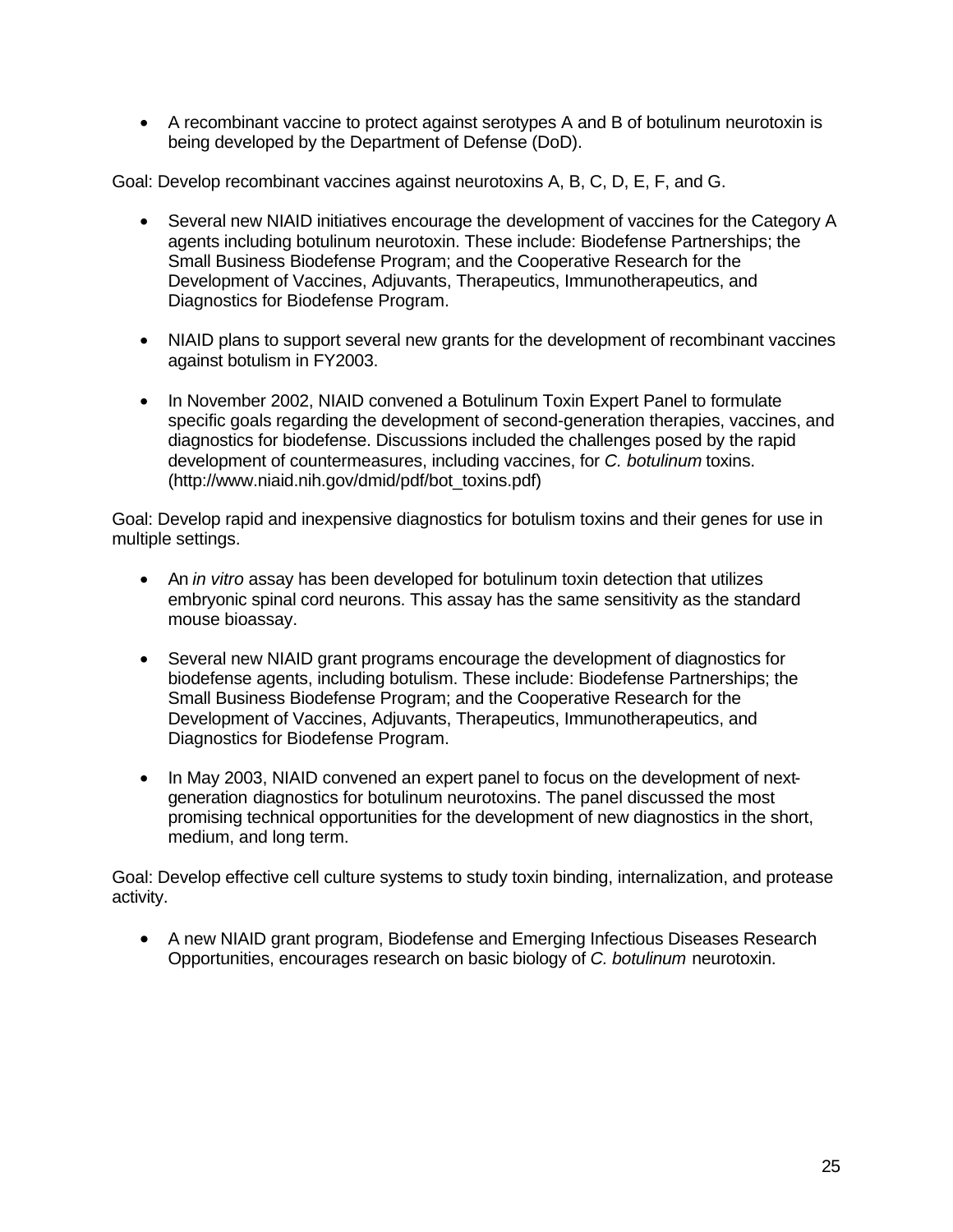## <span id="page-27-0"></span>**TULAREMIA**

Tularemia is a potential bioterrorist agent because of its high level of infectivity (as few as 10 organisms may cause disease) and its ability to be aerosolized. *Francisella tularensis*, which causes tularemia, is a non-spore-forming, facultative intracellular bacterium that can survive at low temperatures for weeks. Two strains of the organism have been characterized—type A, which is found in North America, is more virulent than type B, which is found in Europe and Asia. The disease is not transmitted from person to person; it spreads naturally from small mammals, arthropod vectors, or contaminated food, soil, or water to humans. Natural infection can also occur after inhalation of airborne particles. It is not known how this pathogen survives in nature to produce sporadic outbreaks in endemic areas.

Tularemia can take one of several forms, depending on the route of exposure. The disease resulting from the inhalation of airborne *F. tularensis* is of major concern with respect to biodefense since it results in an acute, nonspecific illness beginning 3 to 5 days after respiratory exposure; in some cases, pleuropneumonia develops after several days or weeks. If untreated, the disease could lead to respiratory failure. Treatment with antibiotics reduces mortality for naturally acquired cases by 2%-60%. A live-attenuated tularemia vaccine developed by the Department of Defense (DoD) has been administered under an investigational new drug (IND) application to thousands of volunteers. To date, use of this vaccine has been limited to laboratory and other high-risk personnel.

## **Scientific Progress**

In the year since publication of the NIAID Biodefense Research Agenda for Category A Agents in February 2002, progress has been made in understanding *F. tularensis* and how it causes disease, and in developing countermeasures against its intentional release. Key scientific advances include:

**Host defense mechanisms revealed in mouse model.** Mice that were infected systemically with the live vaccine strain of *F. tularensis* have been used extensively in recent months to reveal host defense mechanisms against this pathogen. Such studies have demonstrated the critical need for neutrophils and interferon-gamma (INF-?) to combat early stages of systemic tularemia. However, these defenses do not appear to combat early pulmonary tularemia. This finding suggests that the effectiveness of particular antibacterial host defenses varies depending on the invasion site. (Telenev M et al., *Francisella tularensis* Toll-like receptor-mediated activation of intracellular signalling and secretion of TNF-alpha and Il-1 from murine macrophages, *Cell Microbiol* 2003;1:41-52)

#### **Conjugating the O-polysaccharide of the lipopolysaccharide (LPS) of** *Francisella tularensis* **to bovine serum albumin (BSA) does not change the vaccine's effectiveness.**

Mice immunized with this conjugate vaccine, but not with BSA alone, were completely protected against intradermal challenge with a highly virulent type B strain of *F. tularensis;* they were only partially protected against aerosol challenge with the same strain. The same vaccination strategy failed to protect against aerosol challenge with a virulent type A strain. This suggests that the O-antigen of *F. tularensis* could be considered as a potential component of a subunit vaccine against type B, but not type A, strains of *F. tularensis*. (Conlon JW et al., Mice vaccinated with the O-antigen of *Francisella tularensis* LVS lipopolysaccharide conjugated to bovine serum albumin develop varying degrees of protective immunity against systemic or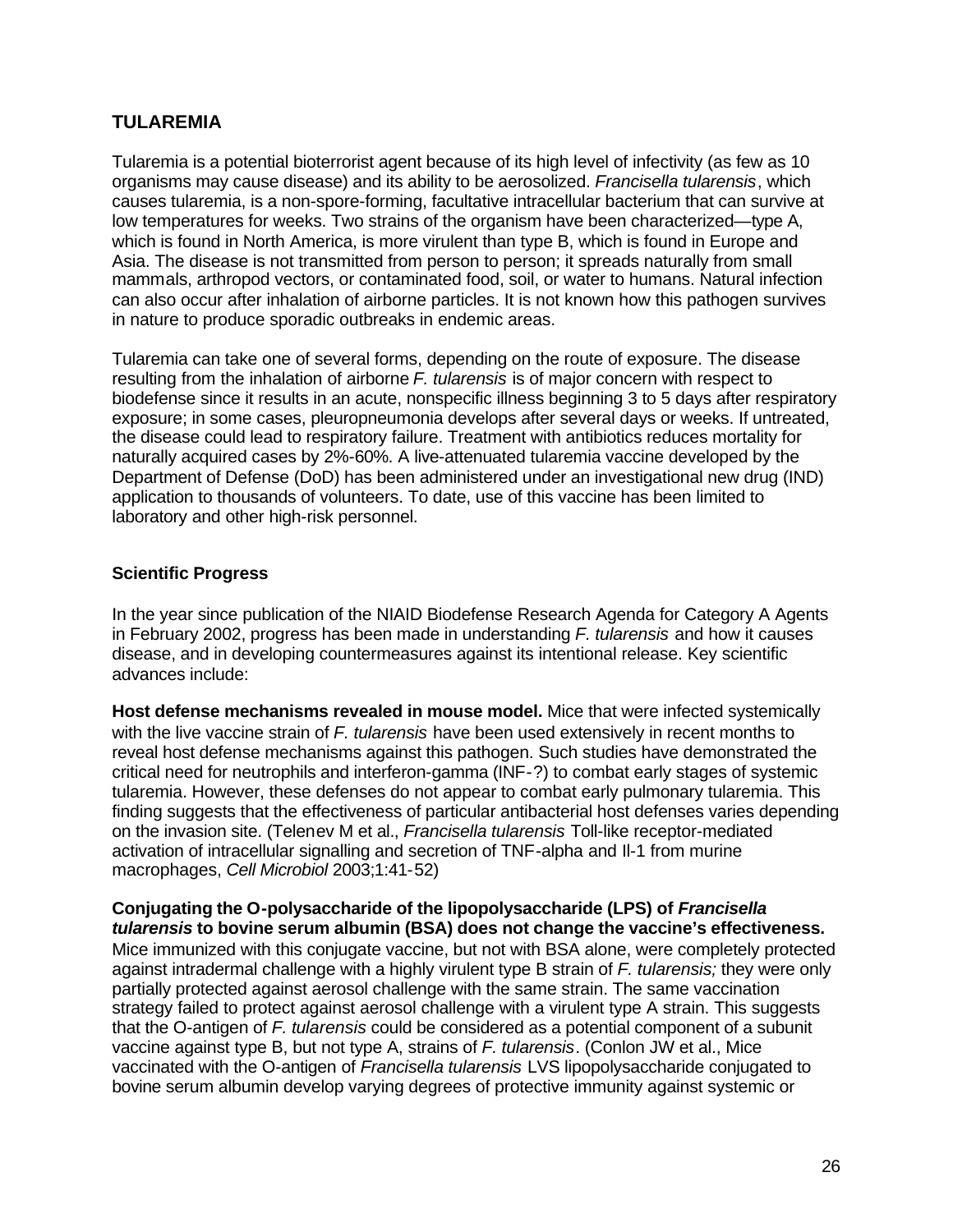aerosol challenge with virulent type A and type B strains of the pathogens, *Vaccine*  2002;20:3465-3471)

## **Programmatic Progress in Addressing Immediate Goals**

Goal: Conduct comparative genomic sequencing of selected strains of *F. tularensis,* type A and B, LVS, and *F. novicida*, and develop genetic systems to correlate differences in pathogenesis and virulence.

- As a result of a coordinated Federal effort, genome sequencing projects funded by the NIAID, the Centers for Disease Control and Prevention (CDC), the Department of Energy (DoE), and the National Science Foundation (NSF) are ongoing for at least one strain of a bacteria or protozoan considered to be Category A organisms. To date there is a completed or near-completed genome sequence for every bacteria on the Category A list, including *F. tularensis*.
- The Bioinformatics Resource Centers for Biodefense and Emerging Infectious Diseases will provide the research community with access to databases of genomic information. Awards are planned for FY2004.

Goal: Develop a bacterial repository of *Francisella* species.

• NIAID plans to support the acquisition, authentication, storage, and distribution to the scientific community of state-of the-art research and reference reagents starting in late FY2003. This repository will include *Francisella* species.

Goal: Characterize responses of *F. tularensis* to available chemotherapeutics *in vitro* and in animal models of infection and disease.

• A new initiative, *In vitro* and Animal Models for Emerging Infectious Diseases and Biodefense, will provide a range of animal models for preclinical testing of new therapies and vaccines against agents of bioterrorism, including *F. tularensis*. Awards are anticipated in late FY2003.

Goal: Develop new techniques to improve conditions for the culture of the microbe and for rapid determination of drug sensitivity profiles.

• Through many of the recently announced initiatives (e.g., Biodefense and Emerging Infectious Diseases Research Opportunities, and Collaborative Research for Vaccines, Therapeutics, Adjuvants and Diagnostics), NIAID is actively working to encouraging innovative research to develop new techniques for diagnosing tularemia.

Goal: Attract scientific researchers with expertise in a diversity of fields (e.g., immunology, microbiology, and lipid biochemistry) to the study of tularemia.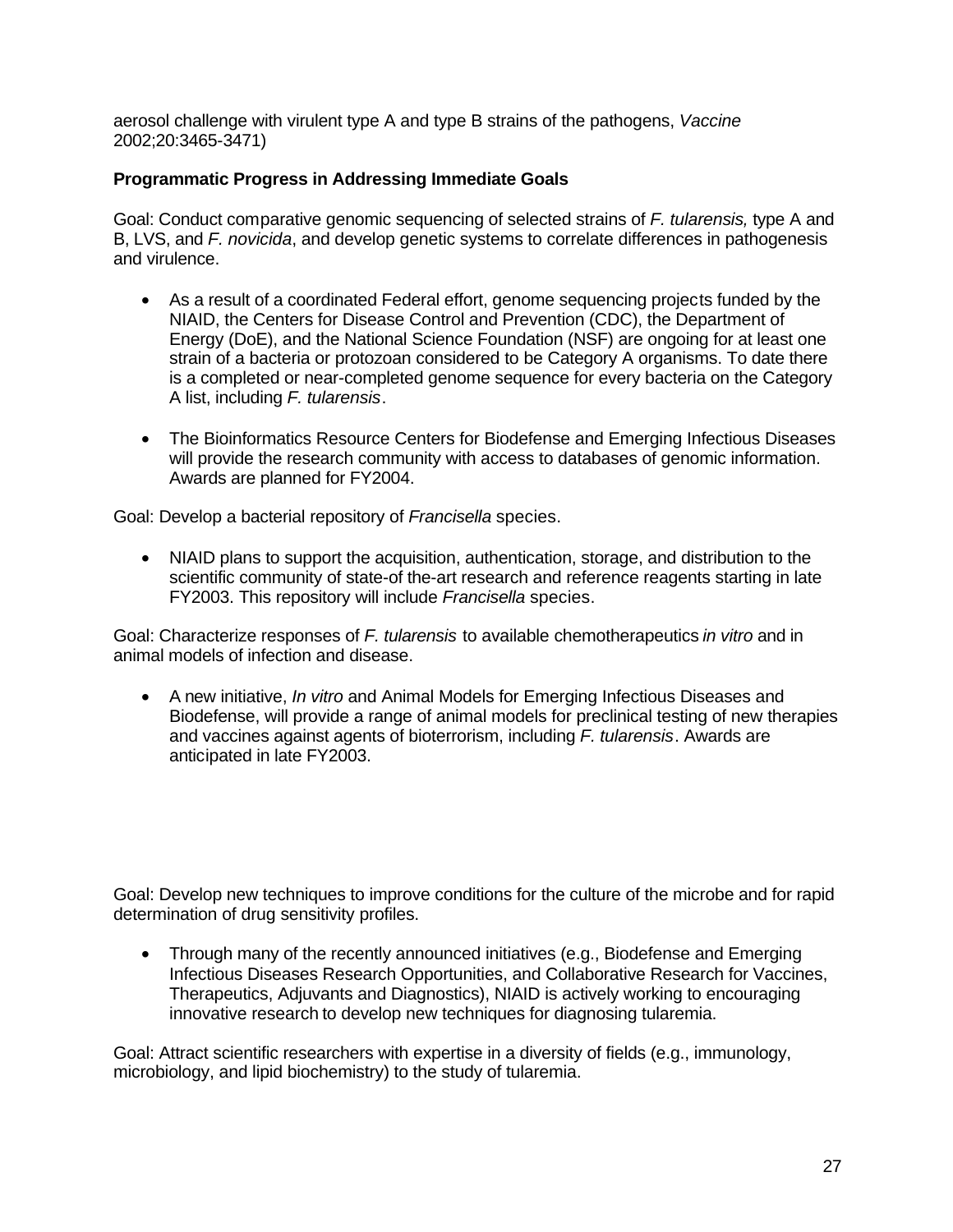- The Rapid Response Grant Program on Bioterrorism-Related Research was developed to support innovative research targeted at the design and development of specific diagnostics, therapies, and prevention strategies for Category A biological diseases. This program encouraged investigators from a diversity of disciplines to become involved in biodefense research. Sixty-nine grants were awarded in FY2002 in response to this initiative; of these, two were for tularemia research.
- NIAID recently made available new and expanded programs for supporting the training and career development of young scientists in biodefense research. Approximately 30% of the training grant applications received in FY2003 were specifically focused on training in biodefense.
- NIAID continues a concerted effort to encourage investigators to become involved in research on biodefense pathogens through the use of targeted Requests for Applications and Program Announcements such as the Biodefense and Emerging Infectious Diseases Research Opportunities initiative. The response has been encouraging and a number of new grant applications focused on tularemia have been submitted. To date, four new awards in this area have been made.
- In 2002 NIAID, in collaboration with the Office of Rare Diseases, sponsored an international conference on the current status of vaccines against plague and tularemia. Experts from throughout the world participated in this conference, which also stimulated productive interactions between various groups of investigators.

Goal: Develop rapid, inexpensive, and broad-based clinical diagnostics approaches for tularemia.

- NIAID supports several new programs to foster the development of diagnostics for biodefense agents, including tularemia. These include: Biodefense Partnerships; the Small Business Biodefense Research Program; and the Cooperative Research for the Development of Vaccines, Adjuvants, Therapeutics, Immunotherapeutics, and Diagnostics for Biodefense Program. Two awards were made in the past year supporting work on tularemia diagnostics.
- The Bioinformatics Resource Centers for Biodefense and Emerging Infectious Diseases will provide the research community with access to databases of genomic information for the identification of putative targets for new diagnostics. Awards are planned for FY2004.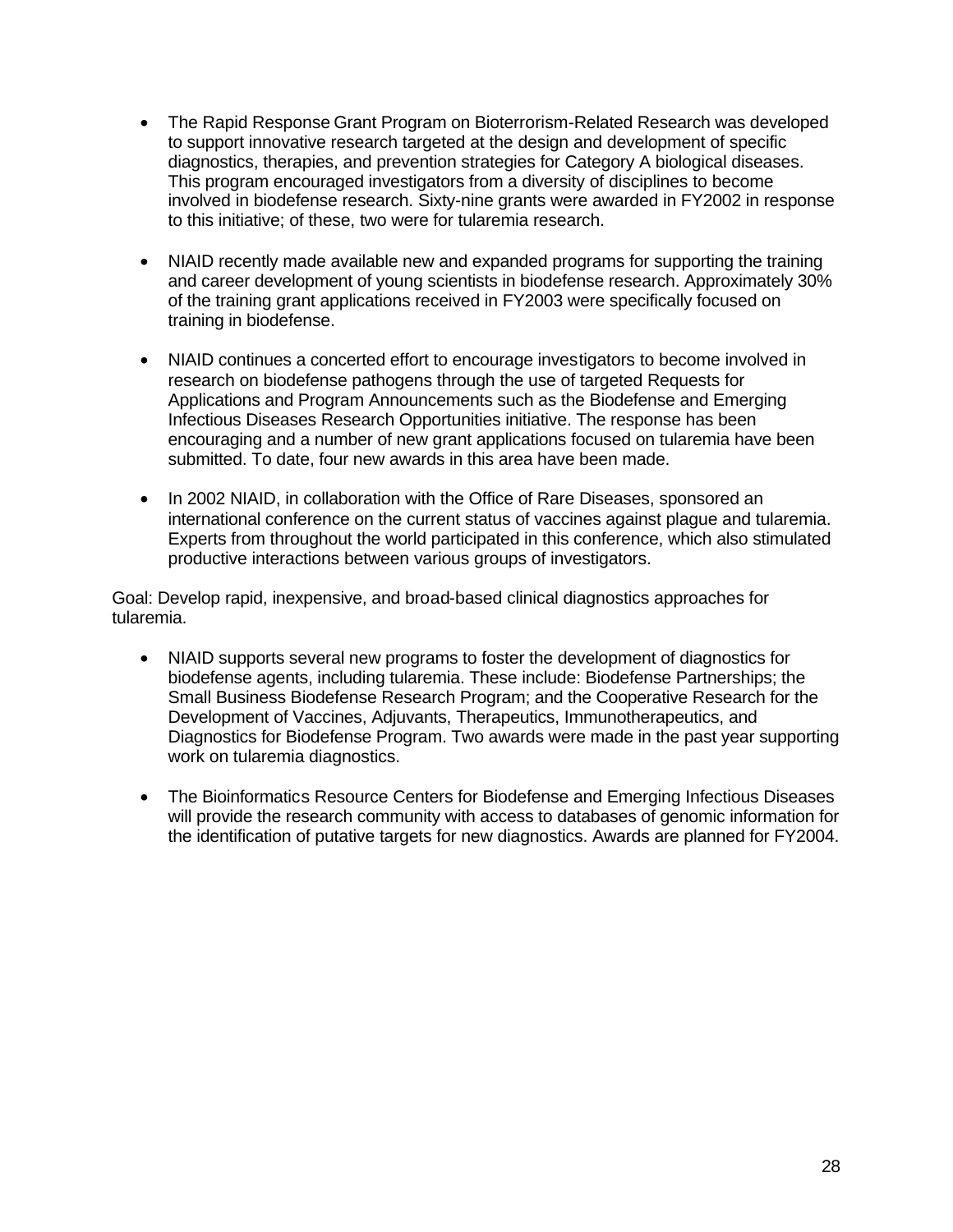## <span id="page-30-0"></span>**VIRAL HEMORRHAGIC FEVERS**

Viral hemorrhagic fevers (VHFs) encompass a group of similar diseases caused by four types of viruses:

- Arenaviruses, associated with Argentine, Bolivian, and Venezuelan hemorrhagic fevers, Lassa fever, and Sabia-associated hemorrhagic fever;
- Bunyaviruses, including those causing Crimean-Congo hemorrhagic fever, Rift Valley fever, and hantaviral diseases;
- Filoviruses, associated with Ebola and Marburg hemorrhagic fevers; and
- Hemorrhagic flaviviruses, including those causing yellow fever, dengue hemorrhagic fever, Kyasanur Forest disease, and Omsk hemorrhagic fever.

These viruses pose a risk from intentional exposure because, with very few exceptions, no vaccines or proven treatments exist, and many of the diseases are highly fatal. Natural infections occur when people come in contact with animals or insects that are infected or act as vectors. After human infection occurs, some VHFs can be transmitted from person to person through close contact or contaminated objects, such as syringes and needles.

Initial symptoms of VHFs are nonspecific and include fever, muscle aches, and fatigue. Disease often progresses to bleeding under the skin and from body orifices and internal organs, followed by shock, coma, seizures, and nervous-system malfunction. Symptoms begin between a few days (in Ebola) and several weeks after exposure, depending on the particular virus. Mortality also varies widely among the diseases; often it is quite high. Some of these viruses also cause significant morbidity and mortality in economically important domestic animals.

## **Scientific Progress**

In the year since publication of the NIAID Biodefense Research Agenda for Category A Agents in February 2002, significant progress has been made in understanding how the organisms responsible for VHFs cause disease, and in developing countermeasures against their intentional release. Key scientific advances include:

**Accelerated vaccine for Ebola protects monkeys**. VRC scientists, in collaboration with USAMRIID, reported that a single shot of a fast-acting, experimental Ebola vaccine successfully protected monkeys after only one month. In this study, the VRC scientists immunized eight monkeys with a single boost injection, consisting of attenuated carrier viruses containing genes for important Ebola antigens. The monkeys were then delivered to USAMRIID where they were injected with an Ebola virus strain obtained from a fatally infected person from the former Zaire in 1995. The single vaccine injection completely protected all eight animals against Ebola infection, even those who received high doses of the virus. This finding suggests that it might be possible to quickly contain Ebola outbreaks with ring vaccination. (N Sullivan *et al.*  Accelerated vaccine for Ebola virus hemorrhagic fever in non-human primates. *Nature*  424(6949):681-84 (2003).

**Methods developed to study individual proteins from these viruses in regular, low containment laboratories.** Investigators have been able to transfer important genes from these viruses to benign vector or carrier viruses where they can be safely expressed in cells to produce proteins. As a result, the function of these proteins can be studied separately and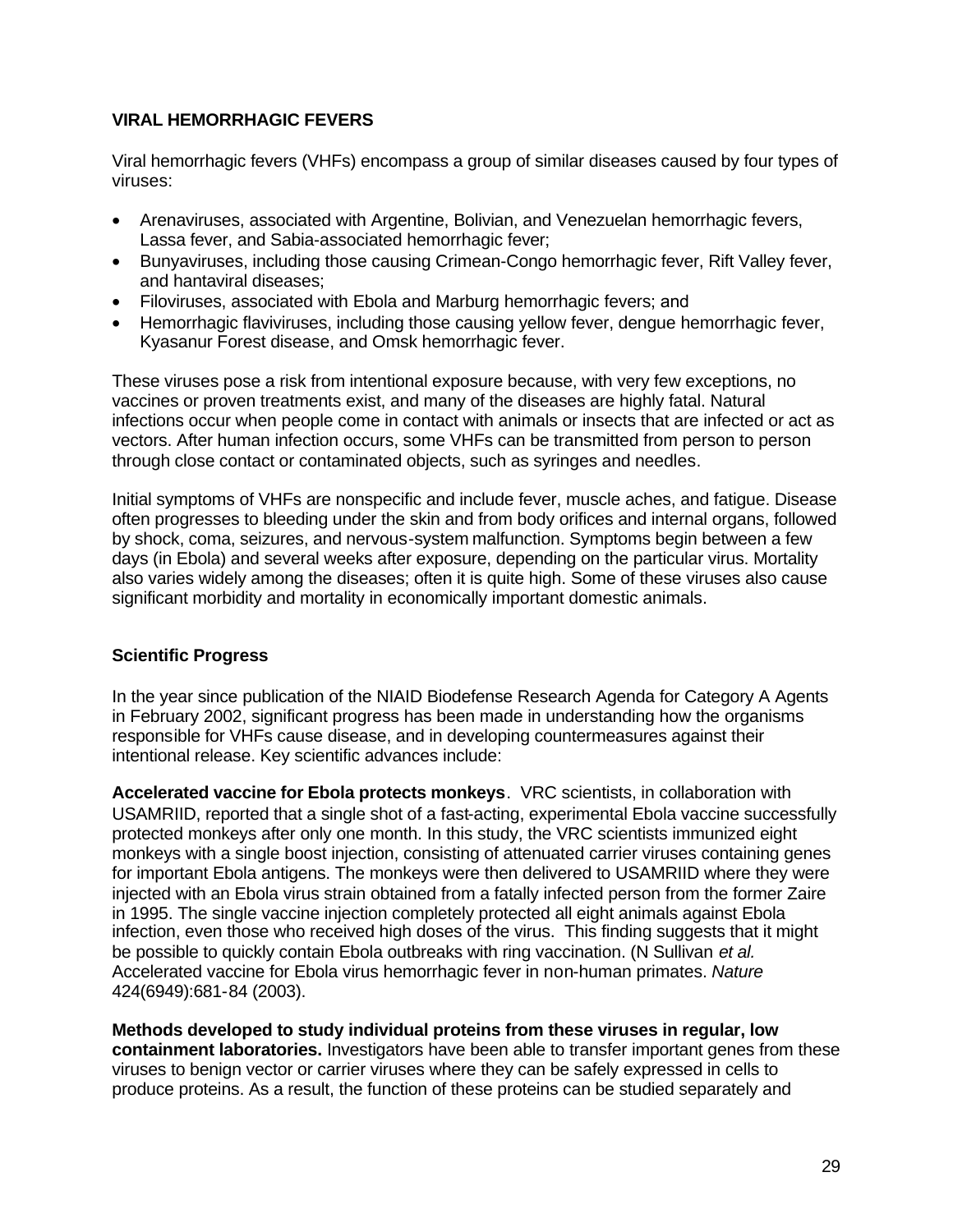safely, in the absence of the infectious virus particle. These new methods provide a powerful tool for dissecting the virus life cycle, examining virus assembly, and understanding the role of viral proteins in pathogenicity and the interplay of viral proteins with components of the host cell immune response. These new methods will also help open new avenues to develop live attenuated virus vaccines and vaccine vectors. (Jasenosky LD et al., Ebola virus VP40-induced particle formation and association with the lipid bilayer, *J Virol* 2001;75:5205-5214)

**Development of a novel assay for the detection of human antibodies to Ebola using reverse genetic systems.** In this assay, which uses reverse genetics and de novo synthesis of negative sense viruses from cloned cDNA, researchers were able to safely determine antibodies that are reactive with all subtypes of Ebola. The assay uses particles prestained with a dye so that detection of binding can be directly determined by visual inspection. The assay is both simple and economical. This accomplishment has particularly helped foster the development of a broad-based, novel assay for the detection of Ebola. A reverse-genetics system for Crimean-Congo hemorrhagic fever virus is also under development. (Neumann G et al., Reverse genetics demonstrates that proteolytic processing of the Ebola virus glycoprotein is not essential for replication in cell culture, *J Virol* 2002;76:406-410)

**Novel mechanism of antibody-dependent enhancement discovered for Ebola**. NIAID supported researchers determined that infection with the Ebola Zaire virus induces antibodies that enhance viral infectivity. When plasma or serum from convalescing patients was mixed with primate kidney cells, the infection of these cells was enhanced. This enhancement was mediated by antibodies to the viral glycoprotein and by complement C1q. This finding raises additional considerations for vaccine development. (Takada, A. et.al., Antibody-dependent enhancement of Ebola virus infection. *J Virol* 2003; 77, 7539-7544)

#### **Programmatic Progress in Addressing Immediate Goals**

Goal: Develop animal models that mimic human disease for studying VHF pathogenesis in humans.

- NIAID animal model resources were expanded to include evaluation of several viral hemorrhagic fevers and encephalitides. The new models are:
	- $\circ$  Bunyavirus: Punta Toro virus in mice
	- o Arenavirus: Pichinde virus in hamsters
	- o Flavivirus: Banzi Nile virus in mice
	- o Togavirus: Semliki Forest virus in mice

Goal: Expand the effort to determine the correlates of immunity for VHF vaccines by using appropriate models of natural infection.

• In FY2002, NIAID awarded two contracts under the U.S. Based Collaboration in Emerging Viral and Prion Diseases program that include projects on viral hemorrhagic fevers. Studies with Rift Valley fever virus (a bunyavirus) focus on genetic structure determination and development of rapid detection assays and animal models of disease; studies with dengue fever virus (a flavivirus) include novel approaches for the detection and control of vectors and disease. (Health Research Inc., New York, and the University of Texas Medical Branch, Galveston)

Goal: Advance the development of VHF vaccine candidates (e.g., Rift Valley fever and Junin fever).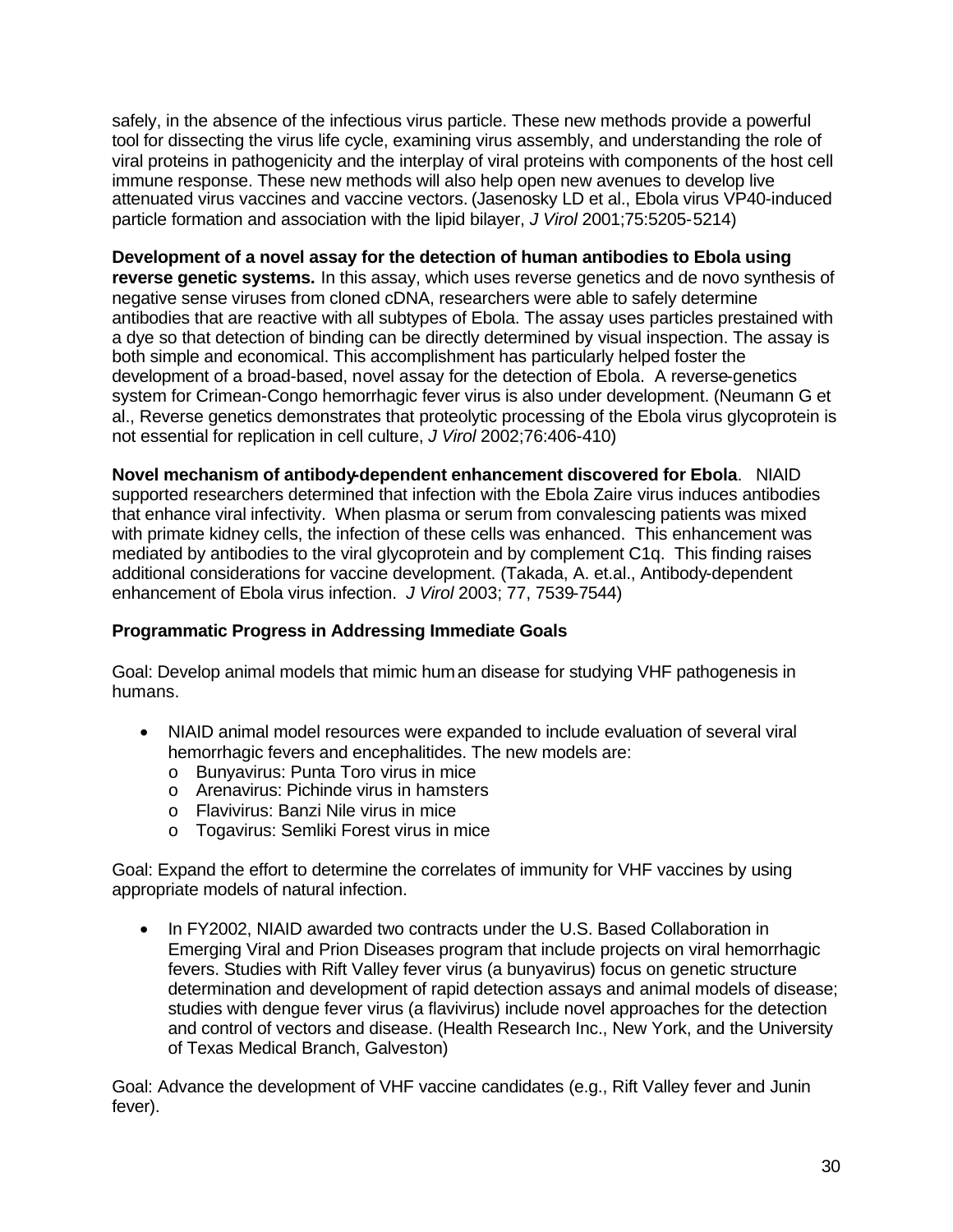- Investigators at the NIAID Vaccine Research Center (VRC), with scientific collaborators at the U.S. Army Medical Research Institute for Infectious Diseases (USAMRIID) and the Centers for Disease Control and Prevention (CDC), have developed a potentially effective vaccine strategy for Ebola virus infection in non-human primates. Previous VRC studies have shown that a combination of DNA vaccination and boosting with adenoviral (ADV) vectors that encode viral proteins was protective against Ebola viral challenge and generated cellular and humoral immunity in cynomolgus macaques. In addition to testing preventive vaccine candidates, the VRC is currently testing a vaccine that may be useful in an acute outbreak setting. A second-generation product will also be evaluated that would provide coverage for Marburg and possibly Lassa virus.
- Division of Intramural Research (DIR) investigators have developed attenuated viruses representing all four dengue subtypes for use as candidate vaccines. Phase I clinical testing of their first live virus dengue 4 vaccine is nearing completion. Animal testing of a new type 4 vaccine as well as of vaccines for types 1 and 2 is well under way, and an attenuated dengue 3 virus has just been recovered. DIR investigators are also using an attenuated dengue 4 virus as a backbone for substituting homologous genes from other flaviviruses (or multiple dengue subtypes) to produce live-attenuated chimeric vaccines. Hybrid dengue 1/4, 2/4, and 3/4 vaccines have been made and testing in rodents or nonhuman primates is almost complete. Two tetravalent dengue vaccines will be studied in non-human primates in FY2003.
- NIAID scientists used Langat virus (LGT) strain TP21 to construct a chimeric candidate tick-borne encephalitis virus (TBEV) vaccine comprising LGT genes for pre-membrane and envelope glycoprotein and all other sequences derived from dengue type 4 virus (Langat virus is a naturally avirulent tick-borne flavivirus that shares protective epitopes with highly virulent, closely related TBEV). The LGT-dengue hybrid protected mice against the most virulent TBEV and subsequent studies in rhesus monkeys suggest that the hybrid is attenuated, immunogenic, and able to induce a protective immune response.
- In FY2002, a grant was awarded for the development of a Marburg virus (filovirus) vaccine under the Biodefense Partnerships Program. (Alphavax Human Vaccines Inc., Research Triangle Park, North Carolina)

Goal: Establish capacity for the development, refinement, and production of pilot lots of candidate VHF vaccines.

• The VRC has begun development of a candidate vaccine for West Nile virus, a growing public health concern. The VRC proposes to use codon-modified gene-based DNA plasmids to make DNA constructs that express West Nile virus proteins. Vectors have been constructed and preclinical immunogenicity and viral challenge studies will be performed in the near future. The VRC plans to produce clinical grade plasmid DNA for future phase I trials. This work will have relevance for many other VHFs.

Goal: Develop a centralized immunology laboratory for the validation of tests required for licensure of priority VHF vaccines.

• As candidate vaccines for VHFs are developed, NIAID will expand existing infrastructure in order to meet requirements of licensure.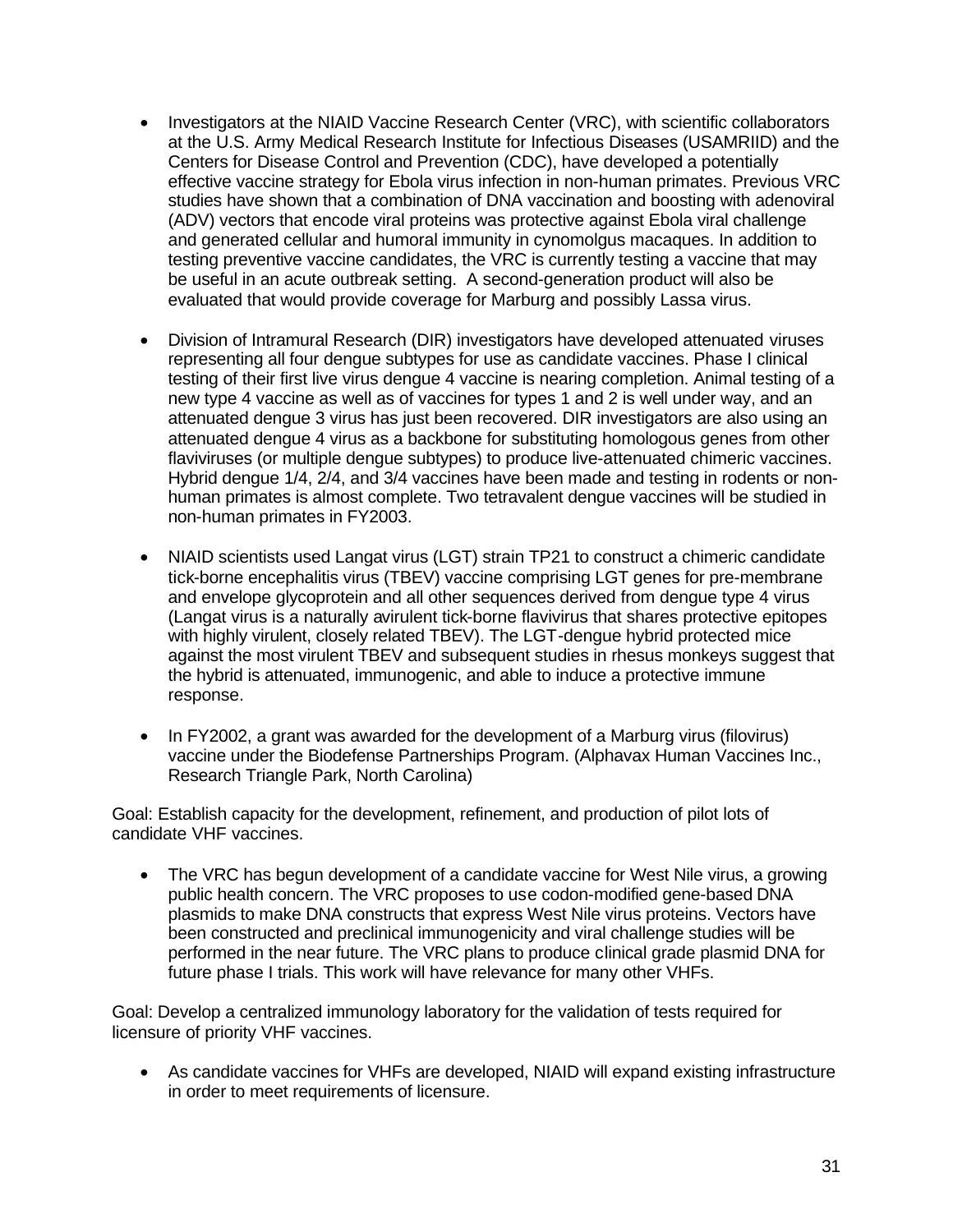• The NIAID Vaccine Research Center has developed overlapping peptides to glycoprotein and nucleoprotein for strains of Ebola virus. These peptides will be produced and validated under GMP and will be used in ELISA assays by the centralized immunology laboratory.

Goal: Screen antibodies to evaluate their possible use as immune therapy for VHFs.

• VRC scientists have developed a neutralizing human monoclonal antibody, which protects guinea pigs from lethal Ebola Zaire virus challenge. This antibody represents a proof of principle that such antibodies, generated in cell culture, might be promising candidates for immunoprophylaxis of Ebola virus infection.

Goal: Obtain clinical samples from patients with VHFs to help validate potential diagnostics and aid the development of new vaccine therapies.

• A new contract, the World Reference Center for Emerging Viruses and Arboviruses, includes a provision for collection of reference clinical material from anonymous donors where appropriate. (University of Texas Medical Branch, Galveston)

Goal: Expand the *in vitro* and *in vivo* screening capability for antivirals against VHFs.

• NIAID has expanded its *in vitro* and *in vivo* antiviral screening contracts. To date, hundreds of compounds have been evaluated for *in vitro* activity against hemorrhagic fever viruses: over 400 for Yellow Fever virus, over 100 for Pichinde (model for Lassa and other arenaviruses), and over 350 for Punta Toro (model for Rift Valley fever and hantaviruses). Compounds with *in vitro* activity (evidenced by reduced cytopathogenic effect or growth in cell culture) are then evaluated in animal models of disease.

Goal: Encourage the exploration of new targets for antiviral therapies against VHFs.

- Several new NIAID grant programs encourage the development of antivirals for biodefense agents, including those that cause VHFs. These include: Biodefense Partnerships; the Small Business Biodefense Program; and the Cooperative Research for the Development of Vaccines, Adjuvants, Therapeutics, Immunotherapeutics, and Diagnostics for Biodefense Program.
- In FY2003, NIAID is initiating support for large, multi-disciplinary efforts focused on the proteomics of more than one microorganism. Under this program, NIAID is currently funding a Biodefense Proteomics Collaboratory, a multi-disciplinary team of scientists from both academia and the biotechnology industry who are using high-throughput proteomic technologies to identify protein targets from arenaviruses and Lassa virus. (University of Texas Medical Branch at Galveston)

Goal: Complete the genomic sequencing of representative members and strains of the VHFs, and compare them to detect differences in pathogenesis and virulence.

• NIAID has made a significant investment in the genomic sequencing of microorganisms considered agents of bioterrorism. As a result of a coordinated federal effort with the Department of Energy, the CDC, United States Department of Agriculture, and the National Science Foundation, and international partners including the Sanger Center,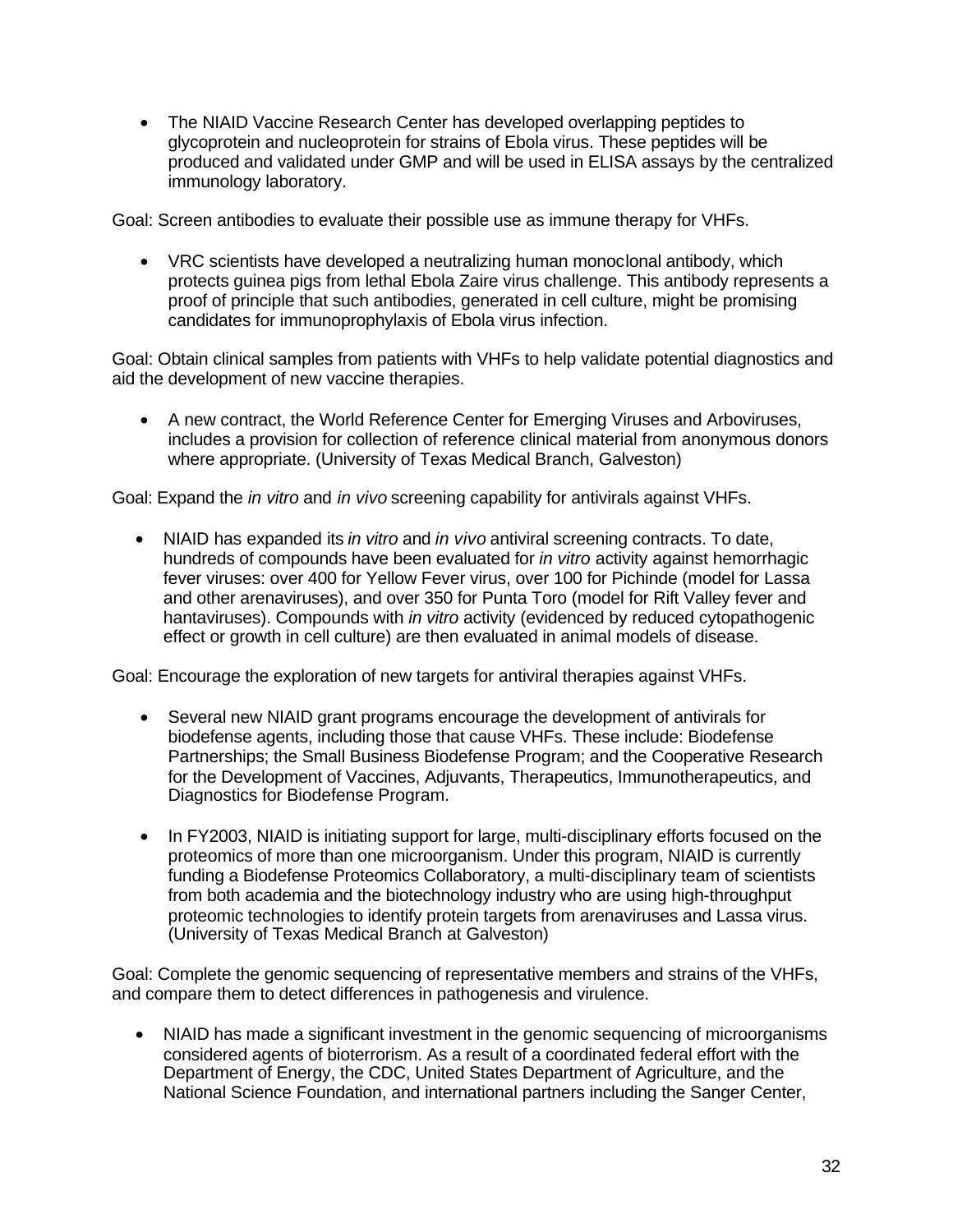genome sequencing projects are ongoing for at least one strain of every virus on the list of Category A-C priority pathogens.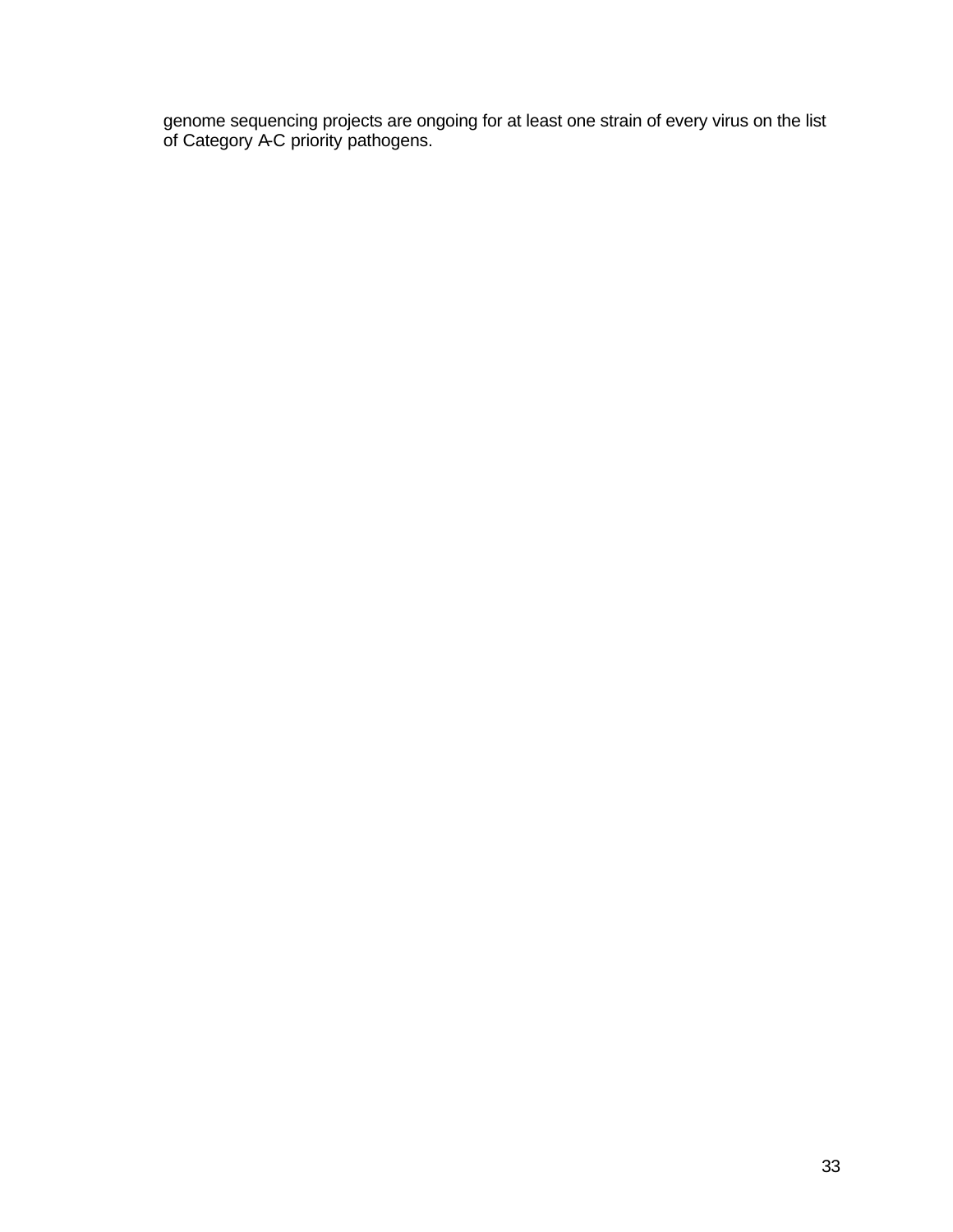#### <span id="page-35-0"></span>**Immunity and Biodefense**

The key strategies of vaccination, immunotherapy, and passive antibody treatment rely upon effective manipulation of the immune system in the face of highly virulent pathogens. New understanding of how the immune system recognizes and takes action against pathogens opens new avenues for devising protective strategies. Most important is the elucidation of the innate immune system's response to microbial invasion and its interaction with the adaptive immune system, leading to the effective development of antibodies and cellular responses that clear the infection and provide long-term protection.

Innate immune defenses are based both upon cells permanently located within tissues and upon the migration of additional cells to the site of infection as needed. The innate immune system network includes Langerhans cells of the skin, tissue dendritic cells and macrophages, and tissue-associated lymphocytes such as natural killer cells and gamma-delta receptor T cells. In addition, many epithelial cells can sense and respond to microbes. Responses include the secretion of antimicrobial peptides that directly act on microbes, as well as the expression of cytokines and chemokines that call additional cells into action, including antigen-specific T and B cells. The key to rapid innate responses is the presence of highly specialized receptors, including the family of receptors known as the Toll-like molecules, which trigger cellular activation in response to various microbial structures. These "pattern-recognition receptors" detect and signal the presence of a broad range of microbes and viruses. For example, ligands of the Toll-like receptors include bacterial lipopolysaccharides, bacterial cell wall teichoic acid, flagellin, cell wall lipoproteins, highly mannosylated polymers, and bacterial nucleic acids that contain unmethylated CpG sequences.

In addition to innate immunity, the host relies on the induction of acquired immune responses to provide long-lived, pathogen-specific defense against infectious diseases, including those caused by the agents of bioterrorism. Acquired immunity is distinguished from innate immunity in several ways: specificity, reaction time, and duration of response. Acquired immune responses are directed against specific pathogen components, broadly termed antigens. Development of a protective response requires exposure to the antigen, either by natural infection or through vaccination strategies, and can take up to two weeks to reach maximum protection. However, once generated, most acquired immune responses persist for the life of the host, a phenomenon known as immune memory. Hallmarks of immune memory include the presence of antibodies against the original antigen and a decrease in the time required for the protective T-cell response after secondary or subsequent exposure to an antigen. Immune memory is the main mechanism by which vaccines provide protection to the host.

#### **Scientific Progress**

chemicals that together cause inflammation, fever and other responses to infection or injury. **Protein switch for both bacterial and viral infections identified**. NIAID supported researchers have determined that a single protein acts as a key switch point in frontline immune system reactions to both bacterial and viral infections in mice. This finding explains why certain symptoms, such as fever, occur regardless of the cause of infection. The protein, called Trif, is a critical first-line signal for the mouse innate immune system and alerts toll like receptors to the presence of infectious agents. Once activated by invading pathogens, TLRs relay the alarm to other actors in the immune system. The innate immune system then responds with a surge of This finding provides a new target for the development of broad-spectrum antibiotics. (K Hoebe *et al. Identification of Lps2 as a key transducer of MyD88-independent TIR signaling*. *Nature*. Published online July 20, 2003. DOI: 10.1038/nature01889.)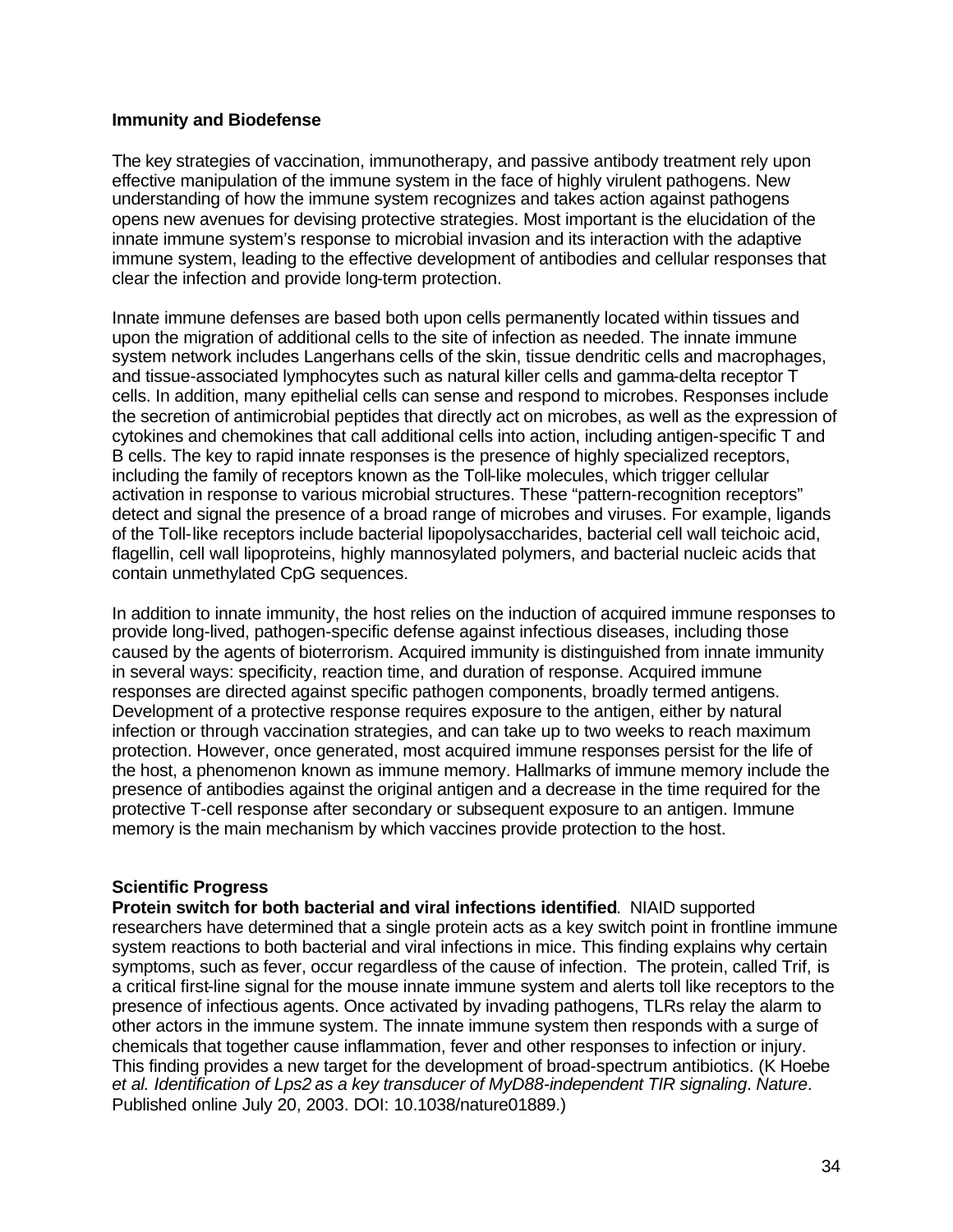**Immune-evasion strategies determined for anthrax, smallpox, and plague**. An understanding of the strategies that pathogens have evolved for evading innate immunity is critical for the rationale design of immunotherapeutic approaches. Scientists have now shown that anthrax lethal factor selectively inhibits a key receptor-signaling pathway needed for macrophage survival, resulting in the death of these key cells of the innate immune system. Variola (smallpox) virus possesses an extraordinarily effective inhibitor of complement, one of the key tools of innate immunity involved in viral clearance. Poxviruses also possess several evasion strategies aimed at defeating interferon, including at least four gene products that counteract interferon. *Yersinia pestis* secretes an outer membrane protein that attaches to the innate immune receptors CD14 and Toll-like receptor 2, triggering an abnormal immune system suppression. The prevalence of these evasion strategies points to the importance of the innate immune system in protection against infection, and underscores the need to search for approaches to bolster innate immunity as a strategy for biodefense. (Sing A et al., *Yersinia* Vantigen exploits toll-like receptor 2 and CD14 for interleukin 10-mediated immunosuppression, *J Exp Med* 2002;196:1017-1024)

**New clues are discovered on how innate immune system is regulated.** A full understanding of how innate immune responses are regulated by the body so that they do not result in overwhelming septic shock is a major challenge. The regulatory mechanisms of innate immunity are being defined. For example, the molecule IRAK-M was recently found to negatively regulate Toll-like receptor signaling. (Kobayashi K et al., IRAK-M is a negative regulator of Toll-like receptor signaling, *Cell* 2002;110:191-202)

**Prophylactic and post-exposure strategies involving innate immune stimulation can prevent or ameliorate bacterial and viral infections in animal models.** Researchers recently demonstrated that administration of CpG-containing nucleic acids primed animals to resist lethal infection with intracellular bacteria. Fast-acting, broad-spectrum immunotherapeutics are being developed using knowledge about mechanisms for stimulating Toll-like molecules and other innate immune receptors. The next step will be preclinical development and testing to evaluate whether innate immune stimulation could be safely and effectively manipulated. (Katze MG et al., Viruses and interferon: a fight for supremacy [Review], *Nat Rev Immunol* 2002;2:675-687)

**Stimulation of Toll-like receptors allows immune system to overcome natural suppression.** For many years adjuvants have been used to enhance vaccination responses by a process now understood as the innate immune triggering of adaptive immunity. Immature dendritic cells activated via their Toll-like receptors undergo a maturation process that includes migration to the local lymph node, expression of co-stimulatory molecules needed for lymphocyte activation, and an enhanced ability to present engulfed protein antigens in the context of major histocompatibility complex (MHC) class I and class II molecules. Recently, investigators have shown that adjuvant activation of innate immune molecules promotes increased survival of activated T cells. Stimulation via Toll-like receptors also temporarily relieves natural immune suppressive mechanisms in the body, thus enabling more vigorous responses. This knowledge will help scientists in developing new, more specific adjuvants that are safer and more powerful. (Sing A et al., Yersinia V-antigen exploits Toll-like receptor 2 and CD14 for interleukin 10-mediated immunosuppression, *J Exp Med* 2002;196:1017-1024)

**Cellular protein that plays a critical role in humoral immunity is identified.** Humoral immunity is provided by B cells, which differentiate into antibody-producing cells (i.e., plasma cells) upon exposure to antigen. Long-lived plasma cells and memory B cells are vital components of the protection induced by most vaccines. Researchers recently identified a cellular protein, SAP, that is critical for the development of long-term humoral immunity.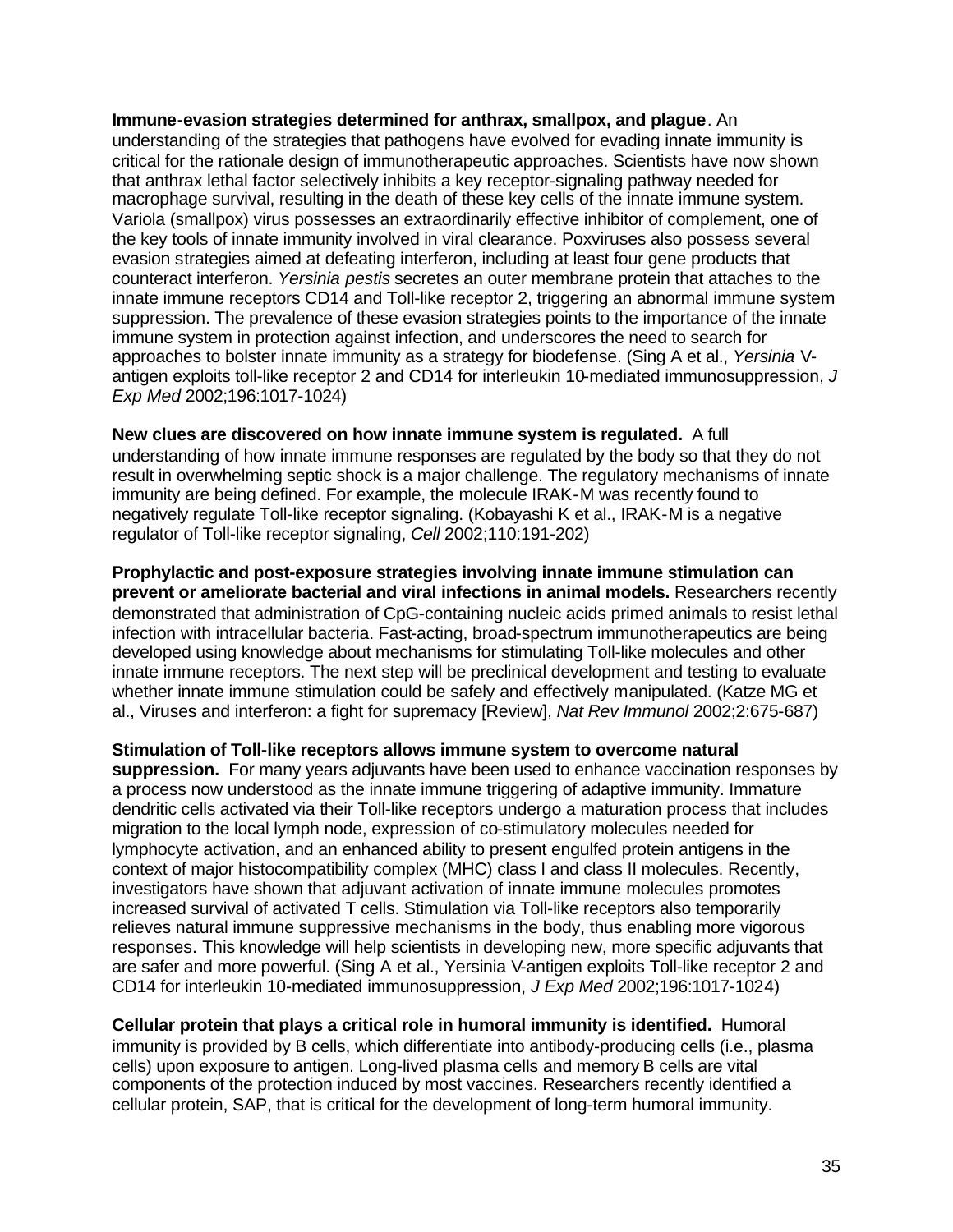Understanding SAP's role in humoral immunity may lead to the manipulation of SAP-mediated signaling pathways for therapeutic benefit. (Crotty S et al., SAP is required for generating longterm humoral immunity, *Nature* 2003;421:282-287)

**Advances in antibody engineering technology provide knowledge to craft more effective and safe passive antibody treatments.** Studies of a panel of engineered anthrax toxinneutralizing antibodies demonstrated that passive transfer of high-affinity antibodies provides post-exposure protection in animal models. These high-affinity antibodies may be of therapeutic value in alleviating symptoms of anthrax toxin in infected individuals, and for prophylaxis to infection. Passive antibody treatment requires the production of large quantities of safe, effective product. In the past, and currently for some applications, antibodies for passive treatment were isolated from immune donors or immune animals, such as the horse. Antibodies produced in animals have the potential of inducing an adverse reaction in the recipient. Transgenic animals are being generated that produce "human" polyclonal and monoclonal antibodies in response to immunization to alleviate this problem. (Maynard J et al, Protection against anthrax toxin by recombinant antibody fragments correlates with antigen affinity, *Nat Biotechnol* 2002;20:597-601)

**Passive administration of antibodies can be used to control infections.** Recent advances by domestic and international researchers reinforce the idea that passive antibody treatments can be used to control human infections, with both prophylactic and therapeutic applications. For example, administration of a monoclonal antibody that neutralizes vaccinia virus is effective as both a prophylactic and therapeutic treatment of vaccinia-infected mice. (Ramirez JC et al., Administration to mice of a monoclonal antibody that neutralizes the intracellular mature virus form of vaccinia virus limits virus replication efficiently under prophylactic and therapeutic conditions, *J Gen Virol* 2002;83:1059-1067)

Similarly, monoclonal antibody epitopes have been identified that recognize specific sites on the Ebola virus glycoprotein. Passive administration of a cocktail of these antibodies completely protects mice from lethal Ebola infection (Casadevall A, Passive antibody administration [immediate immunity] as a specific defense against biological weapons [Review], *Emerg Infect Dis* 2002;8:833-841).

**A novel protein that plays a critical role in antigen processing identified.** Antigenpresenting cells (APCs) rely on internal enzymes to digest, or process, the antigens. Recently, investigators identified a novel protein, gamma interferon-inducible lysosomal thiol reductase (GILT), which plays a critical role in antigen processing. Most proteins are globular in form and are held together by chemical bonds. Normally, GILT breaks down one type of chemical bond that is commonly used by certain viruses, bacteria, and parasites to hold their proteins together. These studies show that immune responses are significantly diminished in GILT-free mice compared to normal mice that have the GILT protein. This work defines a critical antigenprocessing component whose function contributes to the development of protective immunity. A clearer understanding of the antigen processing pathway may lead to the design of novel vaccines and therapeutics to combat infectious diseases. (Maric M et al., Defective antigen processing in GILT-free mice, *Science* 2001;294:1361-1365)

**T cell binding is driven by survival of the fittest.** Antigen processing and presentation are critical steps in the development of a protective immune response because T cell recognition of the peptide-MHC complexes results in T-cell activation and pathogen clearance. Recent studies have shown that T cells that bind very tightly to peptide-MHC prevent weaker-binding T cells from binding and being activated. This competition results in the preferential activation and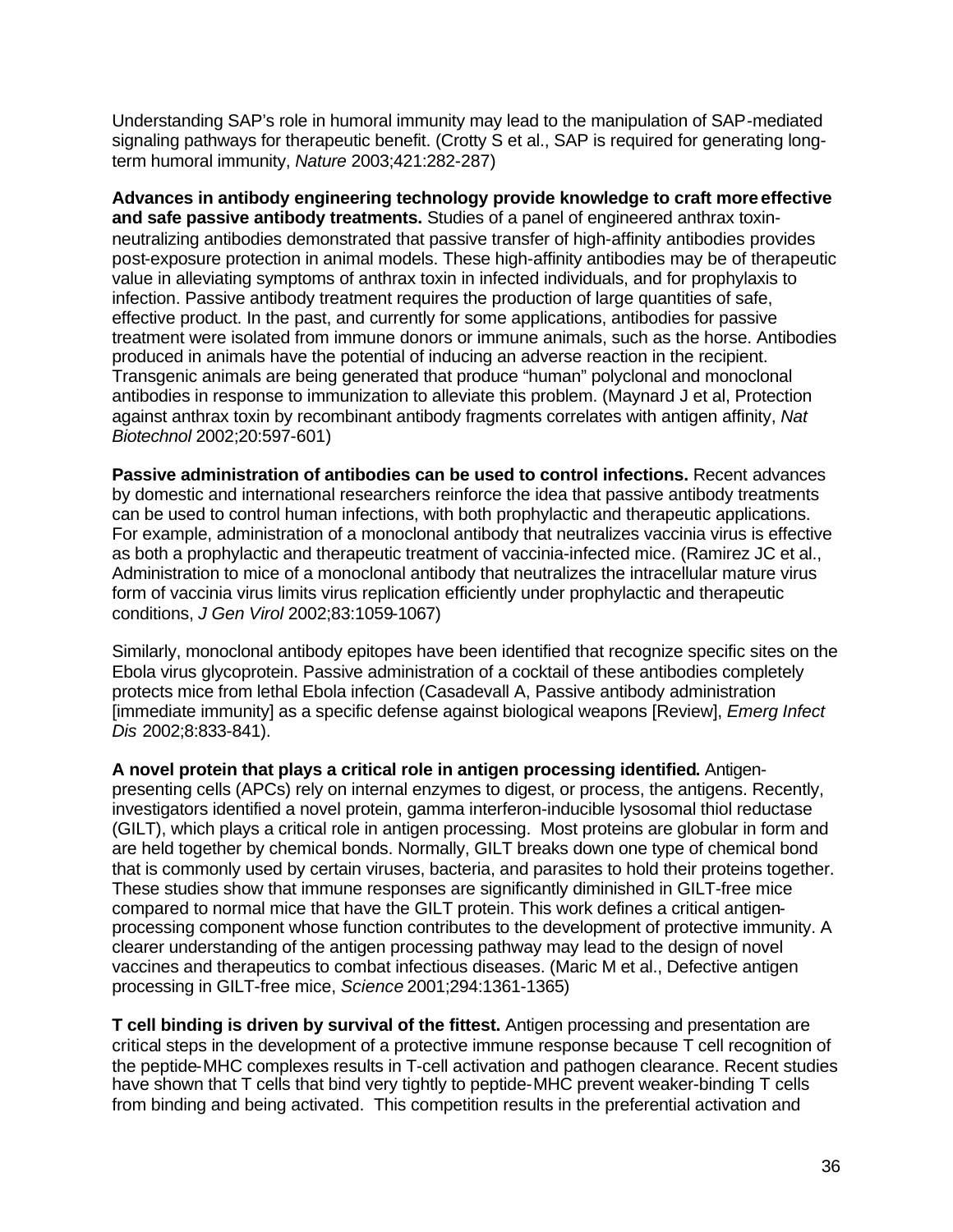growth of strong-binding T cells, which may be more efficient at clearing infections from the host compared to weak-binding T cells. These results help explain the observation that responding T cell populations become less diverse upon second infection with the same microbe, and may be exploited to improve vaccine design and delivery strategies. (Tangri S et al., Structural features of peptide analogs of human histocompatibility leukocyte antigen class I epitopes that are more potent and immunogenic than wild-type peptide, *J Exp Med* 2001;194:833-846)

#### **Molecular modifications result in more effective cytotoxic T lymphocyte (CTL)**

**recognition.** Another promising approach to enhancing immune responses is to design vaccines that contain specific viral or bacterial peptides that can be recognized by CTLs. Frequently, however, the natural peptides derived from these pathogens do not stimulate T cell responses efficiently. Investigators have now modified these peptides, resulting in more effective CTL recognition than the natural, unmodified peptide. In addition, in some cases, far less modified peptide was needed to obtain the same immune response as com pared with the natural peptide. When tested in mice, the modified peptides efficiently elicited CTLs. These observations suggest that systematic molecular alterations of peptides may prove a viable approach for designing vaccines that elicit potent CTL responses. This finding can also be exploited to design subunit vaccines that will induce long-term protection without the risk of side effects that live or attenuated vaccines can induce. (Drexler I et al., Identification of vaccinia virus epitope-specific HLA-A\*0201-restricted T cells and comparative analysis of smallpox vaccines, *Proc Natl Acad Sci USA* 2003;100:217-222)

#### **Programmatic Accomplishments**

- NIAID recently awarded a multi-component grant to create an "encyclopedia" of innate immunity: a comprehensive and detailed picture of this ancient, essential first line of defense against bacterial and fungal diseases. Under this award, researchers from Scripps Research Institute in La Jolla, California, Rockefeller University in New York; and the Institute for Systems Biology in Seattle will focus on the discovery of new ways to study the immune system in living tissue in real time, and to provide materials and information to the scientific community. Knowledge generated could help scientists develop treatments for septic shock, certain autoimmune disorders, and diseases caused by potential agents of bioterrorism.
- Administrative supplements were awarded to existing NIAID-supported research programs in FY2002 to support studies on:
	- o Genes important for macrophage phagocytosis of anthrax
	- o Anti-influenza responses in the elderly
	- o Cloning of viral genes that subvert the effects of interferon
	- o Protective immune responses in children receiving influenza vaccine
	- o Protective effects of a DNA vaccine for anthrax
	- o CD8<sup>+</sup> T cell responses to pox and dengue viruses
	- o Development of monoclonal antibodies against botulism toxin
	- o Characterization of potent anti-influenza T-memory cells in the lung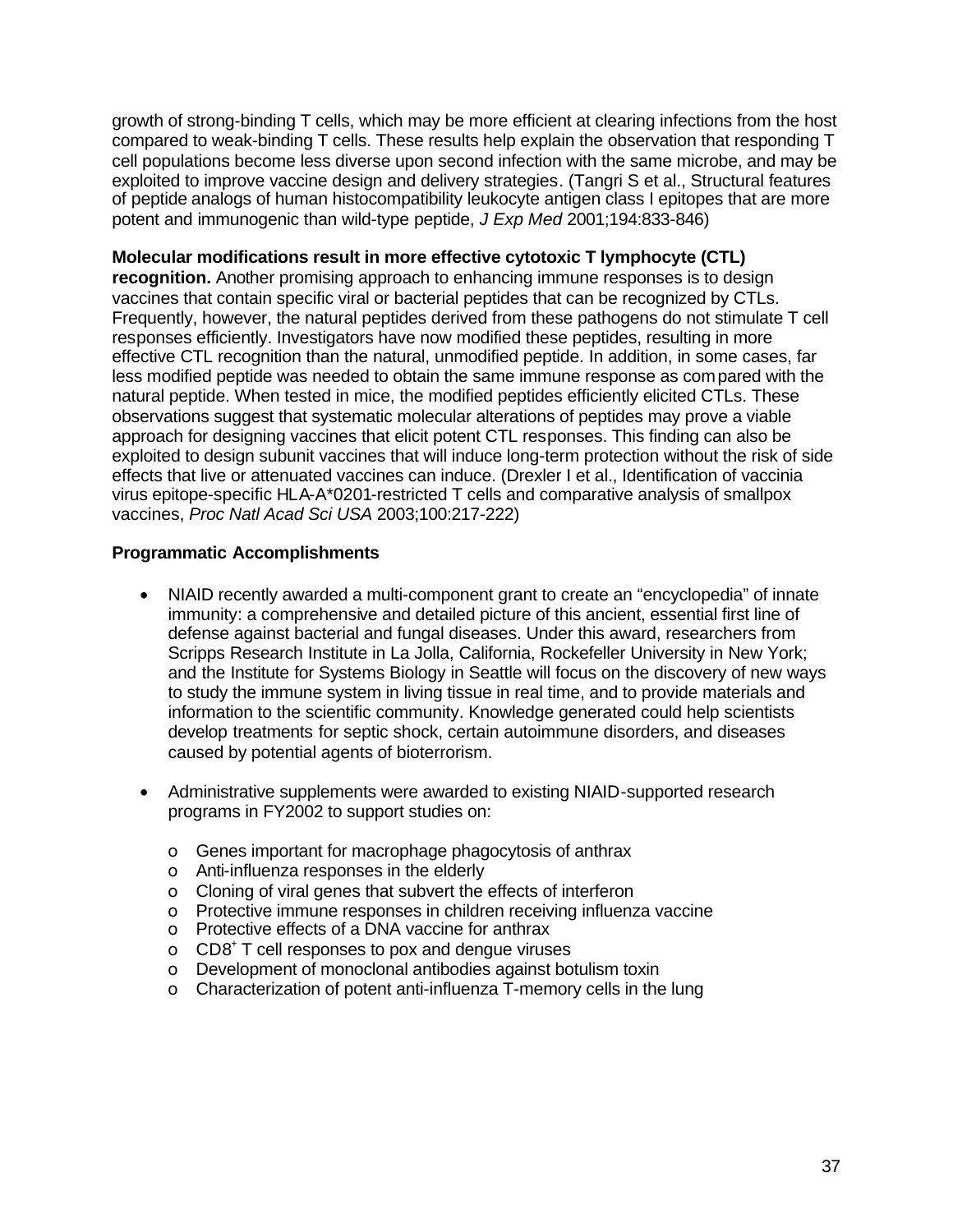#### **U.S. DEPARTMENT OF HEALTH AND HUMAN SERVICES**  National Institutes of Health



National Institute of Allergy and Infectious Diseases

NIH Publication No. 03-5432 August 2003 <http://biodefense.niaid.nih.gov>